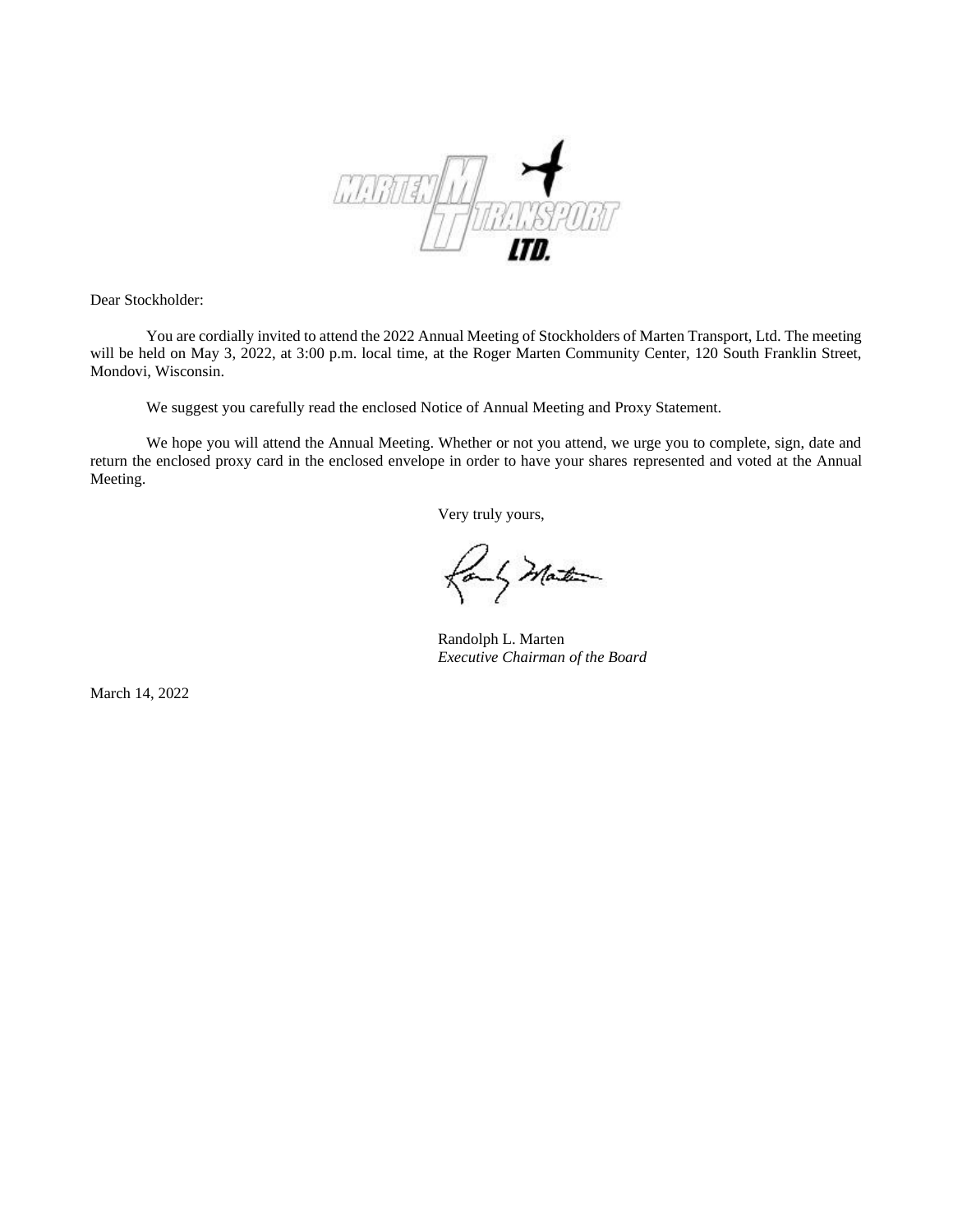# **MARTEN TRANSPORT, LTD.**

# **129 Marten Street Mondovi, Wisconsin 54755 \_\_\_\_\_\_\_\_\_\_\_\_\_\_\_\_\_\_\_\_\_\_\_\_**

# **NOTICE OF ANNUAL MEETING OF STOCKHOLDERS**

### **TO BE HELD MAY 3, 2022**

**\_\_\_\_\_\_\_\_\_\_\_\_\_\_\_\_\_\_\_\_\_\_\_\_**

## TO THE STOCKHOLDERS OF MARTEN TRANSPORT, LTD.:

The Annual Meeting of Stockholders of Marten Transport, Ltd. will be held on May 3, 2022, at 3:00 p.m. local time, at the Roger Marten Community Center, 120 South Franklin Street, Mondovi, Wisconsin, for the following purposes:

- 1. To elect seven directors to serve for the next year or until their successors are elected and qualified.
- 2. To consider and hold a vote on an advisory resolution to approve executive compensation.
- 3. To consider and vote on a proposal to ratify the selection of Grant Thornton LLP as our independent public accountants for 2022.
- 4. To transact other business if properly brought before the Annual Meeting or any adjournment thereof.

Only stockholders of record as shown on the books of the Company at the close of business on March 7, 2022, will be entitled to vote at the Annual Meeting or any adjournment thereof.

By Order of the Board of Directors

 $\mathcal{P}_{\text{at}(f)}$ 

Patrick J. Pazderka *Secretary*

March 14, 2022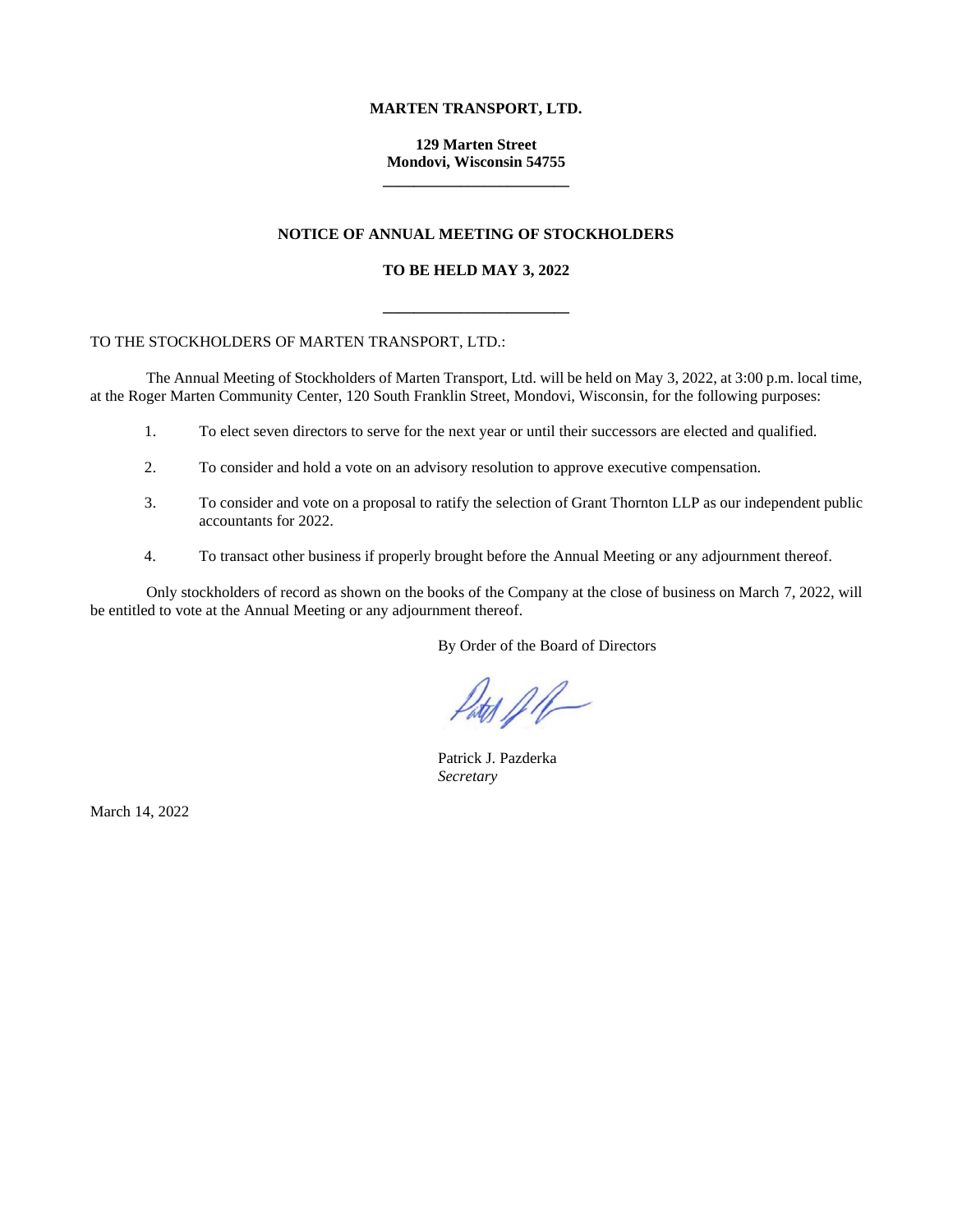### **MARTEN TRANSPORT, LTD.**

**129 Marten Street Mondovi, Wisconsin 54755 \_\_\_\_\_\_\_\_\_\_\_\_\_\_\_\_\_\_\_\_\_\_\_\_**

#### **PROXY STATEMENT FOR**

### **ANNUAL MEETING OF STOCKHOLDERS**

# **MAY 3, 2022**

**\_\_\_\_\_\_\_\_\_\_\_\_\_\_\_\_\_\_\_\_\_\_\_\_**

# **INTRODUCTION**

The Annual Meeting of Stockholders of Marten Transport, Ltd. will be held on May 3, 2022, at 3:00 p.m. local time, at the Roger Marten Community Center, 120 South Franklin Street, Mondovi, Wisconsin. See the Notice of Meeting for the purposes of the meeting.

A proxy card is enclosed for your use. You are solicited on behalf of the Board of Directors of Marten Transport, Ltd. to **MARK, SIGN, DATE AND RETURN THE PROXY CARD IN THE ENVELOPE PROVIDED**. Postage is not required if mailed in the United States. We will pay the cost of soliciting proxies, including preparing, assembling and mailing the proxies. We will also pay the cost of forwarding such material to the beneficial owners of our common stock, par value \$.01 per share. Our directors, officers and regular employees may, for no additional compensation, solicit proxies by telephone or personal conversation. We may reimburse brokerage firms and others for the expenses of forwarding proxy material to the beneficial owners of our common stock.

Any proxy given in accordance with this solicitation and received in time for the Annual Meeting will be voted in accordance with the instructions given in the proxy. Any stockholder giving a proxy may revoke it at any time before its use at the Annual Meeting by giving written notice of revocation to our Secretary. The revocation notice may be given before the Annual Meeting, or a stockholder may appear at the Annual Meeting and give written notice of revocation before use of the proxy.

We expect to mail this Proxy Statement, the proxy card and Notice of Meeting to stockholders on or about March 14, 2022.

The terms "we," "us," "our," or the "Company" or similar terms refer to Marten Transport, Ltd.

## **VOTING OF SHARES**

Only holders of common stock of record at the close of business on March 7, 2022 will be entitled to vote at the Annual Meeting. On March 7, 2022, we had 83,132,858 shares of common stock outstanding. For each share of common stock that you own of record at the close of business on March 7, 2022, you are entitled to one vote on each matter voted on at the Annual Meeting. Holders of shares of common stock are not entitled to cumulative voting rights.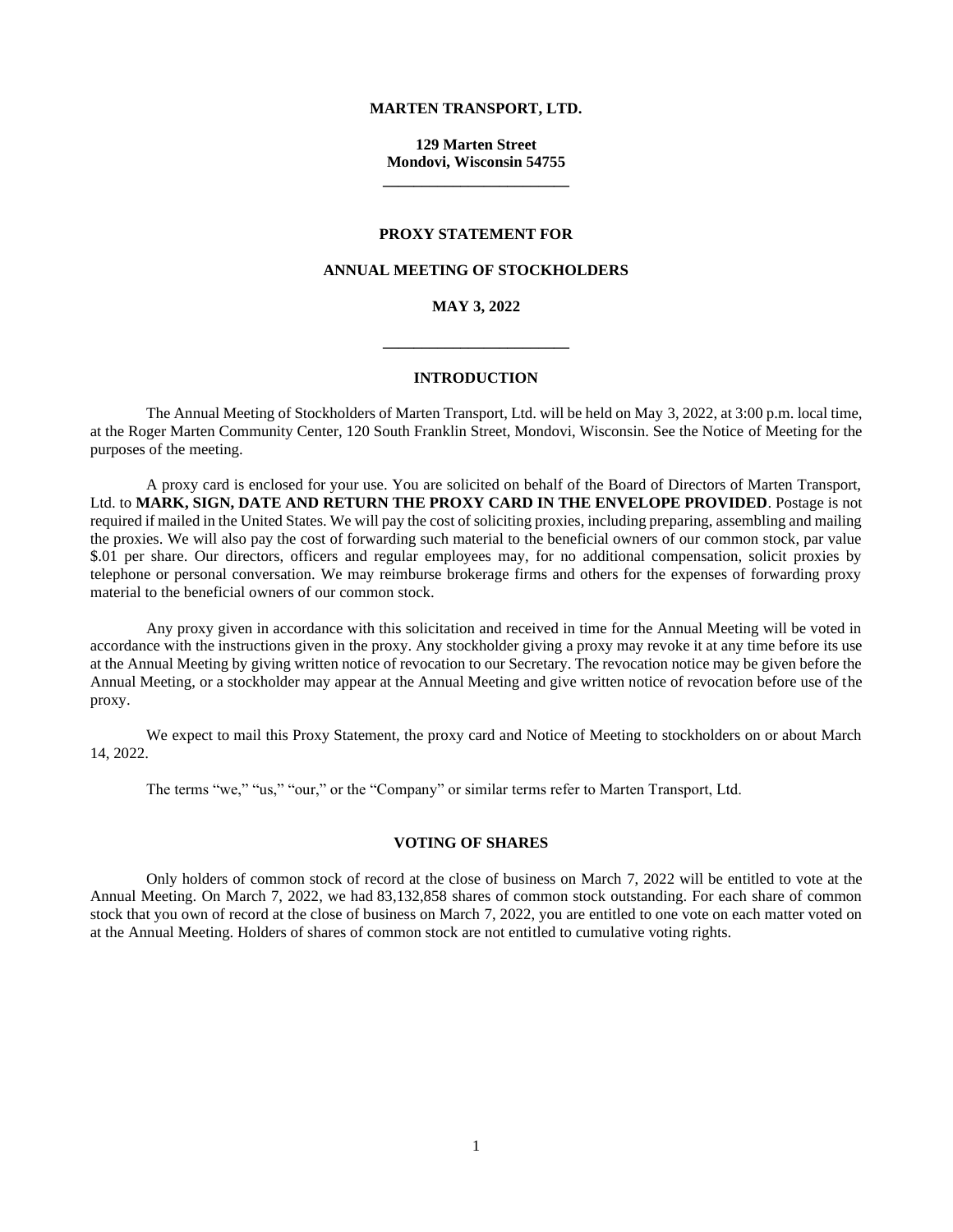Presence at the Annual Meeting, in person or by proxy, of the holders of a majority of the outstanding shares of common stock on March 7, 2022 (41,566,430 shares) is required for a quorum to conduct business. In general, shares of common stock represented by a properly signed and returned proxy card will count as shares present at the Annual Meeting to determine a quorum. This is the case regardless of whether the proxy card reflects votes withheld from the election of director nominees or abstentions (or is left blank) or reflects a "broker non-vote" on a matter. If your shares are held in "street name" and you do not indicate how you wish to vote, your broker is permitted to exercise its discretion to vote your shares only on certain "routine" matters. Proposal One – Election of Directors and Proposal Two – Advisory Approval of Executive Compensation are not "routine" matters. If you do not direct your broker how to vote on these proposals, your broker may not exercise discretionary voting authority and may not vote your shares on these proposals. This is called a "broker nonvote" and although your shares will be considered to be represented by proxy at the annual meeting for purposes of a quorum, they are not considered to be shares "entitled to vote" at the annual meeting and will not be counted as having been voted on these non-routine matters. The ratification of Grant Thornton LLP is a "routine" matter and your broker is permitted to exercise discretionary voting authority to vote your shares "for" or "against" the proposal in the absence of your instruction.

Assuming a quorum is present at the Annual Meeting, any business, except for the election of directors, that may properly come before the Annual Meeting requires the approval of a majority of the shares voting in person or by proxy on that proposal. With respect to the election of directors, the seven director nominees receiving the greatest number of votes cast for the election of directors will be elected as directors. The advisory vote on executive compensation is non-binding; provided, however, our Compensation Committee and Board expect to take into account the outcome of the vote when considering future executive compensation decisions.

You may vote for or against a proposal or may abstain from voting on a proposal. Shares voted as abstaining on a proposal will have the effect of a vote against the proposal. You may vote for all nominees for director or withhold authority to vote for all or certain nominees but you do not have the choice to abstain. Votes withheld from the election of director nominees, therefore, will be excluded entirely from such vote and will have no effect. Broker non-votes on the proposal for the election of directors and the advisory vote on executive compensation will be treated as shares not entitled to vote on such proposals and, therefore, will not be counted as voted shares. A broker may exercise discretion and may vote shares that are not directed how to vote on the ratification of Grant Thornton LLP as our independent public accountants.

Shares of common stock represented by properly executed proxy cards will be voted as directed on the proxy cards. Proxies signed by stockholders but lacking any voting instructions will be voted in favor of each of the proposals or in favor of management's recommendation for a proposal, as appropriate. The proxies named on the proxy cards will use their judgment to vote such proxies on any other business that may properly come before the Annual Meeting.

# **ELECTION OF DIRECTORS**

### **Proposal 1**

### **Nomination**

Our Bylaws provide that the Board shall have at least one member, or a different number of members as may be determined by the Board of Directors or the stockholders. The Nominating/Corporate Governance Committee has recommended to our Board of Directors that the seven persons listed below be nominated for election at the Annual Meeting and our Board has nominated the seven persons listed below. If elected, the individuals will serve until the next Annual Meeting of Stockholders or until their successors are duly elected and qualified. All of the nominees are members of the present Board of Directors, and all were elected at last year's Annual Meeting of Stockholders.

The Board recommends a vote **FOR** the election of each of the nominees listed below. The seven nominees for election as directors at the Annual Meeting who receive the greatest number of votes cast will be elected as directors. If, before the Annual Meeting, the Board learns that any nominee will be unable to serve because of death, incapacity or other unexpected occurrence, the proxies that would have been voted for the nominee will be voted for a substitute nominee recommended by the Nominating/Corporate Governance Committee and selected by the Board. The proxies may also, at the Board's discretion, be voted for the remaining nominees. The Board believes that all nominees will be able to serve at the time of the Annual Meeting. No arrangements or understandings exist between any nominee and any other person under which such nominee was selected.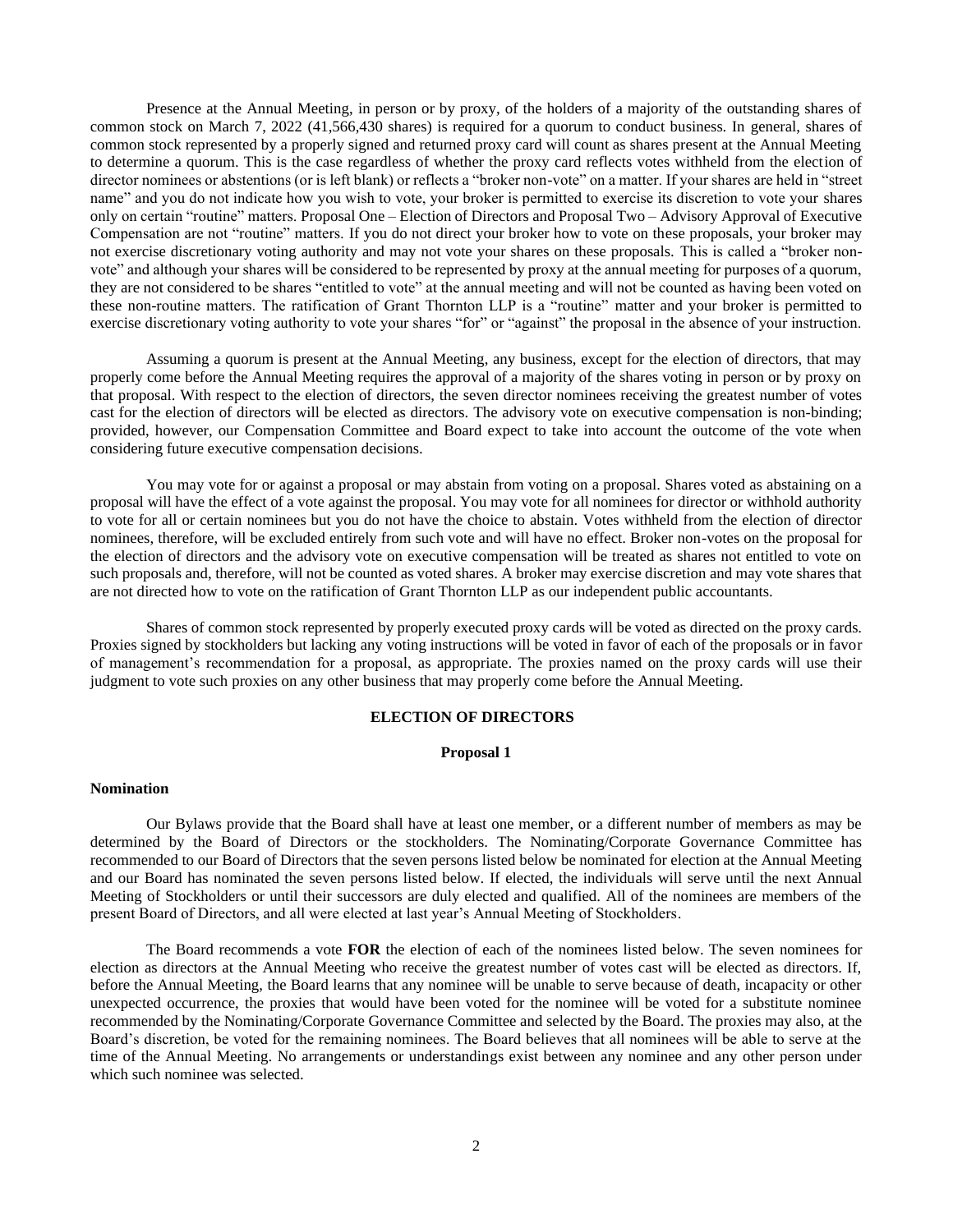### **Information about Nominees**

The following chart and paragraphs provide information as of the date of this proxy statement about each nominee. The information presented includes information each director has given us about his or her age as of February 14, 2022, all positions currently held, principal occupation and business experience for the past five years, and the names of other publiclyheld companies of which such director currently serves as a director or has served as a director during the past five years. In addition to the information presented below regarding each nominee's specific experience, qualifications, attributes and skills that led our Board to the conclusion that he or she should serve as a director, we also believe that all of our director nominees display personal and professional integrity; broad-based business acumen; a high level of understanding of our business and the transportation industry; strategic thinking and a willingness to share ideas; and have a diversity of experiences, expertise and background.

| <b>Name of Nominee</b> | Age | <b>Principal Occupation</b>                                                                                                              | <b>Director Since</b> |
|------------------------|-----|------------------------------------------------------------------------------------------------------------------------------------------|-----------------------|
| Randolph L. Marten     | 69  | Our Executive Chairman of the Board                                                                                                      | 1980                  |
| Larry B. Hagness       | 72  | Chief Executive Officer of Durand Builders Service, Inc.<br>Durand, Wisconsin                                                            | 1991                  |
| Thomas J. Winkel       | 79  | <b>Management Consultant</b><br>Pewaukee, Wisconsin                                                                                      | 1994                  |
| Jerry M. Bauer         | 69  | Chairman of the Board and Chief Executive Officer of Bauer Built, Inc.<br>Durand, Wisconsin                                              | 1997                  |
| Robert L. Demorest     | 76  | Business Consultant and Retired President, Chief Executive Officer and<br>Chairman of the Board of MOCON, Inc.<br>Minneapolis, Minnesota | 2007                  |
| Ronald R. Booth        | 71  | Retired Partner, KPMG LLP<br>Dellwood, Minnesota                                                                                         | 2015                  |
| Kathleen P. Iverson    | 65  | Retired President, Chief Executive Officer and Chairman of the Board of<br><b>CyberOptics Corporation</b><br>Chanhassen, Minnesota       | 2020                  |

#### **Other Information about Nominees**

*Randolph L. Marten* has been a full-time employee of ours since 1974. Mr. Marten has been a Director since October 1980 and our Executive Chairman of the Board since May 2021. Mr. Marten also served as our Chairman of the Board from August 1993 to May 2021, our Chief Executive Officer from January 2005 to May 2021, our President from June 1986 to June 2008, our Chief Operating Officer from June 1986 to August 1998 and as a Vice President from October 1980 to June 1986. We believe Mr. Marten's qualifications to sit on our Board of Directors include his four decades of experience in the trucking industry, including 41 years as an executive officer.

*Larry B. Hagness* has been a Director since July 1991. Mr. Hagness has been the Chief Executive Officer of Durand Builders Service, Inc., a retail lumber/home center outlet and general contractor, since June 2016 and served as the President of Durand Builders Service, Inc. from 1978 to June 2016. Mr. Hagness is the principal stockholder of Durand Builders Service, Inc. Mr. Hagness was an officer and owner of Main Street Graphics, a commercial printing company, from 1985 through January 2014, and also served on the Board of Directors of Chippewa Valley Technical College from 2007 through July 2013. We believe Mr. Hagness's qualifications to sit on our Board of Directors include his management experience with Durand Builders Service, Inc. and his years of experience as our director.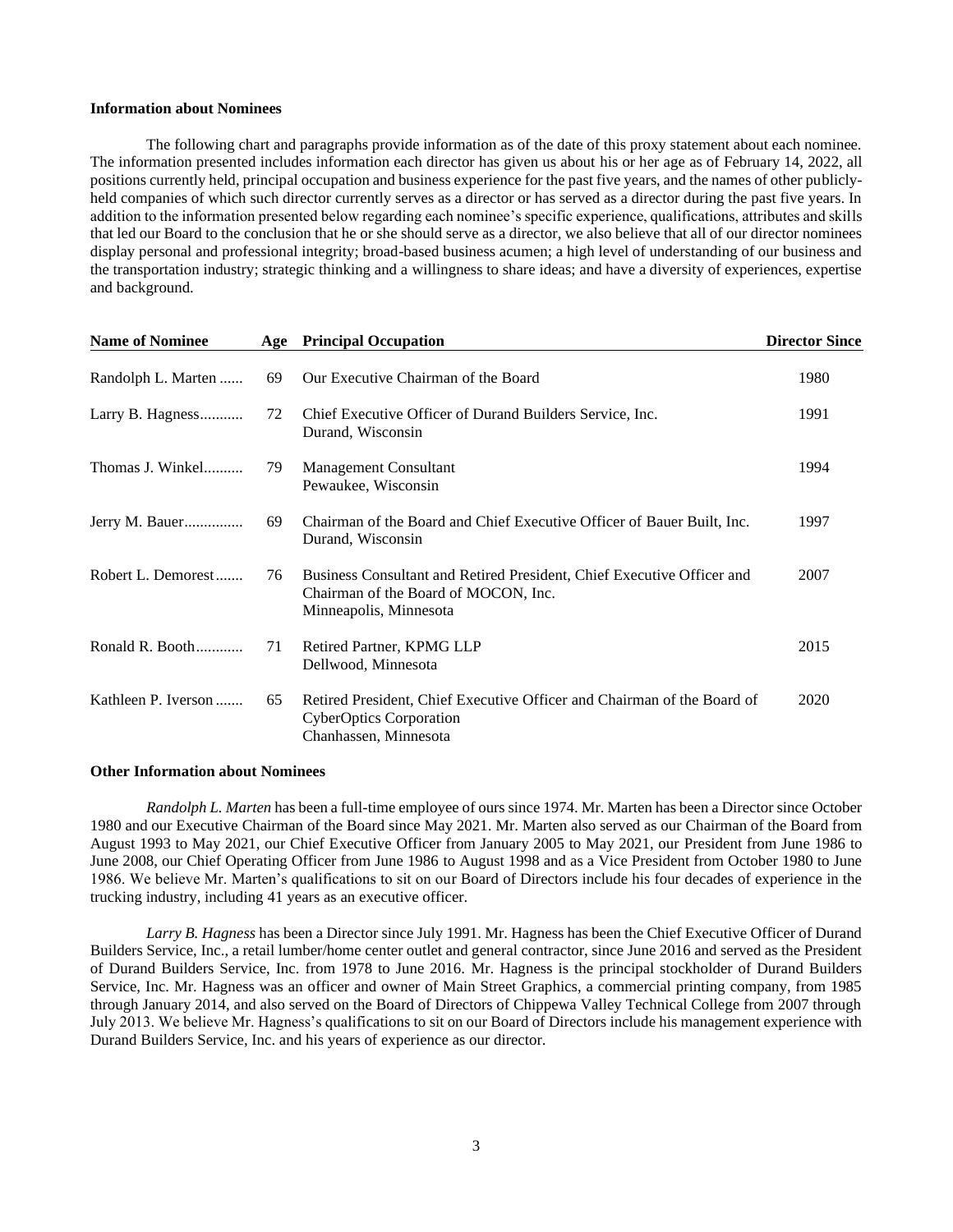*Thomas J. Winkel* has been a Director since April 1994. Since January 1994, Mr. Winkel has been a management and financial consultant and private investor. From 1990 to 1994, Mr. Winkel was the majority owner, Chairman of the Board, Chief Executive Officer and President of Road Rescue, Inc., a manufacturer of emergency response vehicles. Mr. Winkel is a retired certified public accountant having served in various professional capacities over a 23-year career with a national accounting firm, including as a partner from 1977 to 1990. Mr. Winkel has also served on the National Board of Directors of the Alzheimer's Association from 2007 through October 2016, and served as a director of Featherlite, Inc., a manufacturer of specialty trailers and luxury motorcoaches, from 1994 through October 2006 upon the sale of Featherlite. We believe Mr. Winkel's qualifications to sit on our Board of Directors include his experience as a CEO and President of a manufacturer of specialty vehicles and his prior experience as a board member and committee chairman of a publicly-traded manufacturing company combined with his extensive financial and accounting experience as an audit partner in a national accounting firm.

*Jerry M. Bauer* has been a Director since January 1997. Mr. Bauer has been the Chief Executive Officer of Bauer Built, Inc. since 1976 and the Chairman of the Board since 1980. Bauer Built is a distributor of new and retreaded tires and related products and services throughout the Midwest, and a distributor of petroleum products in west central Wisconsin. Mr. Bauer has also served on the Board of Directors of Security Financial Bank, Durand, Wisconsin since 1992 and on the Board of Directors of ABM Equipment, Hopkins, Minnesota since 2021. Mr. Bauer served on the Board of Directors of Mason Companies, Inc., Chippewa Falls, Wisconsin from 1999 through 2008 and on the Board of Directors of Spectrum Aeromed, Fargo, North Dakota from 2019 to 2021. We believe Mr. Bauer's qualifications to sit on our Board include his operational experience as the Chairman of the Board and Chief Executive Officer of a company that specializes in tires and fuel, both important components for a trucking company, combined with his board experience.

*Robert L. Demorest* has been a Director since December 2007. Mr. Demorest served as the President, Chief Executive Officer and Chairman of the Board of MOCON, Inc., a publicly traded company that provides consulting services and designs, manufactures, markets and services measurement and analytical instruments primarily for food, beverage and pharmaceutical companies world-wide, from April 2000 to July 2017, at which time he retired. Prior to that time, Mr. Demorest had been President of MOCON, Inc. for more than five years. Mr. Demorest is now a business consultant to global companies, and we believe Mr. Demorest's qualifications to sit on our Board of Directors include his years of experience as a Chief Executive Officer leading a world-wide, publicly-traded organization.

*Ronald R. Booth* has been a Director since December 2015. Mr. Booth was employed by KPMG LLP, an international public accounting firm, where he worked from 1973 until his retirement in September 2009 and where he served as an audit partner beginning in June 1984. During his 36-year tenure with KPMG, Mr. Booth provided audit and business advisory services to clients in various industries, including the manufacturing, retail, distribution and transportation industries. Mr. Booth holds a B.S. in Accounting from Iowa State University. Mr. Booth also served as treasurer and a director for Habitat for Humanity of Minnesota, a not-for-profit organization, from 2009 through June 2015. We believe Mr. Booth's qualifications to sit on our Board of Directors include his extensive financial and accounting experience as an audit partner in a national accounting firm.

*Kathleen P. Iverson* has been a Director since March 2020. Ms. Iverson retired in March 2016 from her position as a part-time Chief Executive Officer of Black Hills IP, a provider of IP, paralegal and trademark services, since October 2014. Ms. Iverson served on the board of directors of Nortech Systems Incorporated, an electronic manufacturing services company listed on the NASDAQ Capital Market exchange, from 2015 until 2021. She previously served on the board of directors of MOCON, Inc. from 2014 until 2017 and Speed Commerce Inc. from 2008 until 2014. Ms. Iverson served as President, Chief Executive Officer and Chairman of the Board of CyberOptics Corporation, a designer and manufacturer of optical process control sensors and measurement inspection systems used in the electronic assembly and semiconductor industries, from January 2003 until her retirement in January 2014. Ms. Iverson held a variety of positions with CyberOptics beginning in 1998; she was a director from May 1998 through January 2014. We believe Ms. Iverson's qualifications to sit on our Board of Directors include her experience as a President, Chief Executive Officer and Chairman of the Board of a publicly traded manufacturing company, combined with her board experience.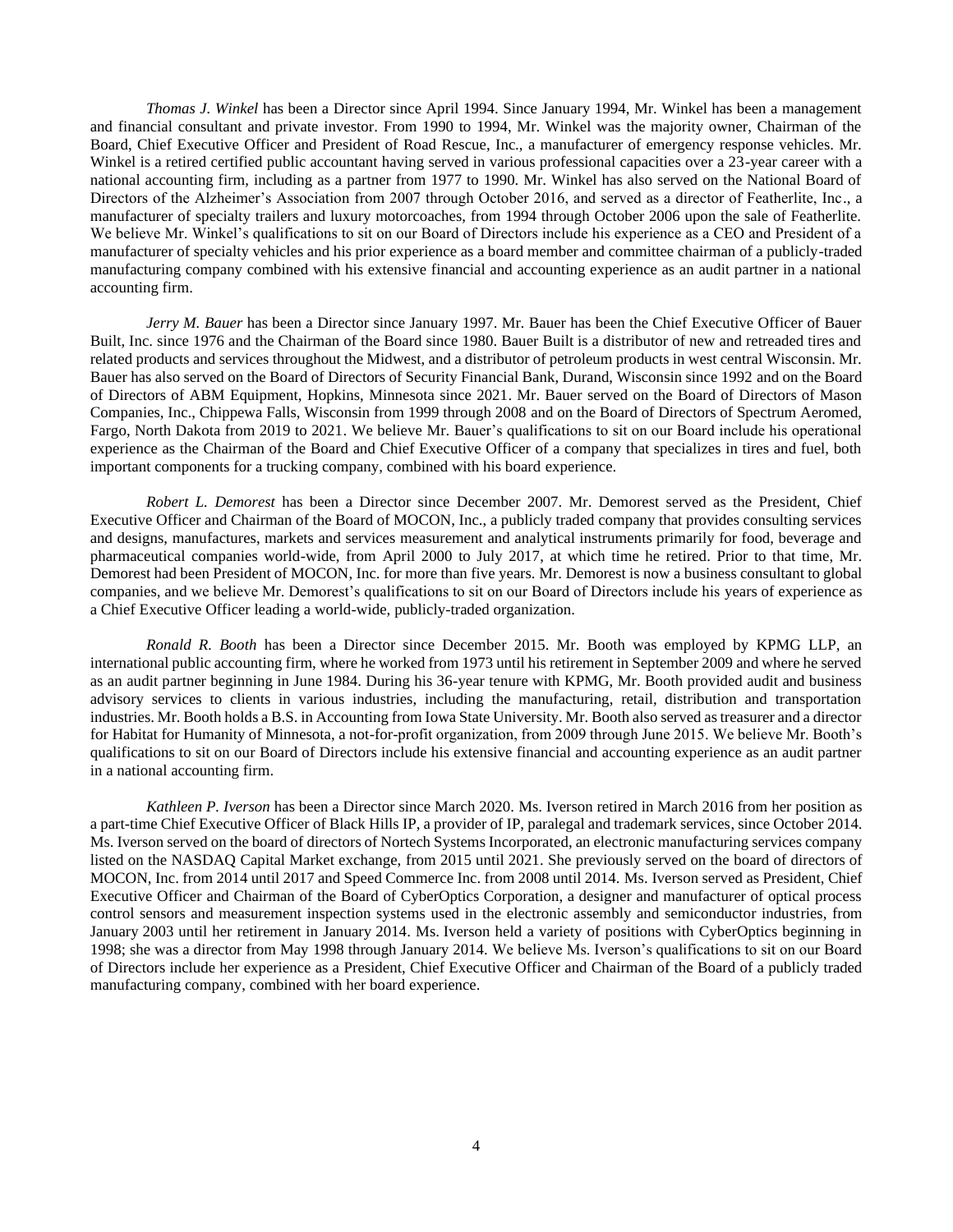### **Corporate Governance**

Our Board of Directors has adopted an Audit Committee Charter, a Compensation Committee Charter, a Nominating/Corporate Governance Committee Charter, Corporate Governance Standards, Policy Regarding Related Party Transactions, a Code of Ethics for Senior Financial Management and a Code of Ethics/Conduct that applies to all officers, directors, employees and independent contractors. We have posted each of these documents on our website at *www.marten.com*. The information contained in or connected to our website is not incorporated by reference into or considered a part of this Proxy Statement.

#### *Board Oversight of Risk*

Management is responsible for the Company's day-to-day risk management and the Board's responsibility is to engage in informed oversight of and provide overall direction with respect to such risk management. Our Board administers its risk oversight function directly and through its committees, which includes regular meetings with management to discuss, identify and mitigate potential areas of risk. Our Board's approach to risk management is to focus on understanding the nature of our enterprise risks, to support the achievement of organizational objectives, including strategic objectives, to improve long-term organizational performance and enhance stockholder value, while at the same time overseeing an appropriate level of risk for the Company. We believe our current board leadership structure helps ensure proper risk oversight, based on the allocation of duties among committees and the role of our independent directors in risk oversight.

While our Board has the ultimate oversight responsibility for the risk management process, various committees of the Board also have responsibility for risk management. As part of its charter, the Audit Committee discusses with management and the independent auditors our adequacy and effectiveness of accounting and financial controls, including our systems to monitor and manage business, information technology and cyber security risks. The Audit Committee regularly discusses with management its enterprise risk management process, including the Company's major risk exposures, the steps management has taken to monitor and control such exposures, and guidelines and policies to govern the Company's risk assessment and risk management processes. The Audit Committee periodically reports to the Board regarding significant matters identified with respect to the foregoing, including, among others, the Company's risk assessment and risk management approach to cyber security and climate change. The Company's Compensation Committee reviews the Company's overall compensation programs and is responsible for overseeing the management of risks relating to the Company's executive compensation plans and arrangements. The Nominating and Corporate Governance Committee manages risks associated with the Board's composition and corporate governance practices, as well as director independence, ethics and conflicts of interest. The Board and its committees regularly discuss with management our major risk exposures, their potential impact on us, and the steps we take to manage them.

#### *Corporate Governance Standards*

Our Corporate Governance Standards provide guidelines which govern the qualifications and conduct of our Board. Our standards are consistent with the corporate governance requirements of the Sarbanes-Oxley Act of 2002, and the corporate governance listing requirements applicable to companies whose securities are listed on the NASDAQ Global Select Market. Our Corporate Governance Standards address, among other matters, the following:

- regular meetings of our Board of Directors;
- attendance by directors at annual meetings of stockholders;
- conduct of Board meetings;
- meetings of independent directors;
- director access to executive officers and employees;
- the composition, membership and selection of our Board of Directors;
- the compensation and evaluation of performance of our Board of Directors and its committees;
- the organization and basic function of Board committees;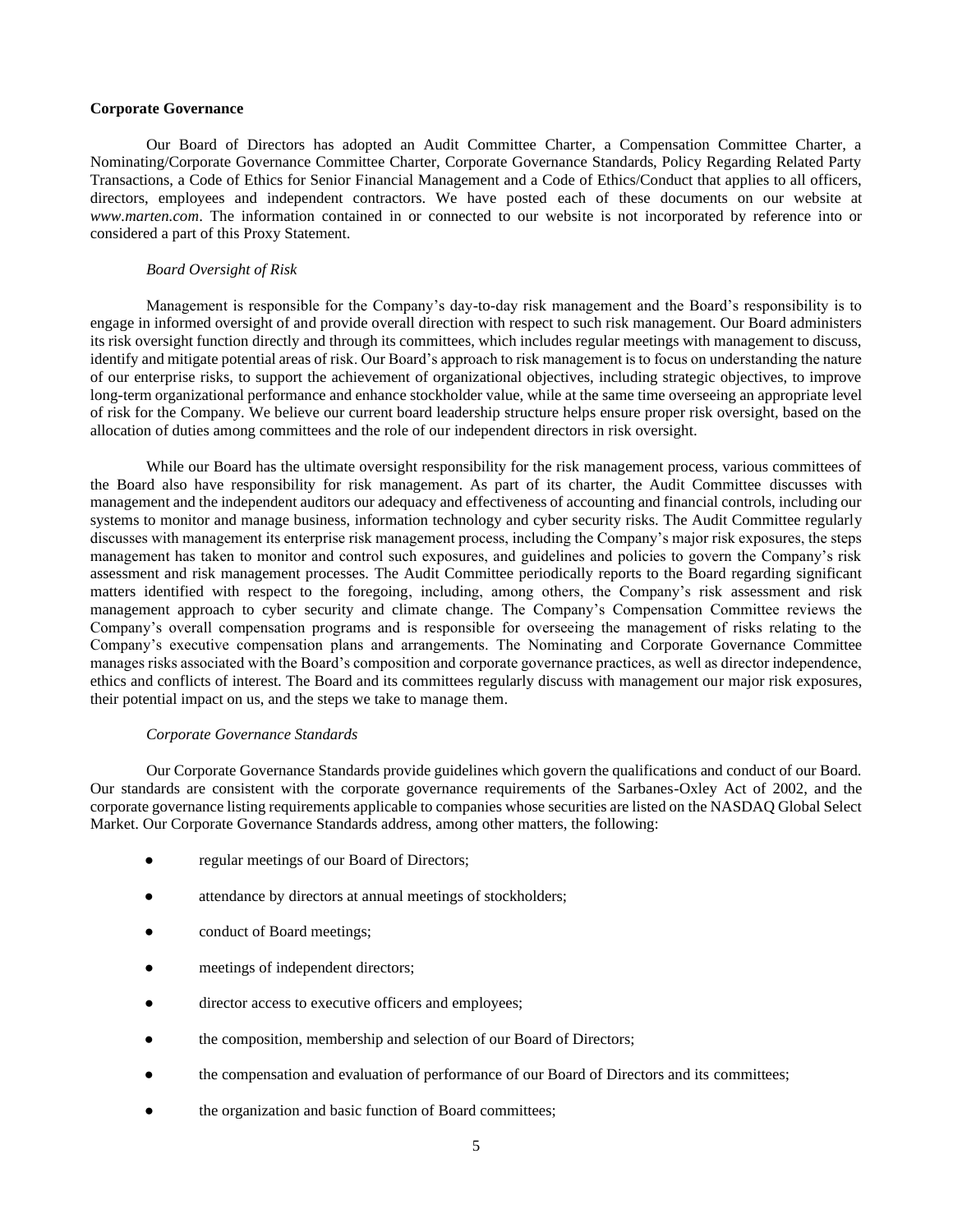- the evaluation of the performance of our Chairman of the Board and Chief Executive Officer; and
- stockholder communications with directors.

## *Code of Ethics for Senior Financial Management*

Our Code of Ethics for Senior Financial Management applies to all of our executive officers, including our Executive Chairman of the Board, our Chief Executive Officer and our Executive Vice President and Chief Financial Officer, along with our Senior Vice President of Finance and Controller and other employees performing similar functions who have been identified by the Executive Chairman of the Board, and meet the requirements of the Securities and Exchange Commission. We have posted our Code of Ethics for Senior Financial Management on our website at *www.marten.com*. We intend to disclose any amendments to and any waivers from a provision of our Code of Ethics for Senior Financial Management on our website within five business days following the amendment or waiver.

### *Risk Considerations in our Compensation Program*

Our Compensation Committee has discussed risk as it relates to our compensation policies and practices for our employees and the Committee does not believe our compensation policies and practices for our employees are reasonably likely to have a material adverse effect on us because of the way we structure our compensation policies and practices. We structure our compensation policies and practices to consist of both fixed and variable compensation. The fixed (or salary) portion of compensation is designed to provide a steady income regardless of the metrics associated with our business so that employees do not feel pressured to focus exclusively on business metrics to the detriment of our business. The variable component of our pay structure includes stock options, performance-based unit awards and performance-based cash bonuses. Our stock options generally vest over five years and are only valuable if our stock price increases over time so employees are encouraged to add to our long-term value. Our performance unit awards vest based upon both increases in our profitability over a five-year period and a service-based vesting component. The awards require that at least half of all vested awards must be credited to the named executive officer's discretionary account in our deferred compensation plan. We believe that our compensation programs have an appropriate mix of fixed and variable compensation to insure our compensation objectives and philosophy are being met without encouraging our employees to engage in unnecessary or excessive risk-taking that are reasonably likely to have a material adverse effect on us. Our Compensation Committee regularly monitors its compensation policies and practices to determine whether its risk management objectives are being met as it incentivizes our employees.

#### *Hedging Policy*

To prevent speculation or hedging of interests in our equity by our employees, the Company adopted in 2014 a policy prohibiting employees, officers and directors from engaging in any hedging or monetization transactions with respect to the Company's securities, including through the use of financial instruments such as exchange funds, prepaid variable forwards, equity swaps, puts, calls, collars, forwards or other derivative instruments, or through the establishment of a short position in the Company's securities. Under the policy, the Company's employees, officers and directors may not engage in short-term or speculative transactions in the Company's securities, such as short-term trading or publicly traded options which could create heightened legal risk and/or the appearance of improper or inappropriate conduct by such employees, officers or directors.

#### *Code of Ethics/Conduct*

Our Code of Ethics/Conduct applies to all officers, directors, non-driver employees, driver employees and independent contractors of the Company. The Code is intended to promote honest and ethical conduct and to provide guidance for the appropriate handling of various business situations. The Code addresses, among other matters, legal and regulatory compliance, insider trading, confidentiality, conflicts of interest, competition and fair dealing, financial reporting and recordkeeping, protection and proper use of Company assets, and the reporting of illegal or unethical behavior. Employees may anonymously report possible violations of the Code via a toll-free telephone number, which is monitored by the chair of our Audit Committee. Waivers of the Code for officers and directors may be made only by our Board and will be promptly disclosed if and as required by law or NASDAQ listing requirements. We have posted our Code of Ethics/Conduct on our website at *[www.marten.com](http://www.marten.com/)*.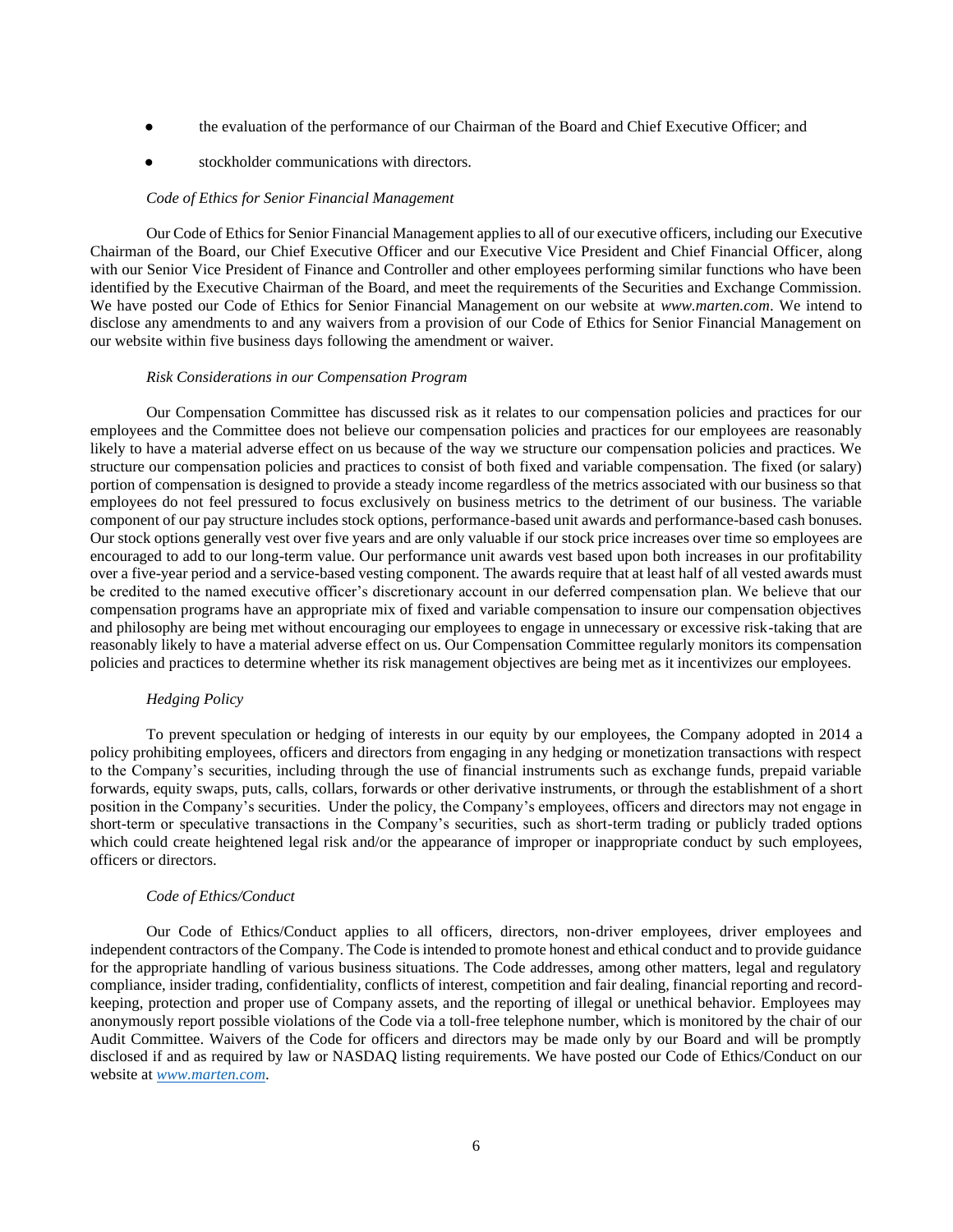#### *Board Oversight of Management Succession*

On a periodic basis, our Board, with the involvement of our Compensation Committee, reviews the Company's plan for management succession, both in the ordinary course of business and in response to individual situations. Potential candidates for management positions, including the position of Chief Executive Officer, are identified internally within the organization in consultation with our Compensation Committee (which oversees the evaluation of management) and our Chief Executive Officer, as well as externally through various sources. The succession planning process also addresses the continuing development of appropriate leadership skills for internal candidates for Chief Executive Officer, as well as candidates for other leadership positions within the Company. To aid in its planning, our Board regularly requests contact with non-executive members of management in order to have visibility into potential internal management succession candidates. Our Board also regularly engages in discussions with our Chief Executive Officer regarding long-range plans for officer development and succession.

The Compensation Committee addresses management succession and executive development in connection with its review of officer elections, promotions, and compensation matters during each year. On May 4, 2021, our Board approved the appointment of Tim Kohl as our new Chief Executive Officer. Mr. Kohl succeeded Randy Marten, who served as our Chief Executive Officer since 2005. Mr. Marten will serve as Executive Chairman of the Board of Directors as part of this transition. On August 30, 2021, our Board appointed Doug Petit as our new President. Mr. Petit succeeded Mr. Kohl, who served as our President since 2008.

#### *Board Diversity*

| Board Diversity Matrix (as of February 15, 2022) |               |             |                   |                                          |  |  |  |  |  |
|--------------------------------------------------|---------------|-------------|-------------------|------------------------------------------|--|--|--|--|--|
| <b>Total Number of Directors</b>                 |               |             |                   |                                          |  |  |  |  |  |
|                                                  | <b>Female</b> | <b>Male</b> | <b>Non-Binary</b> | <b>Did Not Disclose</b><br><b>Gender</b> |  |  |  |  |  |
| <b>Part I: Gender Identity</b>                   |               |             |                   |                                          |  |  |  |  |  |
| Directors                                        |               | 6           |                   |                                          |  |  |  |  |  |
| Part II: Demographic Background                  |               |             |                   |                                          |  |  |  |  |  |
| African American or Black                        | -             |             |                   |                                          |  |  |  |  |  |
| Alaskan Native or Native American                |               |             |                   |                                          |  |  |  |  |  |
| Asian                                            |               |             |                   |                                          |  |  |  |  |  |
| Hispanic or Latinx                               |               |             |                   |                                          |  |  |  |  |  |
| Native Hawaiian or Pacific Islander              |               |             |                   |                                          |  |  |  |  |  |
| White                                            |               | 6           |                   |                                          |  |  |  |  |  |
| Two or More Races or Ethnicities                 |               |             |                   |                                          |  |  |  |  |  |
| $LGBTO+$                                         |               |             |                   |                                          |  |  |  |  |  |
| Did Not Disclose Demographic Background          |               |             |                   |                                          |  |  |  |  |  |

The following matrix is provided in accordance with applicable NASDAQ listing requirements:

### **Board and Board Committees**

We continue to monitor the rules and regulations of the Securities and Exchange Commission and NASDAQ to ensure that a majority of our Board remains composed of "independent" directors. Mr. Winkel, Mr. Hagness, Mr. Bauer, Mr. Demorest, Mr. Booth and Ms. Iverson are all "independent" directors, as defined by current NASDAQ listing standards. Our independent directors hold meetings, referred to as "executive sessions," on a periodic basis and at least two times each year, at which only the independent directors are present. We have appointed Mr. Winkel as our lead independent director to preside at executive sessions of our independent directors.

Our Board of Directors held four meetings during 2021, and each director attended all Board meetings, as well as all meetings of committees of the Board on which they served and the annual meeting of stockholders. The Board of Directors has established an Audit Committee, a Compensation Committee and a Nominating/Corporate Governance Committee. Our Board of Directors adopted a policy that all directors are expected to attend our annual meeting of stockholders and we generally schedule a meeting of the Board on the same day as our annual meeting of stockholders in order to facilitate attendance of all directors at the annual meeting.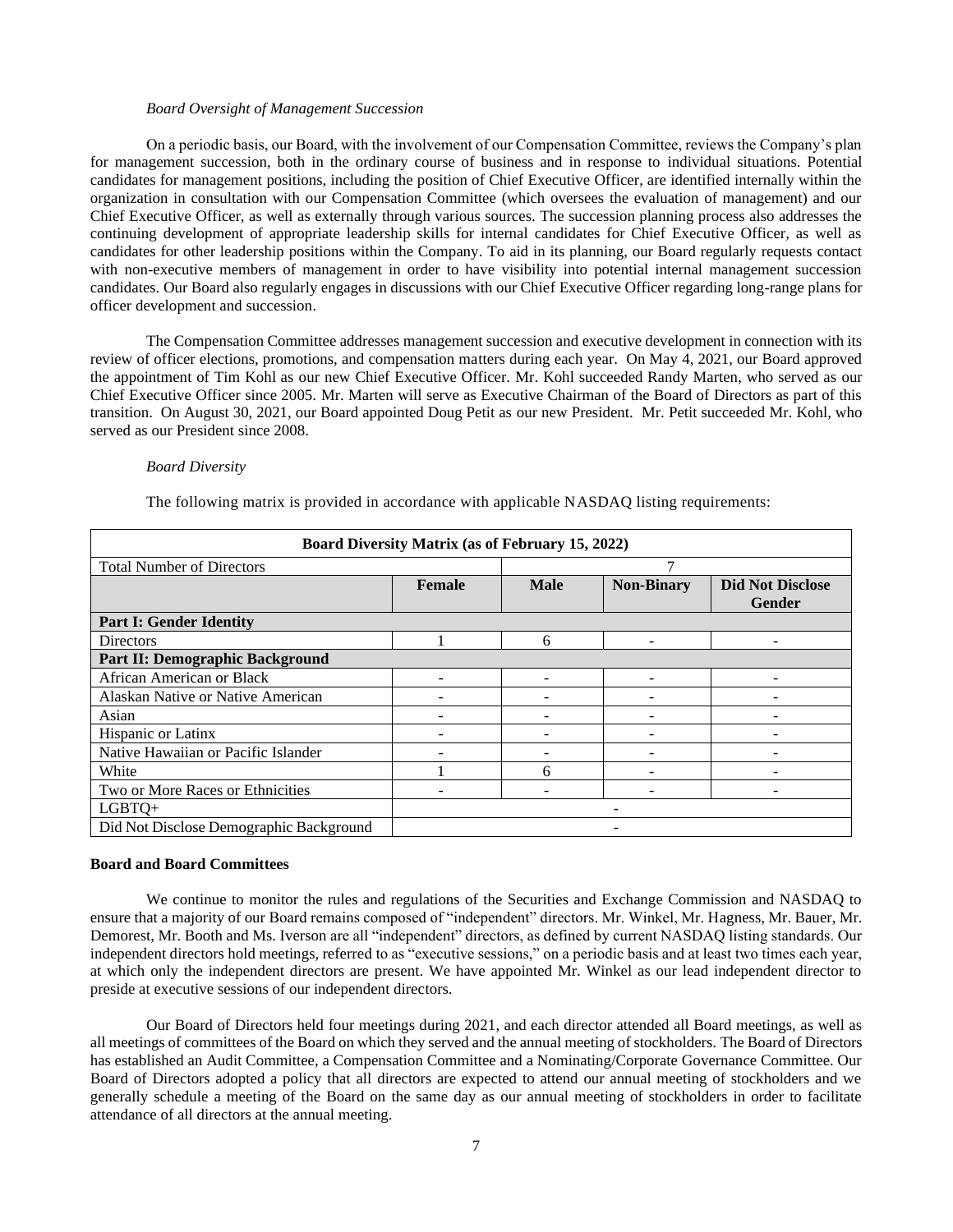### *Leadership Structure of the Board*

We believe that effective board leadership structure can depend on the experience and skills as well as the needs of our Company at any point in time. Our Corporate Governance Standards support flexibility in the structure of the Board by not requiring the separation of the roles of Chairman of the Board and Chief Executive Officer.

The Board regularly considers the appropriate leadership structure for the Company and has concluded that, at this time, the Company and its shareholders are best served by separating the positions of Chief Executive Officer and Chairman of the Board. In May 2021, in conjunction with the appointment of Tim Kohl as our new Chief Executive Officer, the Board elected Randy Marten as Executive Chairman of the Board. Prior to May 2021, the Company combined the offices of Chairman and Chief Executive Officer with Mr. Marten holding both positions. The Board believes that separating the duties of Executive Chairman of the Board from the Chief Executive Officer improves the Board's oversight of management and allows the Chief Executive Officer to focus on managing the Company's business, while allowing the Executive Chairman of the Board to focus on more effectively leading the Board and supporting the initiatives of the Company and management. We believe that Mr. Marten, our former Chief Executive Officer, is uniquely qualified to serve as Executive Chairman of the Board. The extensive knowledge of the Executive Chairman of the Board regarding our operations and the markets in which we compete uniquely positions him to identify strategies and prioritize matters for board review and deliberation.

 We also have established a position of lead independent director who performs many of the duties that would be performed by an independent board chair. The lead independent director presides at executive sessions of our independent directors, as well as performs other duties applicable to that position including, among other things, providing guidance to the Executive Chairman regarding agendas for Board and committee meetings, advising the Executive Chairman as to the information to be provided the Board for its meetings, chairing meetings of the Board in the event the Executive Chairman cannot be in attendance, and acting as principal liaison between the independent directors and the Executive Chairman. The lead independent director is expected to foster a cohesive board that cooperates with the Executive Chairman towards the ultimate goal of creating stockholder value.

### *Audit Committee*

The Audit Committee provides assistance to the Board in satisfying its fiduciary responsibilities for our accounting, auditing, operating and reporting practices. The Committee oversees the financial reporting process, has the sole authority to appoint, compensate, retain and oversee the work of our independent registered public accounting firm, reviews and preapproves all audit services and permissible non-audit services performed by our independent registered public accounting firm, establishes procedures for the receipt, retention and treatment of complaints regarding accounting, internal accounting controls or auditing matters and for the confidential, anonymous submission by our employees of concerns regarding questionable accounting or auditing matters, oversees the establishment and administration of a written code of ethics for our senior financial management, reviews and either approves or disapproves of all related party transactions and performs other related duties delegated to it by the Board. The responsibilities and functions of the Audit Committee are further described in the Audit Committee Report beginning on page 10 of the Proxy Statement. The Audit Committee currently consists of Mr. Booth (Chair), Mr. Winkel, Mr. Demorest and Ms. Iverson. Each of the members of the Audit Committee are "independent" as defined by current NASDAQ listing standards and the rules of the Securities and Exchange Commission. In addition, our Board has determined that Mr. Booth, Mr. Winkel and Ms. Iverson are "audit committee financial experts" as defined by the rules and regulations of the Securities and Exchange Commission. During 2021, the Audit Committee met seven times.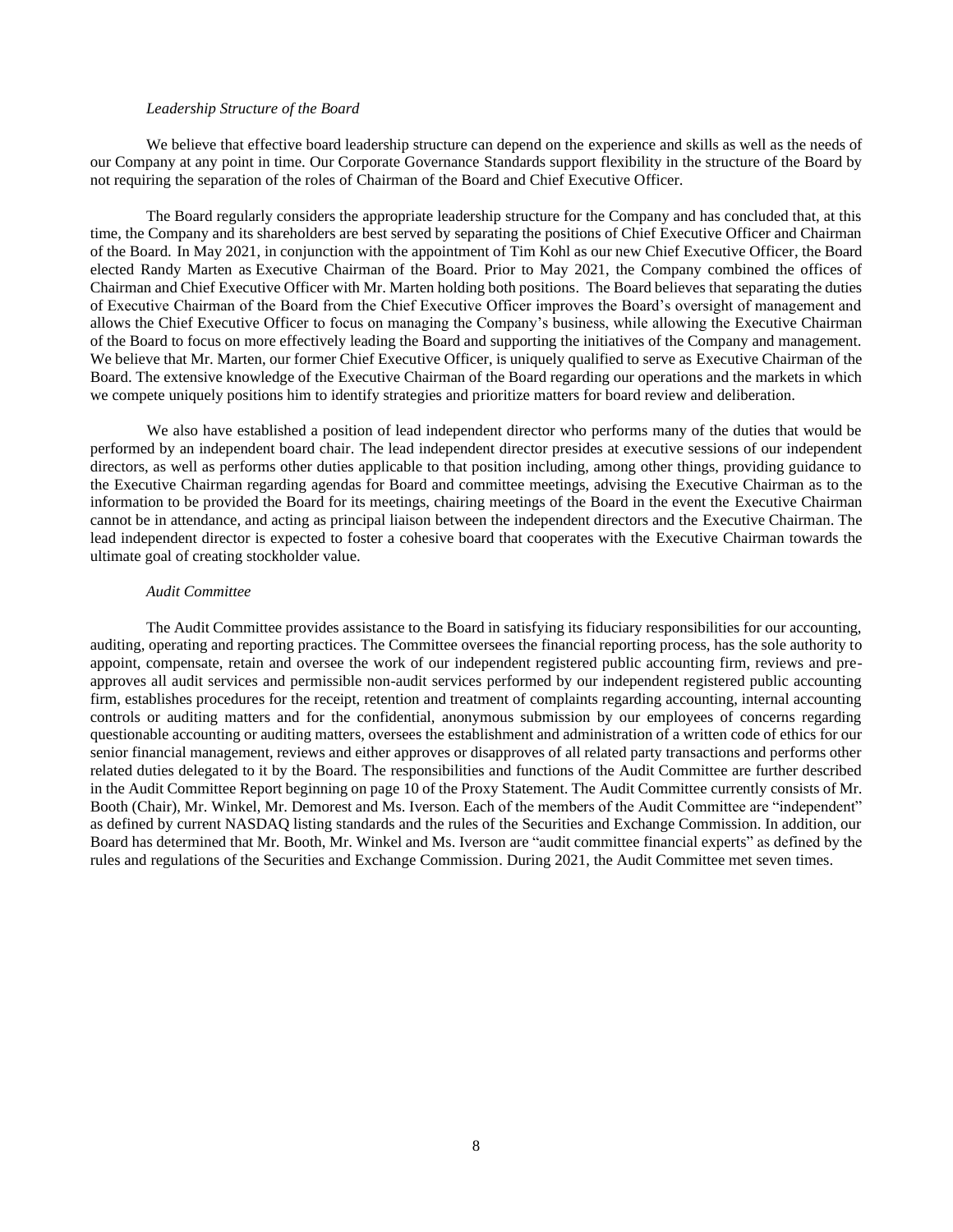### *Compensation Committee*

The Compensation Committee establishes the compensation philosophy and policy for our executive officers and other key employees, which includes reviewing and approving corporate goals and objectives relevant to their compensation, reviewing and evaluating their performance, monitoring the effectiveness of our benefit plans and, where appropriate, approving changes, reviewing and approving, or recommending to the full Board of Directors, executive incentive compensation plans and equity-based plans, supervising and overseeing the administration of our incentive compensation and equity-based programs and reviewing the compensation levels of independent directors from time to time. The Committee reviews our compensation policies and practices to confirm that such policies and practices do not encourage unnecessary risk taking and reviews and discusses, at least annually, the relationship between risk management policies and practices, corporate strategy, and our compensation policies and practices. The Committee serves as the disinterested administrator of our 2015 Equity Incentive Plan. The Committee also periodically reviews a management succession plan and recommends succession decisions to the Board of Directors. The responsibilities and functions of the Compensation Committee, including the use of compensation consultants and the involvement of management in compensation decisions, are further described in the Compensation Discussion and Analysis beginning on page 15 of the Proxy Statement. The Compensation Committee currently consists of Mr. Winkel (Chair), Mr. Hagness, Mr. Bauer and Ms. Iverson. Each of the members of the Compensation Committee are "independent" directors, as defined by current NASDAQ listing standards. During 2021, the Compensation Committee met four times.

#### *Nominating/Corporate Governance Committee*

The Nominating/Corporate Governance Committee reviews and makes recommendations to the Board regarding the size and composition of the Board, considers and recruits candidates for director nominees based upon recommendations from current outside directors, members of management, outside consultants or search firms and stockholders, recommends on an annual basis a slate of director nominees for approval by the Board and the stockholders, reviews our committee structure and membership, reviews and advises the Board regarding our corporate governance standards, advises the Board on emerging corporate governance matters, develops and recommends to the Board for its approval an annual self-evaluation process of the Board and its committees and provides suitable programs for the orientation and continuing education of directors. The Nominating/Corporate Governance Committee currently consists of Mr. Demorest (Chair), Mr. Hagness, Mr. Bauer and Mr. Booth. Each of the members of the Nominating/Corporate Governance Committee are "independent" directors, as defined by current NASDAQ listing standards. During 2021, the Nominating/Corporate Governance Committee met four times.

In evaluating and determining whether to recommend a person as a candidate for election as a director, the Nominating/Corporate Governance Committee's criteria reflects the requirements of the NASDAQ definitions with respect to independence and financial literacy and the following factors: the needs of the Company with respect to the particular talents and experience of its directors; personal and professional integrity of the candidate; level of education and/or business experience; broad-based business acumen; the level of understanding of the Company's business and the transportation industry; strategic thinking and a willingness to share ideas; and diversity of experiences, expertise and background. Because the Committee believes it is important to create a Board with a diversity of experience, expertise, gender, race and ethnicity, the Committee will commit to include in each search candidates who reflect diverse backgrounds, including diversity of gender, race and ethnicity. The Committee will use these criteria to evaluate potential nominees and will not evaluate proposed nominees differently depending upon who has made the recommendation.

The Nominating/Corporate Governance Committee will consider proposed nominees whose names are submitted to it by stockholders; however, it does not have a formal process for that consideration. The Nominating/Corporate Governance Committee has not adopted a formal process since it believes its informal consideration process has been adequate because historically stockholders have not proposed any nominees. The Nominating/Corporate Governance Committee intends to review periodically whether a more formal policy should be adopted.

In considering whether to recommend any director nominee, including candidates recommended by stockholders, the Nominating/Corporate Governance Committee will apply the criteria set forth in its charter. These criteria include, among other things, the candidate's diversity of experiences, expertise and background, and the Committee's commitment to include in each search candidates who reflect diverse backgrounds, including diversity of gender, race and ethnicity. The Nominating/Corporate Governance Committee does not assign specific weights to particular criteria and no particular criterion is necessarily applicable to all prospective nominees. We believe that the backgrounds and qualifications of the directors, considered as a group, should provide a significant composite mix of experience, knowledge and abilities that will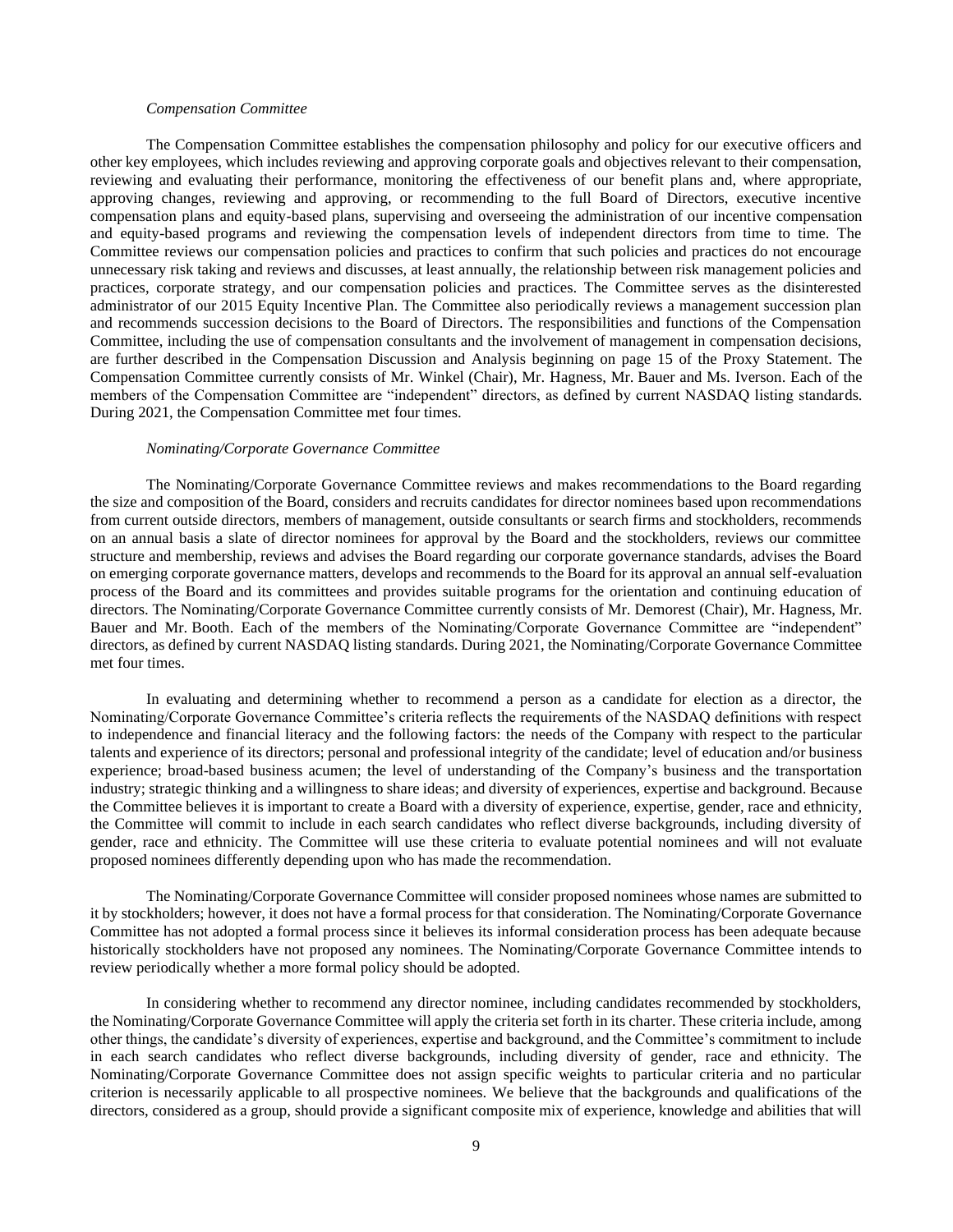allow the Board to fulfill its responsibilities. Nominees are not discriminated against on the basis of race, religion, national origin, sexual orientation, disability or any other basis prescribed by law.

Any stockholder who desires to recommend a nominee for director must submit a letter, addressed to the Chairman of the Nominating/Corporate Governance Committee, Marten Transport, Ltd., 129 Marten Street, Mondovi, Wisconsin 54755, and which is clearly identified as a "Director Nominee Recommendation." All recommendation letters must identify the author as a stockholder and provide a brief summary of the candidate's qualifications, as well as contact information for both the candidate and the stockholder. Stockholders who wish to make a recommendation for a nominee to be elected at our 2023 Annual Meeting must submit their recommendation by November 14, 2022 to assure time for meaningful consideration and evaluation of the nominees by the Nominating/Corporate Governance Committee.

# **Audit Committee Report**

The Audit Committee of the Board of Directors is composed of four directors and acts under a written charter adopted and approved by the Board of Directors. A copy of the Audit Committee Charter is posted on our website at *www.marten.com*. All members of the Audit Committee meet the SEC and the NASDAQ definitions of independence and financial literacy for audit committee members. The Audit Committee will periodically review the Audit Committee Charter in light of new developments and may make additional recommendations to the Board of Directors for further revision of the Audit Committee Charter to reflect evolving best practices and changes in applicable laws and regulations.

Management is primarily responsible for the preparation, presentation and integrity of our Company's consolidated financial statements, accounting and financial reporting processes, and internal controls and procedures designed to assure compliance with accounting standards and applicable laws and regulations. Grant Thornton LLP, our Company's independent registered public accounting firm, is responsible for performing an independent audit of the Company's annual consolidated financial statements and of the effectiveness of the Company's internal control over financial reporting in accordance with the standards of the Public Company Accounting Oversight Board (United States), and to issue their reports thereon. Grant Thornton LLP also reviews our Company's interim consolidated financial statements in accordance with Statement on Auditing Standards No. 116 (*Interim Financial Information*). The Audit Committee's responsibility is to monitor and oversee these processes on behalf of the Board of Directors.

In fulfilling its oversight responsibilities, the Audit Committee reviewed and discussed with management and Grant Thornton LLP the audited consolidated financial statements, including Management's Discussion and Analysis, included in our Company's Annual Report on Form 10-K and the results of Grant Thornton LLP's review of our Company's interim consolidated financial statements. These reviews included a discussion of:

- critical accounting estimates of our Company;
- the reasonableness of significant financial reporting judgments made in connection with our consolidated financial statements, including the quality (and not just the acceptability) of our Company's accounting principles;
- the clarity and completeness of financial disclosures;
- the effectiveness of the Company's internal control over financial reporting, including management's and Grant Thornton LLP's reports thereon, the basis for the conclusions expressed in those reports and changes made to the Company's internal control over financial reporting during 2021;
- matters noted by Grant Thornton LLP during its audit of the Company's consolidated financial statements and other material written communications between management and Grant Thornton LLP; and
- the potential effects of regulatory and accounting initiatives on our Company's consolidated financial statements.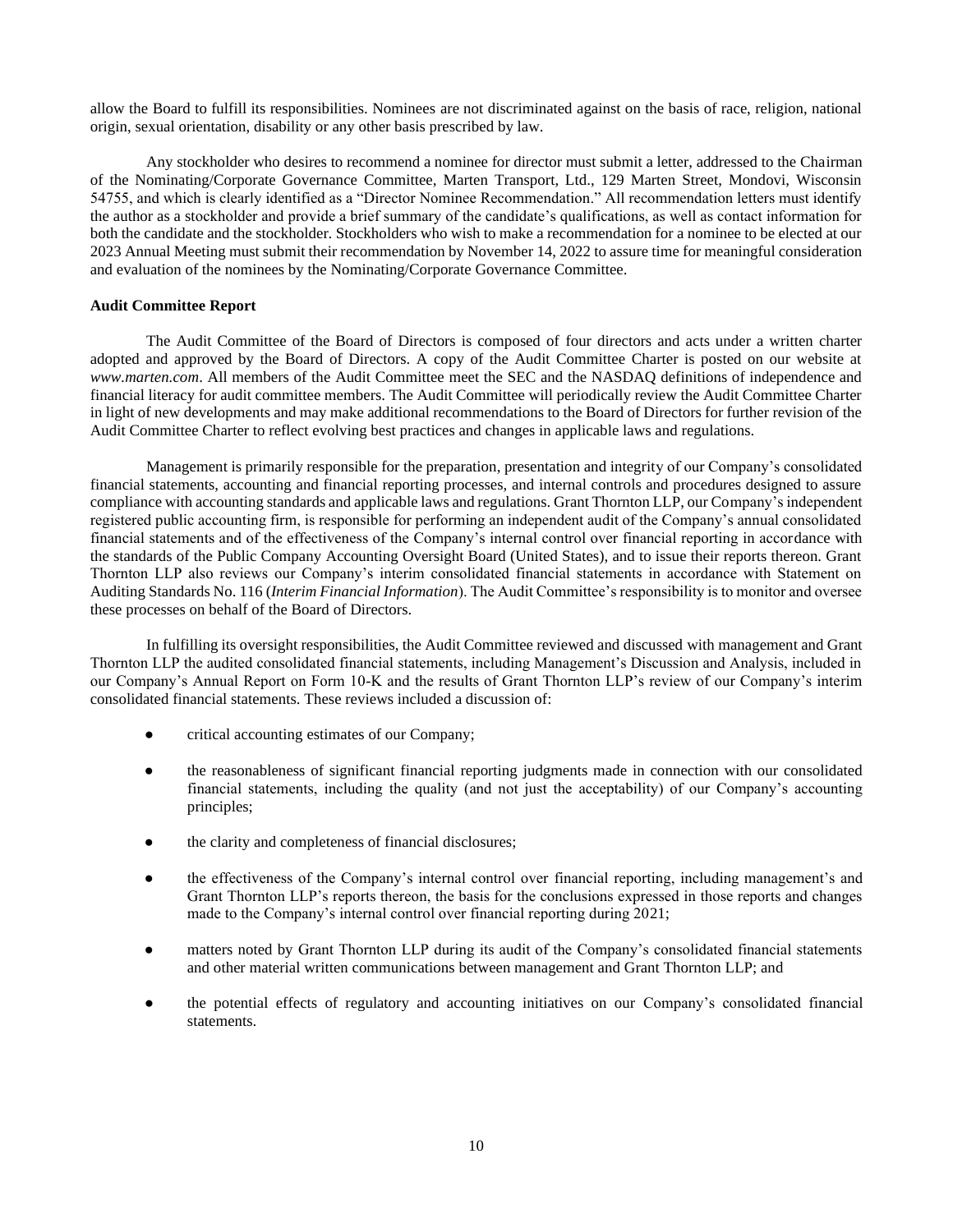In connection with its audit of our Company's annual consolidated financial statements, the Audit Committee also discussed with Grant Thornton LLP the matters required to be discussed by the applicable requirements of the Public Company Accounting Oversight Board (PCAOB) and the Securities and Exchange Commission, and, with and without management present, reviewed and discussed the results of Grant Thornton LLP's audit of our Company's annual consolidated financial statements.

The Audit Committee also has received the written disclosures and the letter from Grant Thornton LLP required by applicable requirements of the PCAOB regarding Grant Thornton LLP's communications with the Audit Committee concerning independence and has discussed with Grant Thornton LLP its independence.

Based on the reviews and discussions referred to above, the Audit Committee recommended to the Board of Directors that the audited consolidated financial statements be included in our Annual Report on Form 10-K for the year ended December 31, 2021, as filed with the Securities and Exchange Commission.

# AUDIT COMMITTEE

RONALD R. BOOTH (CHAIR) THOMAS J. WINKEL ROBERT L. DEMOREST KATHLEEN P. IVERSON

### **Director Compensation**

We do not pay fees to directors who are our full-time employees, nor do we reimburse them for out-of-pocket expenses of attending Board or committee meetings. Effective May 1, 2021, we paid each non-employee director an annual retainer of \$45,000, a fee of \$1,500 for each Board meeting attended, a fee of \$750 for each committee meeting attended and reimbursed them for out-of-pocket expenses of attending meetings. We also paid our lead independent director an additional annual retainer of \$15,000, the Chair of our Audit Committee an additional annual retainer of \$15,000, the Chair of our Compensation Committee an additional annual retainer of \$15,000, and the Chair of our Nominating/Corporate Governance Committee an additional annual retainer of \$7,500. Previously, we paid an annual retainer of \$34,000 to each non-employee director and the Chair of our Nominating/Corporate Governance Committee received an additional annual retainer of \$6,000. No other changes to annual retainers or meeting fees were made effective May 1, 2021. The directors did not receive any other cash compensation for services as directors in 2021.

In 2021, each non-employee director received a grant of 2,500 shares of our common stock upon re-election to the Board. In each of 2019 and 2020, each non-employee director received a grant of 1,500 shares of our common stock. The 1,500 shares granted in each of these years increased to 2,250 shares as a result of our three-for-two stock split effected in the form of a 50% stock dividend on August 13, 2020.

In February 2010, we entered into an indemnification agreement with each of our then-current directors. Under each indemnification agreement, we agree to indemnify the director against liability arising out of performance of their duties to us and to advance expenses, if the requisite standards of conduct are met. The agreement also contains procedural mechanisms and presumptions applicable to any dispute as to whether such standards of conduct are satisfied. In February 2016, we also entered into an indemnification agreement containing similar terms with Mr. Booth, who has been a director since December 2015. In March 2020, we also entered into an indemnification agreement containing similar terms with Ms. Iverson.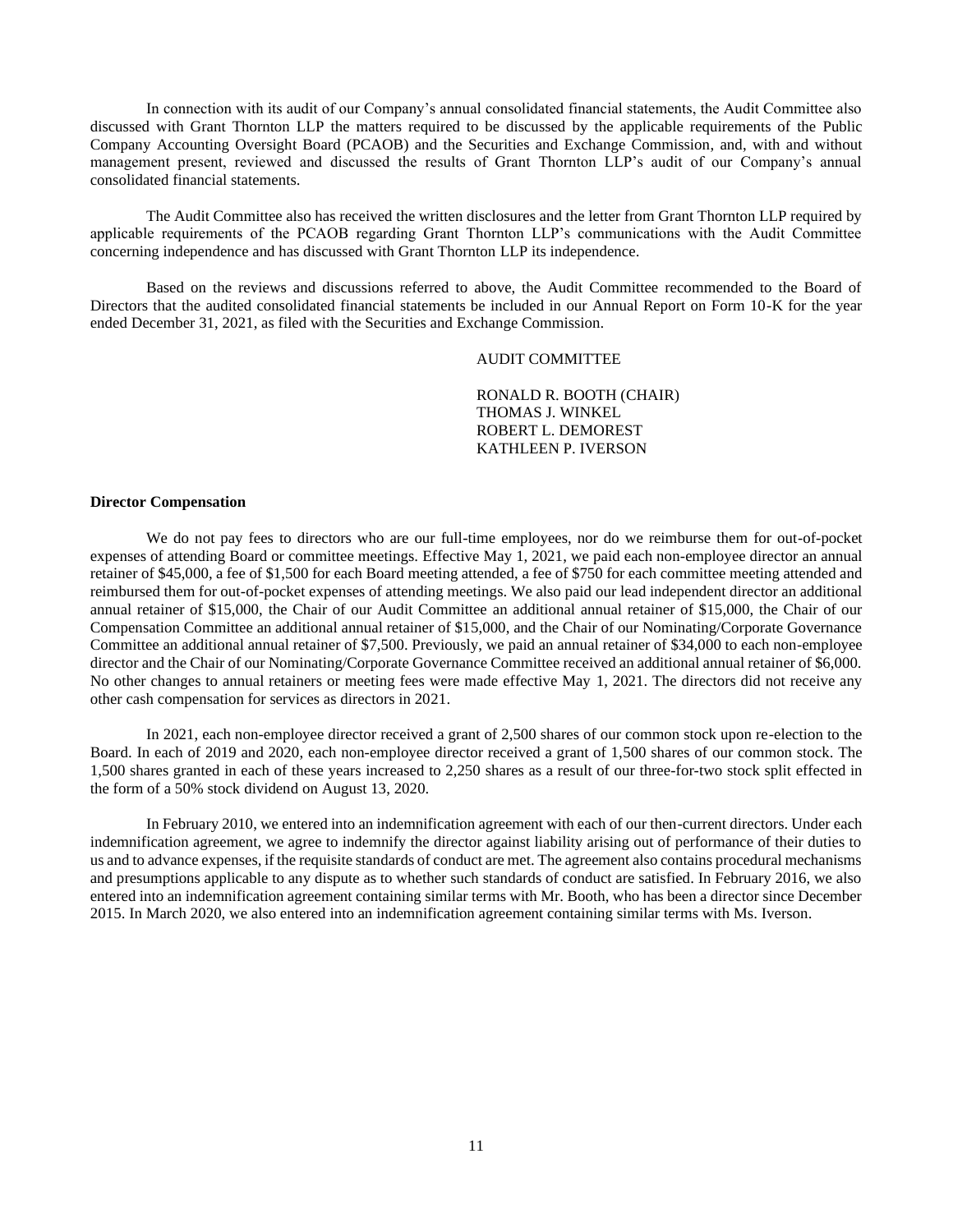The following table provides summary information concerning the compensation of each individual who served as a director of our Company during the fiscal year ended December 31, 2021, other than Randolph L. Marten, our Executive Chairman of the Board, whose compensation is set forth below under the heading "Compensation and Other Benefits."

| <b>Name</b> | <b>Fees Earned or</b><br>Paid in Cash | <b>Stock Awards</b> (7) | <b>Total</b> |
|-------------|---------------------------------------|-------------------------|--------------|
|             | \$87,083(1)                           | \$43,400                | \$130,483    |
|             | 72,083(2)                             | 43,400                  | 115.483      |
|             | 64,083(3)                             | 43,400                  | 107,483      |
|             | 57,083(4)                             | 43,400                  | 100.483      |
|             | 54,833 (5)                            | 43,400                  | 98.233       |
|             | 54,833 (6)                            | 43,400                  | 98.233       |

(1) Fees paid consist of \$41,333 as an annual retainer, \$15,000 for services as the lead independent director, \$15,000 for services as the Compensation Committee Chair and \$15,750 for attending 16 Board and committee meetings.

(2) Fees paid consist of \$41,333 as an annual retainer, \$15,000 for services as the Audit Committee Chair and \$15,750 for attending 16 Board and committee meetings.

(3) Fees paid consist of \$41,333 as an annual retainer, \$7,000 for services as the Nominating/Corporate Governance Committee Chair and \$15,750 for attending 16 Board and committee meetings.

(4) Fees paid consist of \$41,333 as an annual retainer and \$15,750 for attending 16 Board and committee meetings.

(5) Fees paid consist of \$41,333 as an annual retainer and \$13,500 for attending 13 Board and committee meetings.

(6) Fees paid consist of \$41,333 as an annual retainer and \$13,500 for attending 13 Board and committee meetings.

(7) This column reflects the aggregate grant date fair value of 2,500 shares of our common stock granted in 2021 to Mr. Winkel, Mr. Booth, Mr. Demorest, Ms. Iverson, Mr. Hagness and Mr. Bauer. The dollar amount for each of the six directors reflects the compensation cost of the 2,500 shares granted on May 4, 2021 based on the closing market price of our common stock of \$17.36 per share on that date.

Note As of December 31, 2021, each current director had the following number of options outstanding: Mr. Winkel –  $20,626$ ; Mr. Booth – none; Mr. Demorest – 10,313; Ms. Iverson – none; Mr. Hagness –  $20,626$ ; and Mr. Bauer – none. All of these option shares were issued under non-statutory stock option agreements and were fully vested as of December 31, 2021.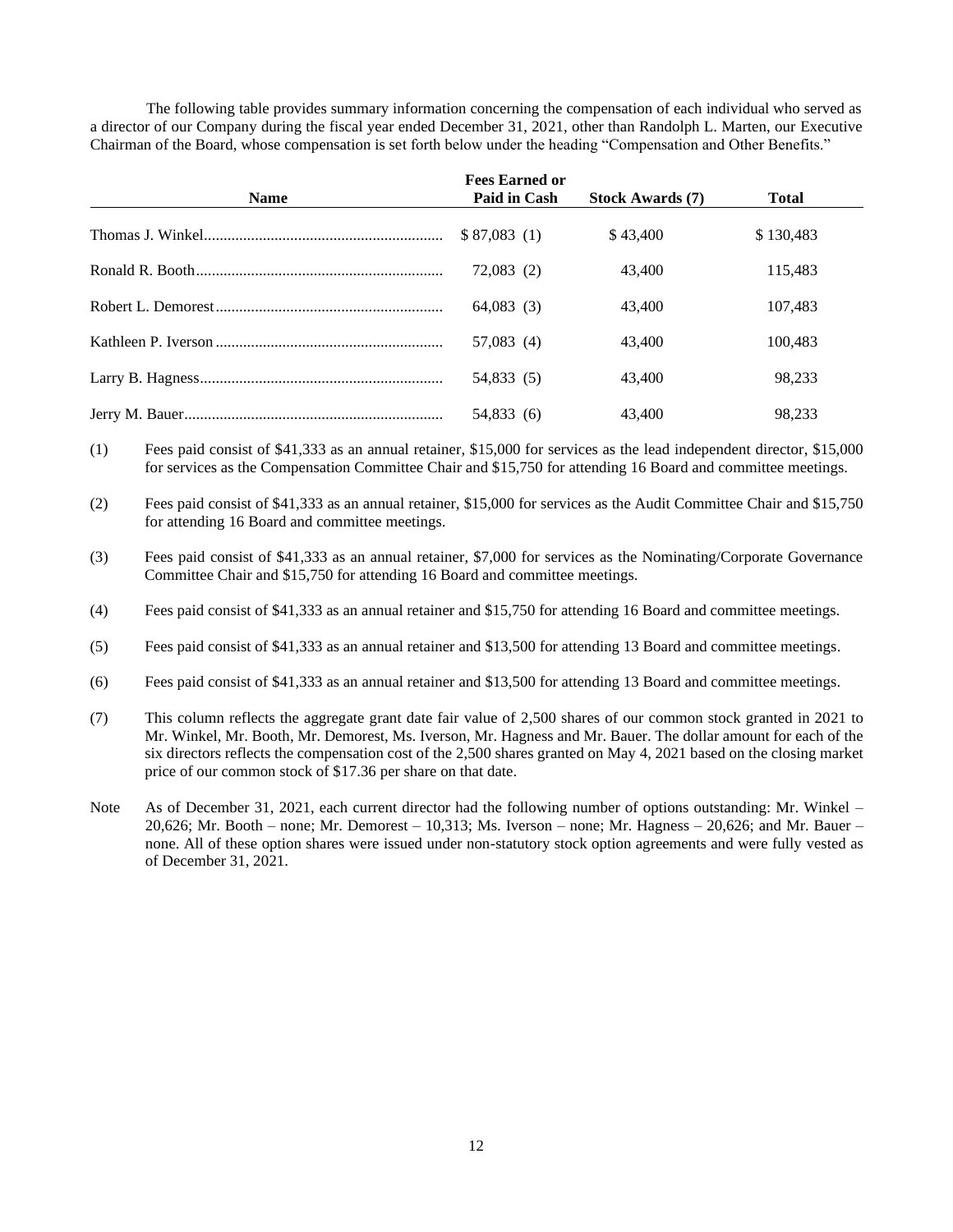# **SECURITY OWNERSHIP OF CERTAIN BENEFICIAL OWNERS AND MANAGEMENT**

The following table gives information on the beneficial ownership of our common stock as of February 14, 2022, unless otherwise indicated. The information is given by (a) each stockholder who we know to beneficially own more than 5% of our outstanding common stock, (b) each director, (c) each named executive officer and (d) all of our directors and executive officers as a group.

|                                                              | <b>Shares of Common Stock</b> |                            |  |  |  |  |
|--------------------------------------------------------------|-------------------------------|----------------------------|--|--|--|--|
|                                                              | <b>Beneficially Owned (1)</b> |                            |  |  |  |  |
| <b>Name and Address of Beneficial Owner</b>                  | Amount                        | <b>Percentage of Class</b> |  |  |  |  |
|                                                              |                               |                            |  |  |  |  |
| Randolph L. Marten                                           |                               |                            |  |  |  |  |
| 129 Marten Street                                            |                               |                            |  |  |  |  |
|                                                              | 17,705,105.8(2)               | 21.3%                      |  |  |  |  |
| BlackRock, Inc.                                              |                               |                            |  |  |  |  |
| 55 East 52nd Street                                          |                               |                            |  |  |  |  |
|                                                              | 10,257,205(3)                 | 12.7%                      |  |  |  |  |
| Victory Capital Management Inc.                              |                               |                            |  |  |  |  |
| 4900 Tiedeman Road 4th Floor                                 |                               |                            |  |  |  |  |
|                                                              | 5,952,716 (4)                 | 7.3%                       |  |  |  |  |
| Dimensional Fund Advisors LP                                 |                               |                            |  |  |  |  |
| Building One,                                                |                               |                            |  |  |  |  |
| 6300 Bee Cave Road                                           |                               |                            |  |  |  |  |
|                                                              | 5,862,286 (5)                 | 7.2%                       |  |  |  |  |
| Christine K. Marten                                          |                               |                            |  |  |  |  |
| 77 Cecil Johnson Road                                        |                               |                            |  |  |  |  |
|                                                              | 5,211,856 (6)                 | 6.3%                       |  |  |  |  |
|                                                              | 262,996.3 (7)                 | $\ast$                     |  |  |  |  |
|                                                              | 202,788 (8)                   | *                          |  |  |  |  |
|                                                              | 150,589.2(9)                  | *                          |  |  |  |  |
|                                                              | 136,944(6)                    | *                          |  |  |  |  |
|                                                              | 97,885.8 (10)                 | $\ast$                     |  |  |  |  |
|                                                              | 58,987 (8)                    | *                          |  |  |  |  |
|                                                              | 57,687 (8)                    | *                          |  |  |  |  |
|                                                              | 22,784(11)                    | *                          |  |  |  |  |
|                                                              | 14,249(6)                     | *                          |  |  |  |  |
|                                                              | 4,750(6)                      | $\ast$                     |  |  |  |  |
| All Directors and Executive Officers as a Group (11 persons) | 18,714,766.1 (12)             | 22.5%                      |  |  |  |  |

\* Less than 1% of the outstanding shares

- (1) Unless otherwise noted, the stockholders have sole voting and investment power for the shares shown. Shares not outstanding but considered beneficially owned because of the right of a person or member of a group to purchase them within 60 days, are treated as outstanding only when calculating the amount and percent owned by such person or group.
- (2) Includes 17,638,720 shares owned by Mr. Marten, 40,111.8 shares credited to Mr. Marten's account within the Company's Deferred Compensation Plan, and 26,274 shares distributed to Mr. Marten after February 14, 2022 relating to vested performance unit awards.
- (3) On January 27, 2022, BlackRock, Inc. reported in a schedule 13G filed with the Securities and Exchange Commission that, as of December 31, 2021, it beneficially owns and has sole dispositive power over 10,257,205 shares of our stock.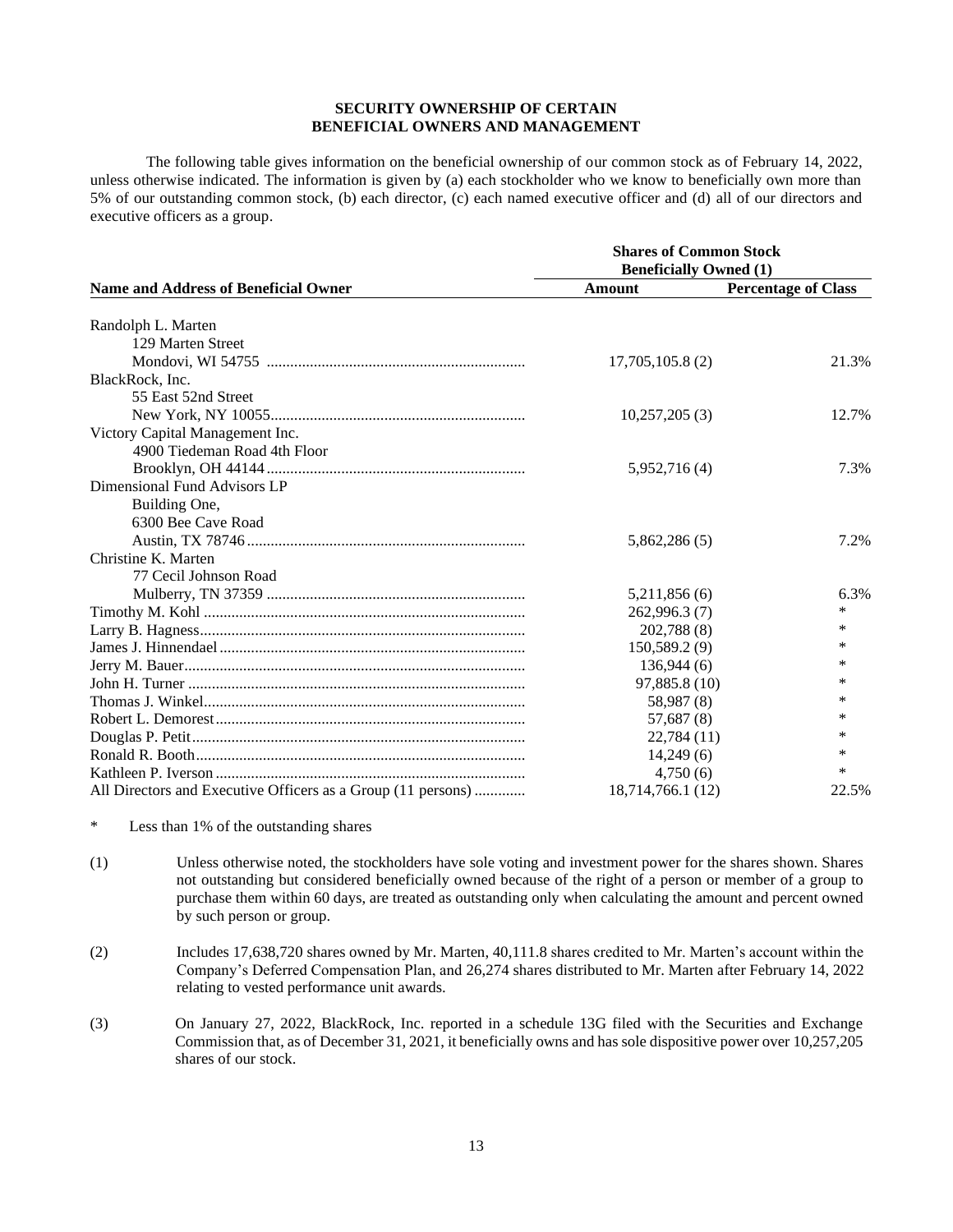- (4) On February 2, 2022, Victory Capital Management Inc. reported in a schedule 13G filed with the Securities and Exchange Commission that, as of December 31, 2021, it beneficially owns and has sole dispositive power over 5,952,716 shares of our stock.
- (5) On February 8, 2022, Dimensional Fund Advisors LP reported in a Schedule 13G filed with the Securities and Exchange Commission that as of December 31, 2021, Dimensional Fund Advisors LP furnishes investment advice to four investment companies and serves as investment manager or sub-advisor to certain other commingled funds, group trusts and separate accounts. In its role as investment advisor, sub-advisor and/or manager, Dimensional Fund Advisors LP or its subsidiaries may possess investment and/or voting power over the Company's securities that are owned by such investment companies, trusts and separate accounts. According to the Schedule 13G, the investment companies, trusts and separate accounts beneficially own all such shares of the Company's stock and Dimensional Fund Advisors LP expressly disclaimed any beneficial ownership of such securities.
- (6) Consists entirely of 5,211,856 shares owned by Ms. Marten, 136,944 shares owned by Mr. Bauer, 14,249 shares owned by Mr. Booth and 4,750 shares owned by Ms. Iverson.
- (7) Includes 213,268 shares owned by Mr. Kohl, 29,288.3 shares credited to Mr. Kohl's account within the Company's Deferred Compensation Plan, and 20,440 shares distributed to Mr. Kohl after February 14, 2022 relating to vested performance unit awards.
- (8) Includes shares that the stockholder may acquire under outstanding options: for Mr. Hagness, 20,626 shares; for Mr. Winkel, 15,626 shares; and for Mr. Demorest, 10,313 shares.
- (9) Includes 112,789 shares owned by Mr. Hinnendael, 8,451 shares that Mr. Hinnendael may acquire under outstanding options, 16,919.2 shares credited to Mr. Hinnendael's account within the Company's Deferred Compensation Plan, and 12,430 shares distributed to Mr. Hinnendael after February 14, 2022 relating to vested performance unit awards.
- (10) Includes 59,997 shares owned by Mr. Turner, 9,661 shares that Mr. Turner may acquire under outstanding options, 16,417.8 shares credited to Mr. Turner's account within the Company's Deferred Compensation Plan, and 11,810 shares distributed to Mr. Turner after February 14, 2022 relating to vested performance unit awards.
- (11) Includes 13,052 shares owned by Mr. Petit, 6,300 shares that Mr. Petit may acquire under outstanding options and 3,432 shares distributed to Mr. Petit after February 14, 2022 relating to vested performance unit awards.
- (12) Includes a total of 70,977 shares that directors and executive officers may acquire under outstanding options, 102,737.1 shares credited to the executive officers' accounts within the Company's Deferred Compensation Plan, and 74,386 shares distributed after February 14, 2022 relating to vested performance unit awards.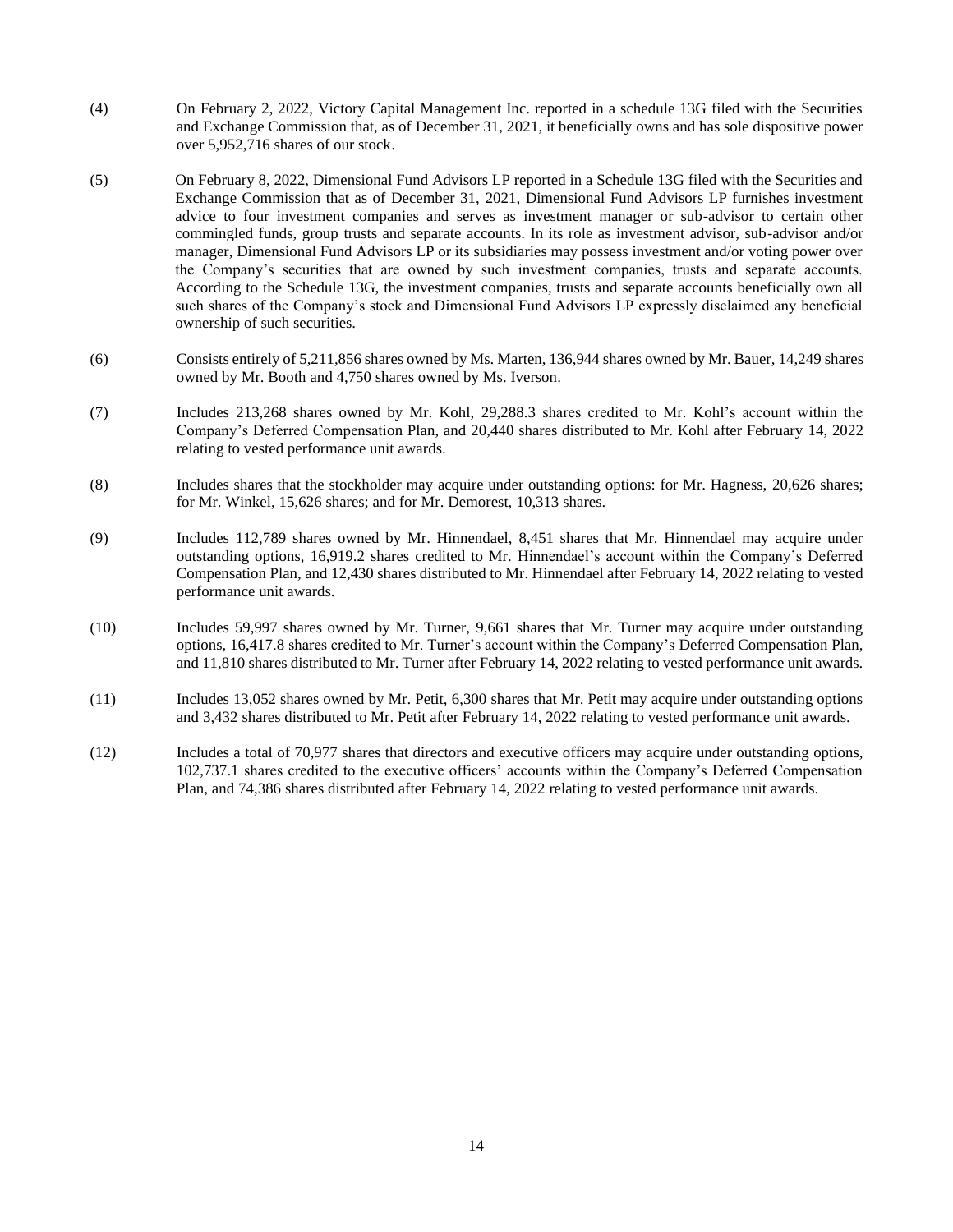# **COMPENSATION DISCUSSION AND ANALYSIS**

# **Overview**

This Compensation Discussion and Analysis describes the material elements of the compensation awarded to, earned by and paid to our Chief Executive Officer, our Executive Vice President and Chief Financial Officer and our other executive officers included in the Summary Compensation Table on page 25 below. These individuals are referred to in this Proxy Statement as our "named executive officers." The discussion below focuses on the information contained in the tables and related footnotes and narrative primarily for 2021 under the heading "Compensation and Other Benefits" below, but also describes actions taken before 2021 to the extent it enhances the understanding of our executive compensation disclosure.

In connection with the discharge of its responsibilities, the Compensation Committee considered the result of the advisory, non-binding "say-on-pay" vote of our stockholders at the Company's 2021 Annual Meeting of Stockholders. Because over 99% of the votes cast by our stockholders approved the compensation programs described in our proxy statement for the 2021 Annual Meeting of Stockholders, the Compensation Committee has not implemented any significant changes to our compensation programs as a result of the stockholder advisory vote.

A non-binding advisory vote on the frequency of future advisory votes on our executive compensation is required to be conducted every six years under Section 14A of the Exchange Act pursuant to the Dodd-Frank Act. At our 2017 Annual Meeting of Stockholders we asked our stockholders to indicate whether they preferred that we hold a say-on-pay vote every year, every two years or every three years. Over 77% of the votes cast by our stockholders approved an advisory vote on an annual basis. In light of the voting results, the Board decided that the Company will hold an advisory vote on the compensation of named executive officers on an annual basis.

# **Compensation Objectives and Philosophy**

Our executive compensation program is designed to:

- attract, motivate, retain and reward executive officers and other key employees who are likely to contribute to our long-term success;
- provide a "team" approach where executive officers and key employees with differing functional responsibilities work together to achieve overall strategic objectives;
- create a flexible environment that allows us to grant variable compensation based on actual performance results taking into account internal business goals as well as changing business and economic conditions during times of economic uncertainty;
- focus management on maximizing stockholder value through equity-based compensation aligned to stockholder returns;
- provide compensation opportunities depending upon our performance relative to our competitors and changes in our performance over time; and
- ensure that our compensation program is competitive in the industry.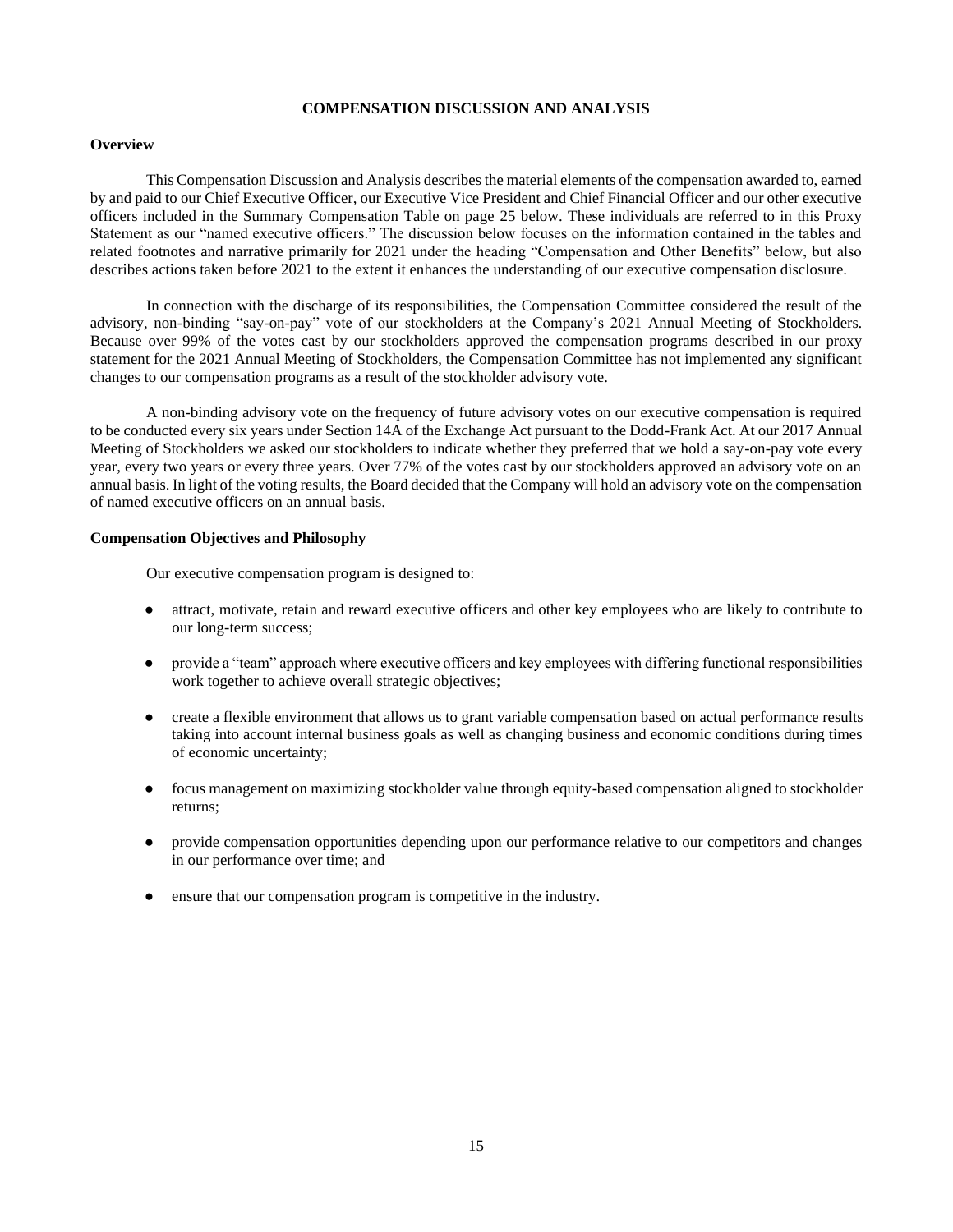Our executive compensation program and decisions of the Compensation Committee are based on the following philosophy and principles:

- As a performance driven company, we favor having a significant component of variable compensation tied to actual results that are evaluated at the end of the year when all of the relevant factors can be taken into account, such as Company performance and changing business and economic conditions, over solely fixed compensation.
- In order to foster cooperation and communication among our executives and among their respective teams, the Compensation Committee and the Board of Directors place primary emphasis on Company performance (rather than individual performance).
- We differentiate individual compensation among our executives based on scope and nature of responsibility, education and experience, job performance and potential.
- We seek to align the interests of our executives with the interests of our stockholders through the use of longterm, equity-based incentive compensation, primarily in the form of performance unit awards and stock options.

Our primary objective is to provide a total compensation program that establishes competitive base salaries, bonus opportunities that reward above-average performance, and equity-based incentive programs designed to achieve sustainable long-term corporate growth and build executive equity ownership in alignment with the interests of our stockholders.

# **Setting Executive Compensation**

In determining the amount of compensation to pay our named executive officers, the Compensation Committee considers factors such as: the executive's position within the Company and the level of responsibility, skills and experiences required by the executive's position; the executive's experience and qualifications; our ability to replace such individual and the overall competitive environment for executive talent; the attainment of or failure to attain Company objectives and the difficulty in achieving desired Company objectives; individual performance of the executive as measured by the impact of such performance on the attainment of Company objectives; the Company's performance in various economic environments; current and historical compensation levels; the executive's length of service to our Company; the Compensation Committee's view of internal equity and consistency; and other considerations it deems relevant. In analyzing some of these factors, the Compensation Committee from time to time reviews competitive compensation data gathered in comparative surveys, as well as publicly available comparable public company information.

In 2020 and 2017, the Compensation Committee engaged Grant Thornton LLP to conduct an overall benchmarking analysis of our executive compensation program, including a competitive assessment of the base salaries, short-term and long-term incentives, benefits and perquisites paid to our executive officers and to review the equity holdings of our executive officers in comparison to similar executives of other companies in our industry sector. The Compensation Committee continues to use the approach and methodology from a similar review a number of years ago, along with the use of other appropriate published data, to assist it in determining the amount of base salary, annual incentive compensation, total compensation and the form and amount of long-term equity-based incentive compensation to pay our named executive officers. The Compensation Committee believes the information from Grant Thornton LLP's analysis not only confirmed the Company's approach to structuring its compensation programs but will also be valuable in assisting in the determination of compensation on an ongoing basis. The Compensation Committee also uses competitive compensation data provided by Equilar, Inc.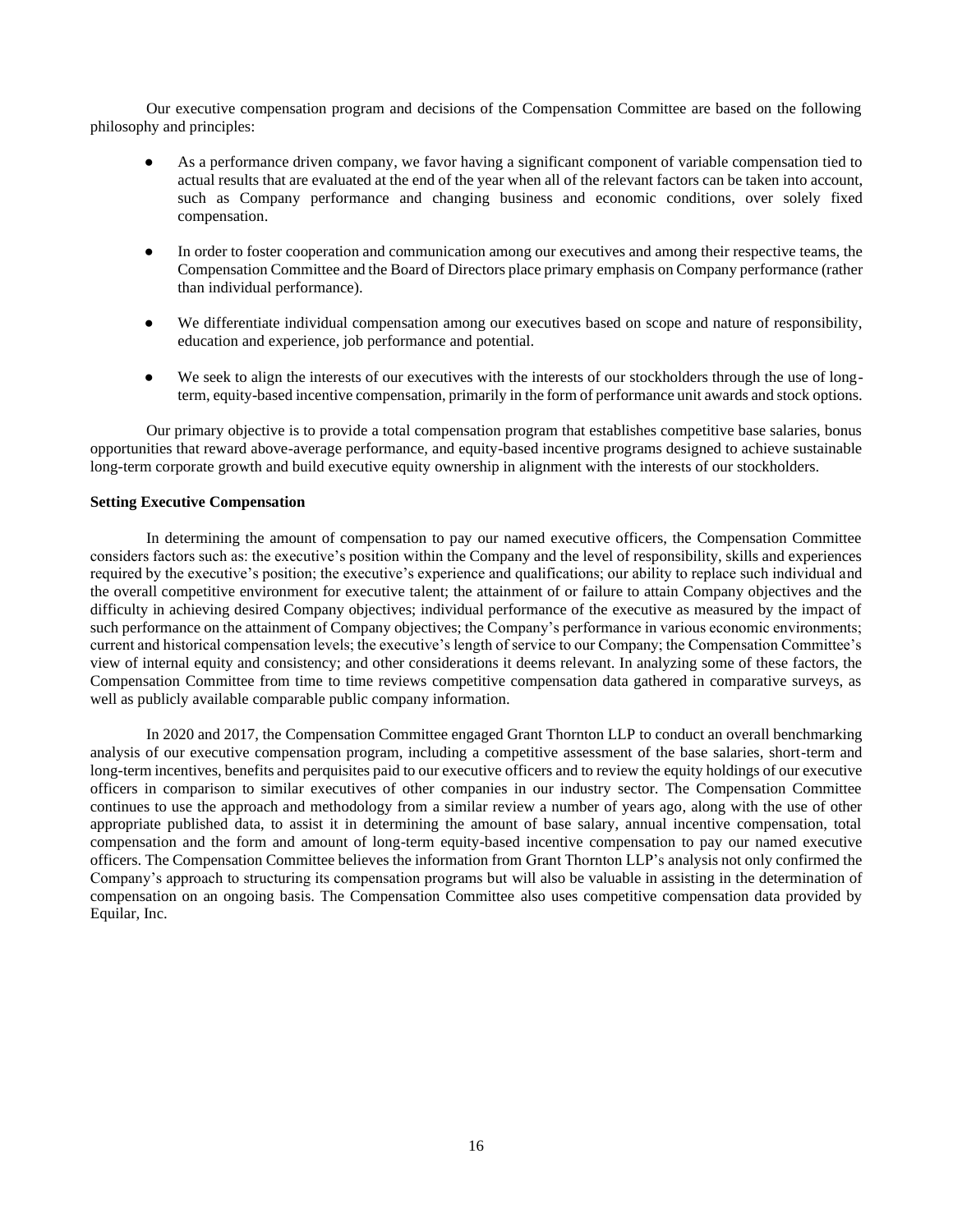Our executive compensation program as a whole and each individual element of the program is designed to be competitive in order to attract, motivate and retain executives necessary to the achievement of our Company objectives. We generally target total compensation and each element of total compensation within a reasonable range of our competitive market. In connection with the compensation consulting firm's analysis of our executive compensation program, we define our industry sector as a peer group of six long-haul truckload carriers with approximately \$600 million to approximately \$6 billion in revenue. We continue to include these companies in our peer group based on their current business profiles being similar to ours and because we believe we compete with these or similar companies for executive talent and for stockholder investments. The companies in our peer group consist of the following:

- Covenant Transport, Inc.
- Heartland Express, Inc.
- Knight-Swift Transportation Holdings Inc.
- P.A.M. Transportation Services, Inc.
- USA Truck, Inc.
- Werner Enterprises, Inc.

# **Executive Compensation Components**

The principal elements of our executive compensation program include:

- base salary compensation;
- annual incentive compensation;
- equity-based compensation; and
- executive benefits and perquisites.

In addition, our executive compensation program also includes certain change in control arrangements.

Except as described below, the Compensation Committee has not adopted any formal or informal policies or guidelines for allocating compensation between long-term and currently paid-out compensation, between cash and non-cash compensation, or among different forms of non-cash compensation. However, the Compensation Committee's philosophy is to make a significant portion of an executive's compensation at risk and based on actual results that are evaluated at the end of the year when all of the relevant factors can be taken into account, such as Company financial performance and changing business and economic conditions. The Compensation Committee believes that since our executive officers have more opportunity to affect our performance, they should be held more accountable for results. It is also the Compensation Committee's view to keep cash compensation at a competitive level while providing the opportunity to be well rewarded through long-term equity-based incentive compensation in the form of stock options if the Company's stock price performs well over time and, for performance unit awards, if the Company's net income increases year over year. We believe these equity-based awards to our executive officers help ensure that they have a stake in the Company's long-term success by providing an incentive to improve the overall growth, profitability and value of our Company.

# **Base Salary Compensation**

We provide a base salary for our named executive officers, which, unlike some of the other elements of our executive compensation program, is not subject to performance risk. We recognize the need for most executives to receive at least a portion of their total compensation in the form of a guaranteed base salary that is paid in cash regularly throughout the year to support a reasonable standard of living.

We initially fix base salaries for our executives at a level we believe enables us to hire and retain them in a competitive environment and to reward satisfactory individual performance and a satisfactory level of contribution to our overall business objectives. We also take into account the base compensation paid by companies in our peer group.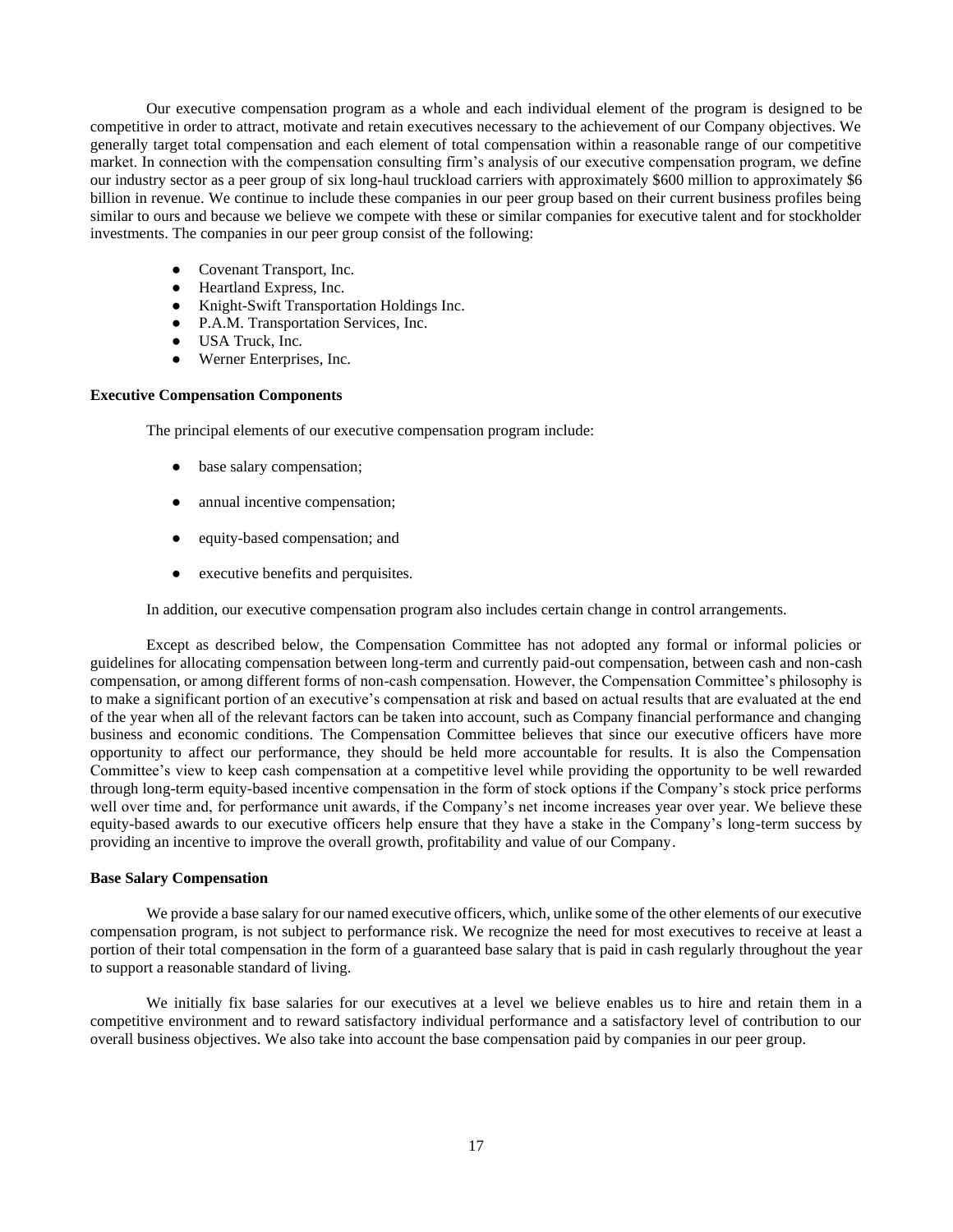The Compensation Committee reviews base salaries for our named executive officers each year beginning in April and generally approves any increases at its May meeting held in conjunction with our Annual Meeting of Stockholders. Any increases in base salaries are typically effective in April of that year. This decision is made in May because the Compensation Committee takes the results of the first quarter of each fiscal year into consideration when deciding whether to increase base salaries.

In determining the amount of base salaries for our named executive officers, the Compensation Committee strives to target base salaries within the range of salaries for executives in similar positions and with similar responsibilities at companies in our current peer group. The Compensation Committee's determinations regarding the base salaries of our named executive officers are also based on a number of other factors, including: the executive's position within the Company and the level of responsibility, the skills and experience required by the executive's position; the executive's experience and qualifications; our ability to replace such individual and the overall competitive environment for executive talent; the executive's current base salary; the executive's length of service to our Company, the executive's past performance and the impact of such performance on the attainment of Company objectives; competitive compensation data; the Compensation Committee's view of internal equity and consistency; and other considerations it deems relevant. Following these factors, we typically increase base salaries for executive officers modestly from year to year consistent with our general philosophy of favoring variable, performance-based compensation.

In particular, the Compensation Committee's determination of base salary for each of the named executive officers included an emphasis on the following factors:

• Mr. Marten's leadership role as Executive Chairman of the Board of the Company, length of service with the Company, in-depth knowledge of the trucking industry, position based on competitive compensation data and relative level of responsibility when compared to other executive officers;

• Mr. Kohl's experience and qualifications, including his operational experience in, and in-depth knowledge of, the trucking industry, position based on competitive compensation data and relative level of responsibility as Chief Executive Officer when compared to other executive officers;

• Mr. Hinnendael's experience and qualifications, including his financial expertise and in-depth knowledge of the trucking industry, position based on competitive compensation data and relative level of responsibility as Executive Vice President and Chief Financial Officer when compared to other executive officers;

• Mr. Petit's experience and qualifications, including his operational experience in, and in-depth knowledge of, the trucking industry, position based on competitive compensation data and relative level of responsibility as President when compared to other executive officers; and

• Mr. Turner's experience and qualifications, including his operational experience in, and in-depth knowledge of, the trucking industry, position based on competitive compensation data and relative level of responsibility as Executive Vice President of Sales and Marketing when compared to other executive officers.

Annual salary rates for the named executive officers are as follows:

| <b>Effective in</b><br>2020(1) | <b>Effective in</b><br>2021(2)(3) |
|--------------------------------|-----------------------------------|
| \$735,060                      | \$735,060                         |
| 543,840                        | 675,000                           |
| 329,703                        | 370,000                           |
| 252,500                        | 360,000                           |
| 324,450                        | 350,000                           |

(1) On August 18, 2020, the Compensation Committee approved the following increases to base salary, retroactive to April 6, 2020: Mr. Marten from \$713,650 to \$735,060; Mr. Kohl from \$528,000 to \$543,840; Mr. Hinnendael from \$320,100 to \$329,703; and Mr. Turner from \$315,000 to \$324,450.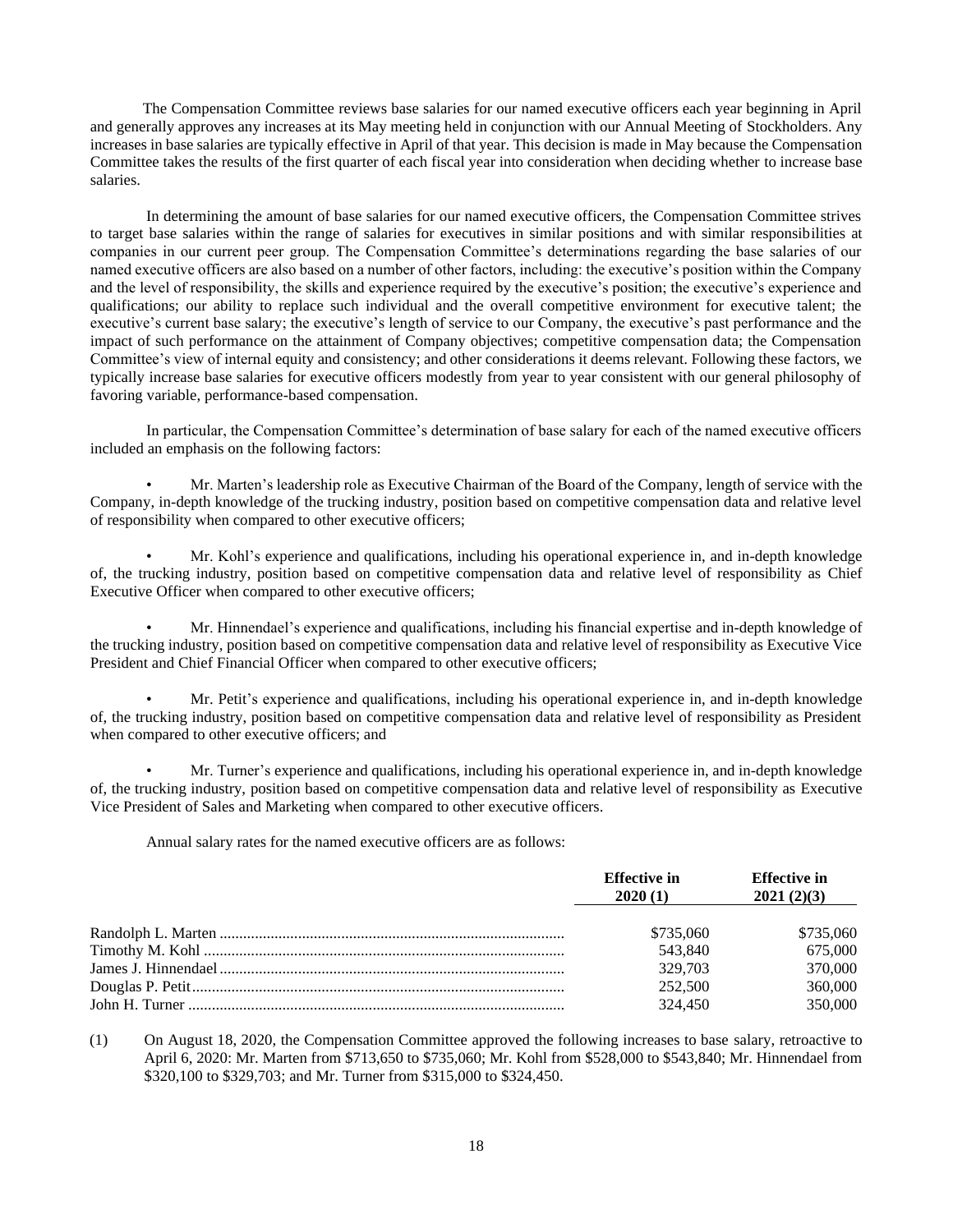- (2) On May 4, 2021, the Compensation Committee approved the following increases to base salary, retroactive to April 5, 2021: Mr. Kohl from \$543,840 to \$675,000; Mr. Hinnendael from \$329,703 to \$370,000; and Mr. Turner from \$324,450 to \$350,000. On August 30, 2021, the Compensation Committee approved an increase in the base salary for Mr. Petit from \$252,500 to \$360,000 effective the same day in connection with his appointment as President.
- (3) The Compensation Committee reviews base salaries for our named executive officers each year beginning in April and generally approves any increases beginning with its May meeting held in conjunction with our Annual Meeting of Stockholders.

 For 2021, base salaries accounted for approximately 45.0% of total compensation for our Executive Chairman of the Board, 45.0% of total compensation for our Chief Executive Officer and 46.3% on average for the other named executive officers. We typically increase base salaries for executive officers modestly from year to year consistent with our general philosophy of favoring discretionary incentive compensation.

The Compensation Committee did not adjust Mr. Marten's base salary in 2021. The Committee approved a 24.1% increase in Mr. Kohl's base salary effective as of April 5, 2021 in connection with appointment as Chief Executive Officer. The Committee also approved a 12.2% increase in Mr. Hinnendael's base salary and a 7.9% increase in Mr. Turner's base salary effective as of April 5, 2021 to maintain the Company's competitive total compensation position in the marketplace. The Committee also approved a 42.6% increase in Mr. Petit's base salary effective as of August 30, 2021 in connection with his appointment as President.

The Compensation Committee approved 3% increases for each of our named executive officers effective as of April 6, 2020. These increases were based on the Compensation Committee's determination to maintain the Company's competitive total compensation position in the marketplace.

# **Annual Incentive Compensation**

# *Second Amended and Restated Executive Officer Performance Incentive Plan*

 In March 2011, the Compensation Committee adopted the Executive Officer Performance Incentive Plan. The Executive Officer Performance Incentive Plan provided for cash bonuses in varying percentages of annual base compensation to the executive officers selected by the Compensation Committee if the diluted net income per share in the award year was 110% or more of the diluted net income per share in the prior year. The award was an amount equal to the percentage increase in the award year's diluted net income per share over the prior year's diluted net income per share multiplied by the executive officer's base salary in the calendar year in which the bonus award was calculated. The award year's diluted net income per share was the Company's diluted net income per share, determined in accordance with generally accepted accounting principles, prior to accounting for the aggregate value of vesting performance unit awards, the aggregate value of the cash bonus awards under the plan and the related tax effects for the award year. The prior year's diluted net income per share was the Company's diluted net income per share, as reported in its audited financial statements, for the prior year. The Compensation Committee was given the discretion to adjust the diluted net income per share for the award year and the prior year to account for extraordinary items affecting the diluted net income per share. The Compensation Committee makes an annual determination of the executive officer participants in the Executive Officer Performance Incentive Plan. In February 2012, the Compensation Committee recommended, and our Board of Directors approved, an amendment effective January 1, 2012 to the Executive Officer Performance Incentive Plan which established a bonus pool calculated as the percentage increase in diluted net income per share as previously defined multiplied by the aggregate base salary for all executive officers. The Compensation Committee makes an annual determination of the executive officer participants in the plan and, at the end of each year, based on the recommendation of the Chief Executive Officer for all officers other than the Chief Executive Officer, the allocation of the bonus pool among the participants.

 In December 2015, the Compensation Committee recommended, and our Board of Directors approved and adopted, the Amended and Restated Executive Officer Performance Incentive Plan effective January 1, 2016, which leaves the terms of the original plan unchanged, except that the bonus pool is based upon the percentage change in net income instead of diluted net income per share.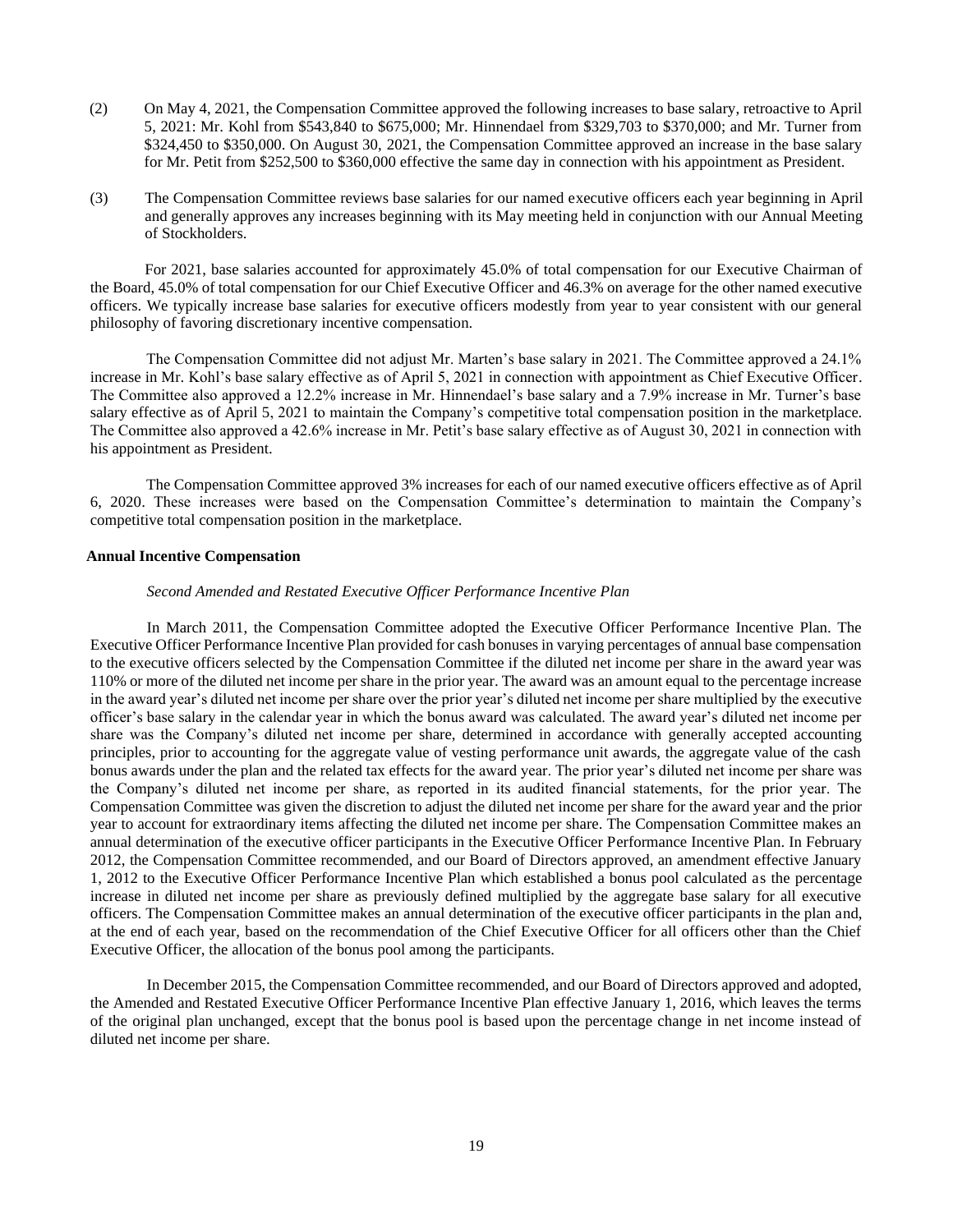In August 2017, the Compensation Committee recommended, and our Board of Directors approved and adopted, the Second Amended and Restated Executive Officer Performance Incentive Plan effective January 1, 2017. The Second Amended and Restated Executive Officer Performance Incentive Plan leaves the terms of the original plan, as amended, unchanged, except that the bonus pool will be established based upon the percentage change in award year net income being at least 105% of an established net income goal, which is our net income for the prior year, or such other net income goal selected by the Compensation Committee. Award year net income continues to be defined as our net income determined in accordance with generally accepted accounting principles prior to accounting for the aggregate value of vesting performance unit awards, the aggregate value of the cash bonus awards under the plan, and the related tax effects for the award year. In addition, to the extent the percentage change in award year net income equals or exceeds 105% of the established net income goal, the size of the bonus pool will be determined by a multiplier related to the amount of such increase that results in the aggregate available bonus pool being between 5% and 100% of the aggregate base salary for executive officers.

 For 2019, the available bonus pool under the Second Amended and Restated Executive Officer Performance Incentive Plan was equal to 24.6% of the aggregate annual base salary of the executive officers based on the Company's percentage increase in net income from 2018 to 2019, including the adjustments to 2019 earnings for the after-tax aggregate value of vesting performance unit awards and cash bonus awards. The Company's executive officers were each awarded a cash bonus in the amount of 24.6% of annual base salary.

For 2020, the available bonus pool under the Second Amended and Restated Executive Officer Performance Incentive Plan was equal to 33.3% of the aggregate annual base salary of the executive officers based on the Company's percentage increase in net income from 2019 to 2020, including the adjustments to 2020 earnings for the after-tax aggregate value of vesting performance unit awards and cash bonus awards. The Company's executive officers were each awarded a cash bonus in the amount of 33.3% of annual base salary.

For 2021, the available bonus pool under the Second Amended and Restated Executive Officer Performance Incentive Plan was equal to 64.5% of the aggregate annual base salary of the executive officers based on the Company's percentage increase in net income from 2020 to 2021, including the adjustments to 2021 earnings for the after-tax aggregate value of vesting performance unit awards and cash bonus awards. The Company's executive officers other than Mr. Petit were each awarded a cash bonus in the amount of 64.5% of annual base salary. Mr. Petit was awarded a cash bonus in the amount of 61.6% of annual base salary, which was comprised of 64.5% of his base salary after his appointment as an officer in addition to 59.8% of his base salary prior to his appointment. Additionally, Mr. Petit was awarded a bonus of \$12,625 previous to his appointment in lieu of an annual raise.

### **Equity-based Compensation**

 The third component of our executive compensation program consists of equity-based compensation. We award stock options and performance unit awards to align the interests of our executive officers and key personnel with our stockholders and to increase our long-term value. Through deferred vesting, this component of our compensation program creates an incentive for individuals to remain with us and promote long-term Company goals. We generally grant an option to purchase shares of common stock to our director-level employees and our executive officers upon their promotion to such positions. In addition, from time to time we grant additional options to purchase shares of common stock and performance unit awards to our executive officers and key personnel based primarily upon the individual's actual and/or potential contribution and our financial performance. To date, all stock options have been granted at fair market value. The stock options and the performance unit awards vest over a period of several years.

 Pursuant to our 2015 Equity Incentive Plan and our 2005 Stock Incentive Plan, our named executive officers (as well as other employees) are eligible to receive equity compensation awards, including stock options and restricted stock awards, stock appreciation rights, performance unit awards and stock bonuses. For more information concerning the terms of these plans, we refer you to "Compensation and Other Benefits-Grants of Plan-based Awards." Currently, we provide named executive officers with service-based stock options and performance unit awards.

 Stock options and performance unit awards become valuable as our common stock price increases and the holder remains employed during the period required for the option or unit award to "vest," and, in the case of performance unit awards, the overall Company performance objectives are satisfied. This provides an incentive for the holder to remain employed by us. In addition, these agreements link a portion of an employee's compensation to stockholders' interests by providing an incentive to achieve corporate goals and increase the market price of our stock.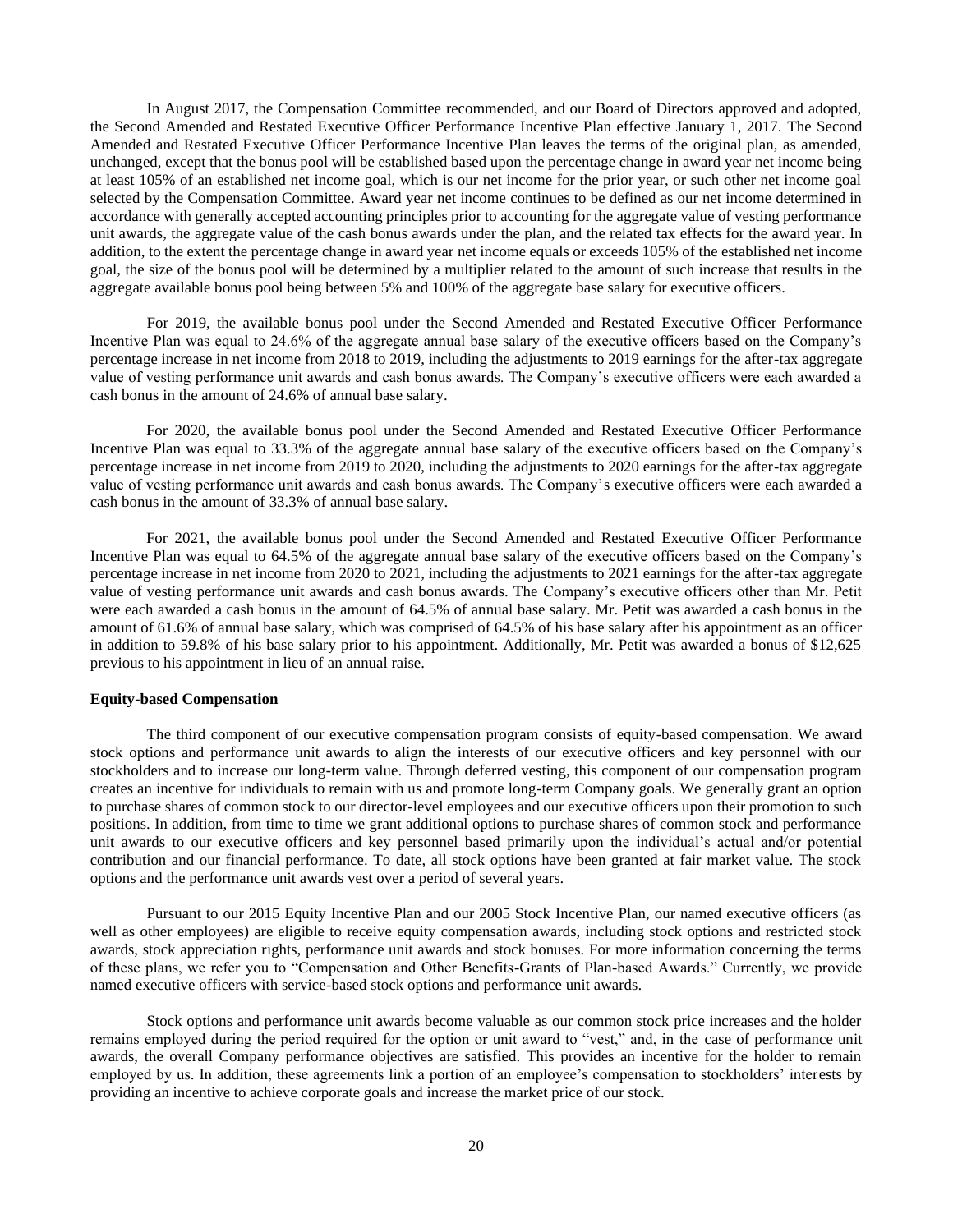In May 2019, the Compensation Committee recommended, and our Board of Directors approved, the granting of performance unit awards under our 2015 Equity Incentive Plan to the Company's current named executive officers totaling 60,000 share units. This was the Company's tenth grant of such awards. The unit awards will vest and become the right to receive a number of shares of common stock equal to a total vesting percentage multiplied by the number of units subject to such award. For purposes of the award, the vesting percentage is equal to the percentage increase, if any, in the Company's net income for the year being measured over the prior year, as reflected on the Company's audited financial statements for each such year, plus ten percentage points. The amount of unit awards within each of the grants to the named executive officers was tied to the level of each executive officer's base compensation. At least half of all vested awards must be credited to the named executive officer's discretionary account in our deferred compensation plan. For additional information concerning the terms of outstanding awards, we refer you to "Compensation and Other Benefits-Grants of Plan-based Awards."

In May 2020, the Compensation Committee recommended, and our Board of Directors approved, the granting of performance unit awards under our 2015 Equity Incentive Plan to the Company's current named executive officers totaling 28,205 share units. The terms of these awards are similar to the awards granted in 2019, except that all vested awards are to be paid to the named executive officers with no vested awards credited to the named executive officers' accounts in our deferred compensation plan.

In May 2021, the Compensation Committee recommended, and our Board of Directors approved, the granting of performance unit awards under our 2015 Equity Incentive Plan to the Company's current named executive officers totaling 70,400 share units. The terms of these awards are similar to the awards granted in 2020.

On May 5, 2020, our Compensation Committee and Board of Directors approved the termination of our deferred compensation plan. The termination was effective May 5, 2021. All shares of Company common stock within the plan will be distributed by May 5, 2022.

The long-term incentive compensation information for our named executive officers during 2021, 2020 and 2019 is included in the Summary Compensation Table on page 25. Additional information on long-term incentive awards is shown in the Outstanding Equity Awards at Fiscal Year-end Table on page 30.

# **Executive Benefits and Perquisites; Other Compensation Arrangements**

It is generally our policy not to extend significant perquisites to our executives that are not available to our employees generally. The only significant perquisite that we currently provide to our named executive officers is the reimbursement of their current accumulated vacation pay upon appointment as an executive officer.

Our executives receive benefits, which are also received by our other employees, including 401(k) matching contributions, and health, dental and life insurance benefits. We do not provide pension arrangements or post-retirement health coverage for our executives or employees.

Each of our employees, including our executive officers, are employed at will and do not have employment agreements. We have, however, entered into written change in control agreements with each of our executive officers, which provide for certain cash and other benefits upon the termination of the executive officer's employment with us under certain circumstances, as described below.

In February 2010, we entered into an indemnification agreement with each of our executive officers. Under each indemnification agreement, we agree to indemnify the executive officer against liability arising out of performance of their duties to us and to advance expenses, if the requisite standards of conduct are met. The agreement also contains procedural mechanisms and presumptions applicable to any dispute as to whether such standards of conduct are satisfied. In August 2021, we also entered into an indemnification agreement containing similar terms with Mr. Petit in connection with his appointment as President.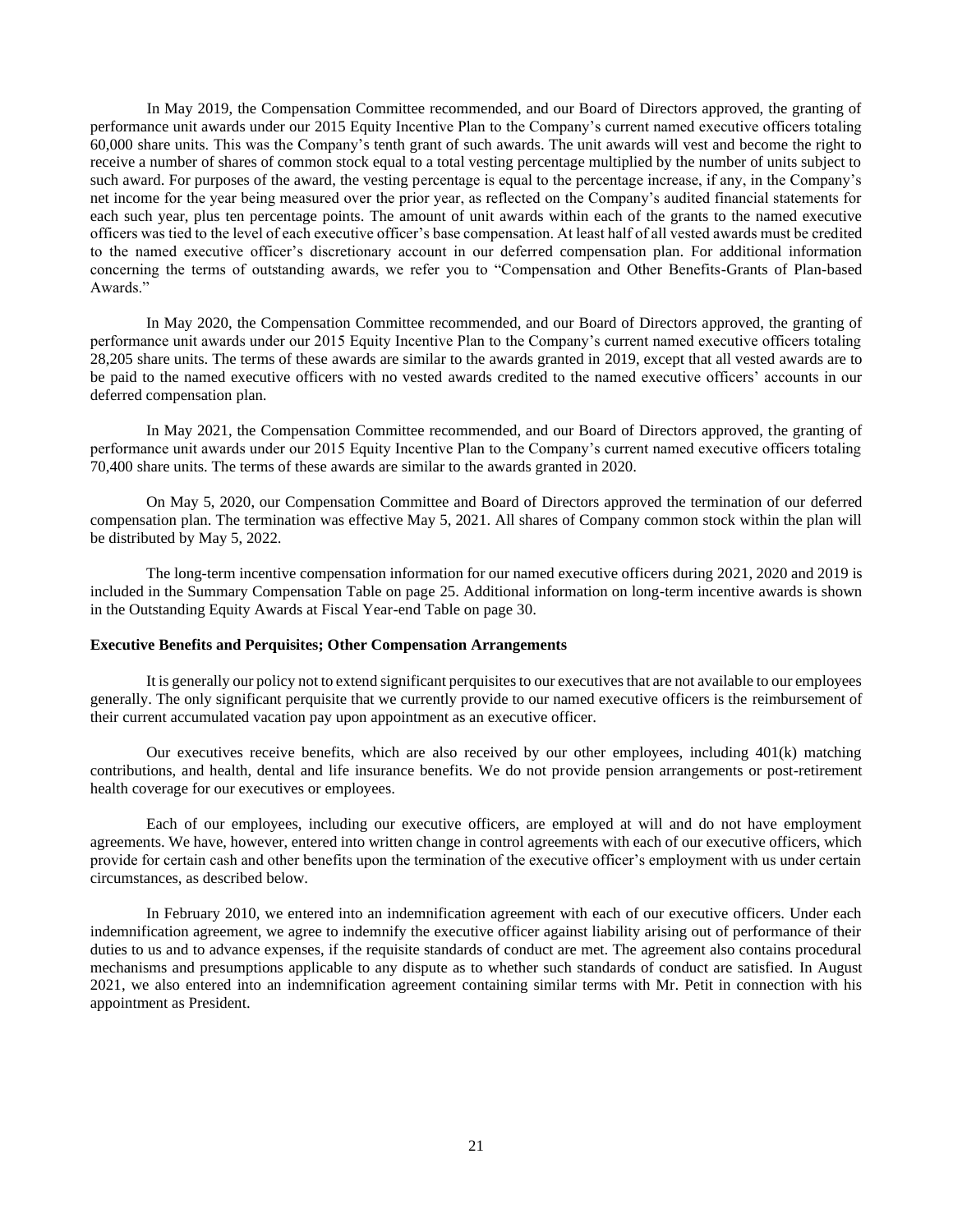In August 2010, we adopted our deferred compensation plan, which was an unfunded, nonqualified deferred compensation plan designed to allow board elected officers and other select members of management of the Company designated by the Company's Compensation Committee to save for retirement on a tax-deferred basis. The deferred compensation plan is described in more detail elsewhere in this Proxy Statement under the heading "Compensation and Other Benefits - Nonqualified Deferred Compensation." On May 5, 2020 our Compensation Committee and Board of Directors approved the termination of our deferred compensation plan. The termination was effective May 5, 2021.

#### **Change in Control and Post-termination Severance Arrangements**

Our 2015 Equity Incentive Plan provides and, previously, our 2005 Stock Incentive Plan provided, that in the event a change in control occurs, then, if approved by the Compensation Committee in its sole discretion either at the time of the grant of the incentive award or at any time after such grant, all options and stock appreciation rights will become immediately exercisable in full and will remain exercisable for the remainder of their terms; all outstanding restricted stock awards will become immediately fully vested and non-forfeitable; and all outstanding performance unit awards and stock bonuses will vest or continue to vest in accordance with their agreement. Using discretionary authority under the plan, our Compensation Committee approved Non-Statutory Stock Option Agreements which provide that such options become immediately exercisable in full in the event of a change in control with respect to options that have been outstanding for at least six months. Our Performance Unit Award Agreements become immediately vested in full upon a change in control if the grantee's employment with us is terminated other than for death, cause, or the grantee terminating their employment for good reason, on or before the last day of the 24th month after the change in control. In addition, the Compensation Committee in its sole discretion may determine that some or all participants holding outstanding options will receive cash in an amount equal to the excess of the fair market value of such shares immediately prior to the effective date of such change in control over the exercise price per share of the options (or, in the event that there is no excess, that such options will be terminated), and that some or all participants holding performance unit awards will receive, with respect to some or all of the shares subject to the performance unit awards, cash in an amount equal to the fair market value of such shares immediately prior to the effective date of such change in control. Using discretionary authority under the plan, our Compensation Committee approved a form of Non-Statutory Stock Option Agreement and a form of Performance Unit Award Agreement that allows such cash payments for all outstanding option and unit award shares for all participants.

In March 2006, the Compensation Committee approved the execution of Change in Control Severance Agreements with each then-current named executive officer pursuant to which we agreed to provide certain benefits to these executives if they are terminated in connection with a change in control. These Change in Control Severance Agreements were effective upon execution and continue until the termination of the executive's employment or until we terminate the agreement upon fifteen months prior written notice. In August 2007, the Company's Board of Directors approved Amended and Restated Change in Control Severance Agreements for Mr. Marten and Mr. Hinnendael. The Amended and Restated Change in Control Severance Agreements made changes to the Change in Control Severance Agreements previously entered into between the Company and these officers, in order to comply with final regulations published by the Internal Revenue Service under an exception to Section 409A of the Internal Revenue Code of 1986, as amended, and there were no changes to the economic terms of the Change in Control Severance Agreements. The Board of Directors also approved a Change in Control Severance Agreement containing similar terms with Mr. Turner effective in August 2007 in connection with his appointment as an executive officer and with Mr. Kohl effective in June 2008 in connection with his appointment as President. In December 2008, we made a technical amendment to the Amended and Restated Change in Control Severance Agreements with Mr. Marten and Mr. Hinnendael, and to the Change in Control Severance Agreements with Mr. Turner and Mr. Kohl. The Board of Directors also approved a Change in Control Severance Agreement containing similar terms with Mr. Petit effective in August 2021 in connection with his appointment as President.

 Under these agreements, these executive officers are entitled to certain benefits if they are terminated either within 24 months of the effective date of a change in control or before the effective date of the change in control if the termination was either a condition to the change in control or was at the request or insistence of a person related to the change in control. These executives will not be considered "terminated" for purposes of these agreements if they die or are terminated for cause. They will, however, be considered "terminated" if they voluntarily leave our employ for "good reason."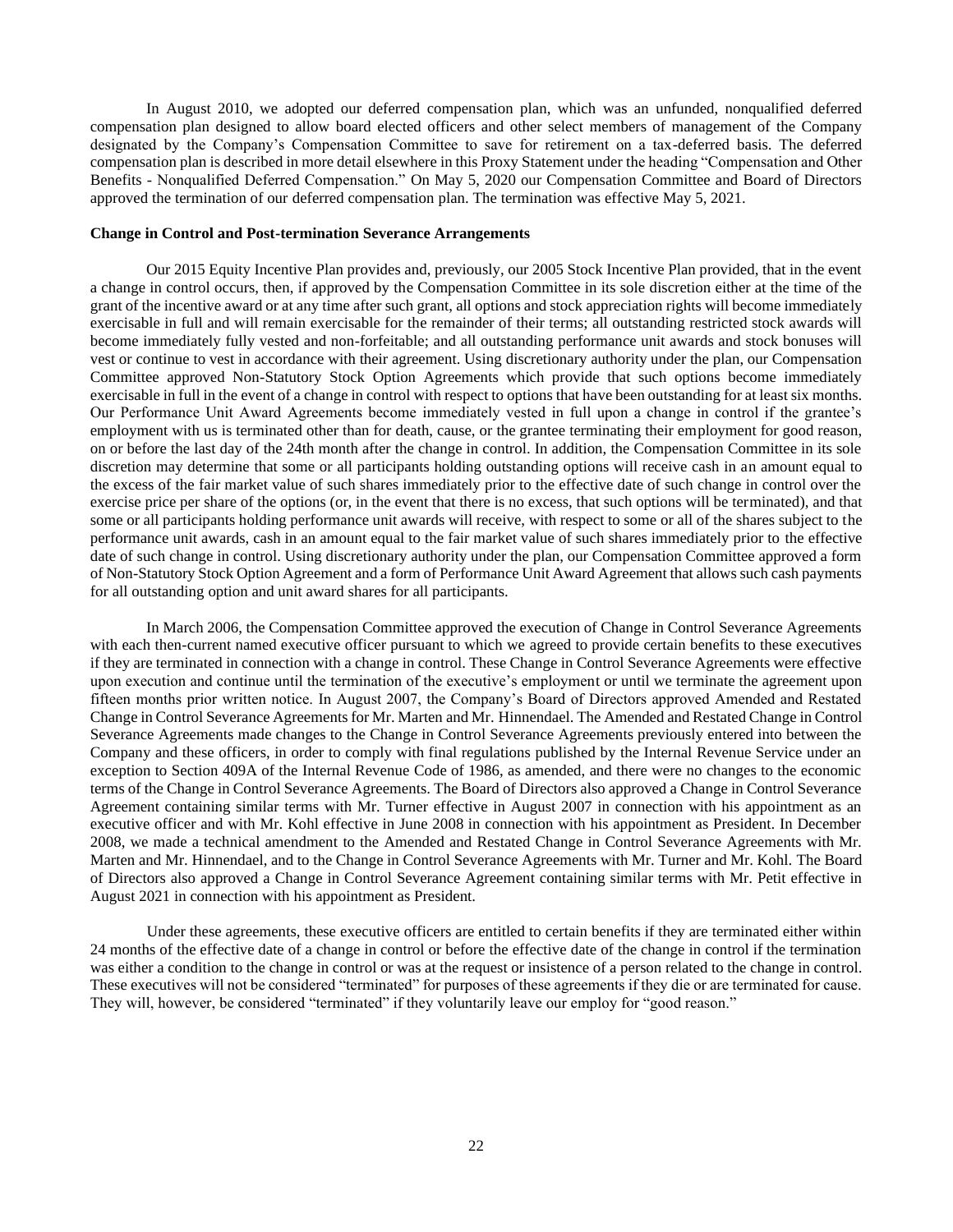Upon a termination in connection with a change in control, these executives will be entitled to receive a lump sum cash payment of 100% of their base salary (except for Mr. Marten, who will receive 200% of his base salary), plus one times the executive's highest bonus in the preceding three calendar years (except for Mr. Marten, who will receive two times such amount). In addition, these executives will receive welfare benefits for a period of twelve months (except for Mr. Marten, who will receive such benefits for twenty-four months). These arrangements, including the quantification of the payment and benefits provided under these arrangements, are described in more detail elsewhere in this Proxy Statement under the heading "Compensation and Other Benefits—Potential Payments Upon Termination or Change in Control."

Prior to March 2011, if an executive was subject to excise tax in connection with our payments under a Change in Control Severance Agreement, we would have made an additional excise tax gross-up payment to the executive equal to the excise tax as a result of the payments under the Change in Control Severance Agreement, including any excise tax as a result of the gross-up payment. In March 2011, due to changing compensation and governance practices, we amended our Change in Control Severance Agreements with our executive officers to provide for no excise tax gross-up.

In order for our named executive officers to receive any other payments or benefits as a result of a change in control of our Company, there must be a termination event, such as a termination of the executive's employment by our successor without cause or a termination of the executive's employment by the executive for good reason. The termination of the executive's employment by the executive without good reason will not give rise to additional payments or benefits either in a change in control situation or otherwise. Thus, these additional payments and benefits will not just be triggered by a change in control, but will also require a termination event described above, and thus are known as "double trigger" change in control arrangements.

We believe that the change in control protections provided in the agreements described above are relevant and an important part of our executive compensation program. We believe that these arrangements mitigate some of the risk that exists for executives working in a company our size, where there is a meaningful likelihood that the Company may be acquired. These arrangements are intended to attract and retain qualified executives who may have employment alternatives that may appear to them, in light of a possible change in control, to be less risky absent these arrangements. We also believe similar protections are typically provided by other companies, including companies with which we compete for executive talent, and thus believe we must continue to offer such protections in order to be competitive.

Except for our Change in Control Severance Agreements and award agreements under our 2015 Equity Incentive Plan and our 2005 Stock Incentive Plan, our named executive officers are not party to any employment or severance agreements and are not entitled to any particular severance benefit upon their involuntary termination of employment by the Company. The Compensation Committee may, however, provide severance on a case by case basis in its discretion.

# **Total Compensation Mix**

The table below illustrates how total compensation for our named executive officers for 2021 was allocated between performance and non-performance based components, how performance-based compensation is allocated between annual and long-term components and how total compensation is allocated between cash and equity components:

|                     | <b>Total Compensation Mix</b><br>(Base Salary, Annual Cash Incentives and Equity Incentives) |                                                |            |                                                              |                                       |                                      |  |  |  |  |
|---------------------|----------------------------------------------------------------------------------------------|------------------------------------------------|------------|--------------------------------------------------------------|---------------------------------------|--------------------------------------|--|--|--|--|
|                     |                                                                                              | % of Total<br>Compensation that is:            |            | % of Performance-Based<br><b>Total Compensation that is:</b> | % of Total<br>Compensation that is:   |                                      |  |  |  |  |
|                     | <b>Performance-</b><br><b>Based</b> $(1)$                                                    | <b>Not</b><br>Performance-<br><b>Based</b> (2) | Annual (3) | Long-Term $(4)$                                              | $\mathbf{Cash}$<br><b>Based</b> $(5)$ | <b>Equity-</b><br><b>Based</b> $(6)$ |  |  |  |  |
| Randolph L. Marten  | 54.5%                                                                                        | 45.5%                                          | 53.2%      | 46.8%                                                        | 74.5%                                 | 25.5%                                |  |  |  |  |
| Timothy M. Kohl     | 54.6%                                                                                        | 45.4%                                          | 53.1%      | 46.9%                                                        | 74.4%                                 | 25.6%                                |  |  |  |  |
| James J. Hinnendael | 54.7%                                                                                        | 45.3%                                          | 52.4%      | 47.6%                                                        | 74.0%                                 | 26.0%                                |  |  |  |  |
|                     | 42.8%                                                                                        | 57.2%                                          | 79.7%      | 20.3%                                                        | 91.3%                                 | 8.7%                                 |  |  |  |  |
| John H. Turner      | 54.6%                                                                                        | 45.4%                                          | 52.9%      | 47.1%                                                        | 74.3%                                 | 25.7%                                |  |  |  |  |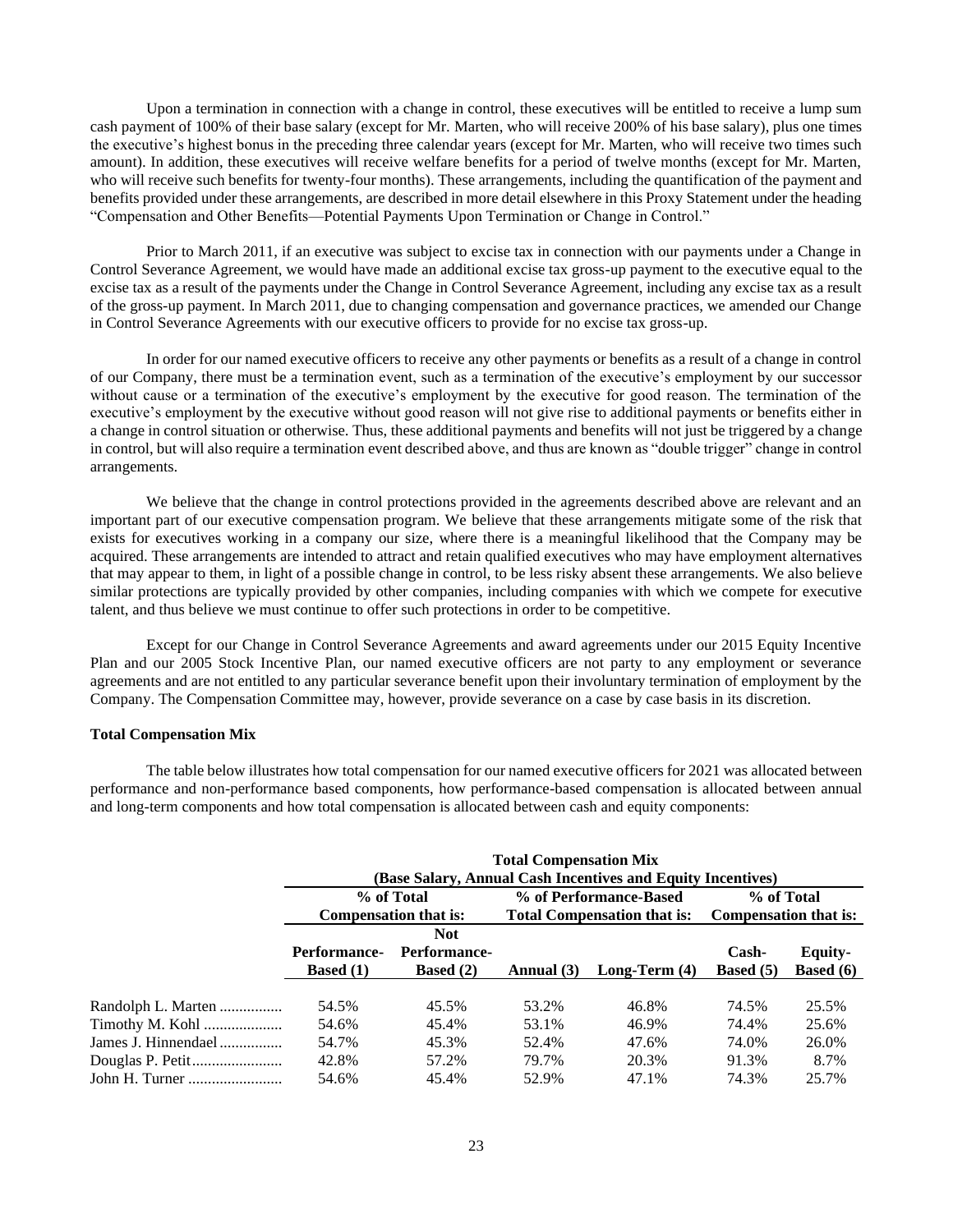- (1) The sum of annual cash incentives and long-term equity incentives divided by total compensation.
- (2) The sum of base salary and all other compensation divided by total compensation.
- (3) Annual performance-based cash and equity incentives divided by the sum of annual performance-based cash and equity incentives and long-term performance-based equity incentives.
- (4) Long-term performance-based equity incentives divided by the sum of annual performance-based cash and equity incentives and long-term performance-based equity incentives.
- (5) The sum of base salary, annual cash incentives and all other compensation divided by total compensation.
- (6) Long-term equity incentives divided by total compensation.

We believe that the above table illustrates general alignment of our 2021 named executive officer compensation with our overall compensation objective and philosophies of aligning the interests of our executives with the interests of our stockholders through the use of long-term, equity-based incentive compensation.

#### **Accounting and Tax Considerations**

#### *Section 162(m)*

 Historically Section 162(m) of the Internal Revenue Code required that we meet specific criteria, including stockholder approval of certain stock and incentive plans, in order to deduct, for federal income tax purposes, compensation over \$1 million per individual paid to our named executive officers that qualified as "performance-based compensation." The federal Tax Cuts and Jobs Act of 2017 removed the "performance-based compensation" exception from Section 162(m). Accordingly, awards made after November 2, 2017, generally are not eligible for the "performance-based compensation" exception and will not be deductible to the extent that they cause the compensation of the affected executive officers to exceed \$1 million in any year. Awards that were made and subject to binding written contracts in effect on November 2, 2017, are "grandfathered" under prior law and can still qualify as deductible "performance-based compensation," even if paid in future years. We were affected by the limitations of Section 162(m) of the Internal Revenue Code in 2021. Our Compensation Committee will continue to monitor these awards and their deductibility if and when paid.

#### *Accounting for Equity-based Compensation*

We account for share-based payment arrangements, including our 2015 Equity Incentive Plan and our 2005 Stock Incentive Plan, in accordance with Financial Accounting Standards Board, or FASB, Accounting Standards Codification, or ASC, 718, *Compensation-Stock Compensation*.

# **COMPENSATION COMMITTEE REPORT**

Our Compensation Committee has reviewed and discussed the foregoing "Compensation Discussion and Analysis" section of this Proxy Statement with our management. Based on this review and discussion, the Compensation Committee recommended to our Board of Directors that the "Compensation Discussion and Analysis" section be included in this Proxy Statement for filing with the Securities and Exchange Commission.

This report is dated as of March 1, 2022.

# COMPENSATION COMMITTEE

THOMAS J. WINKEL (CHAIR) JERRY M. BAUER LARRY B. HAGNESS KATHLEEN P. IVERSON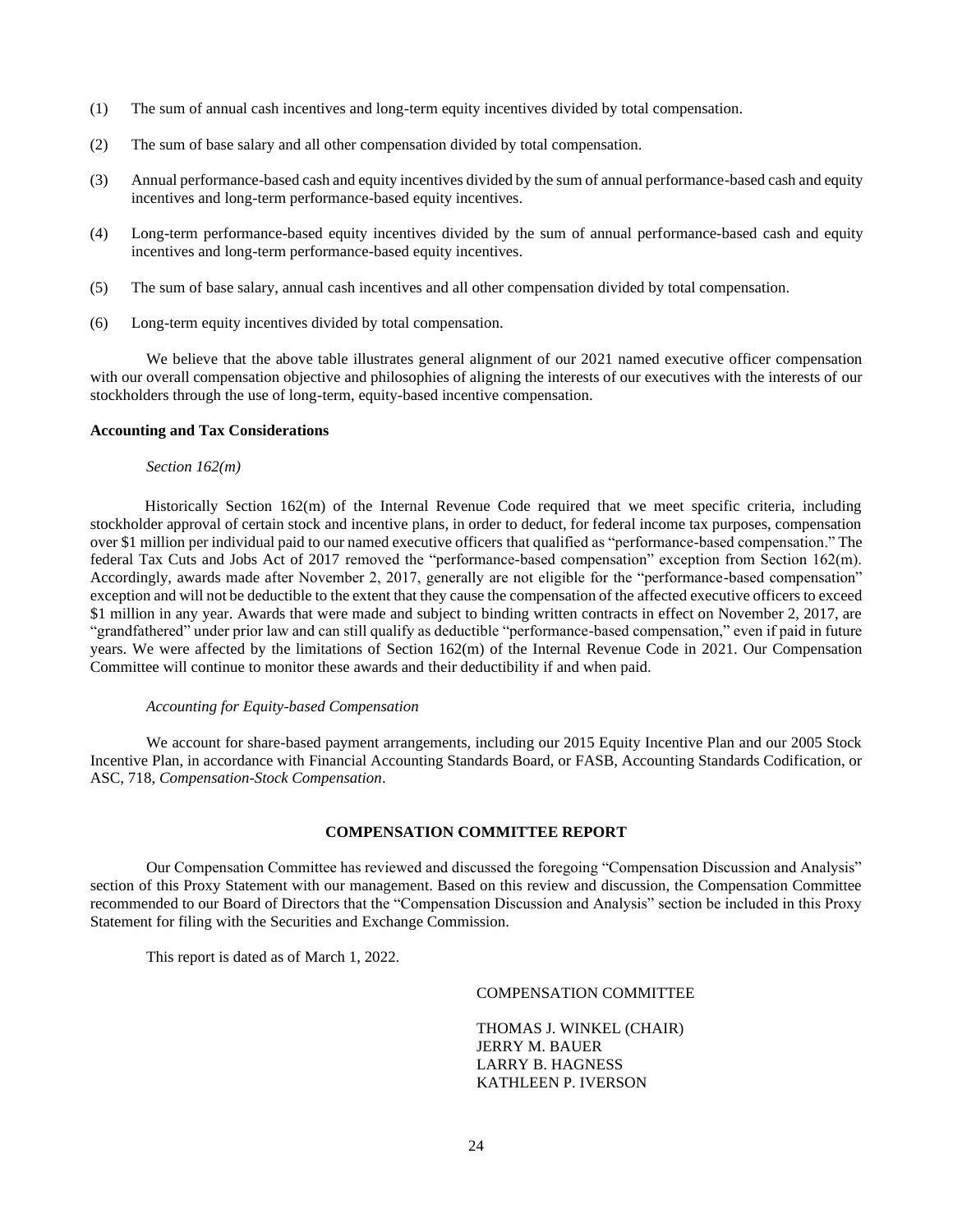*The foregoing Compensation Committee Report shall not be deemed to be "soliciting material" or to be "filed" with the Securities and Exchange Commission or subject to Regulation 14A or 14C under the Securities Exchange Act of 1934, as amended, or to the liabilities of Section 18 of the Exchange Act. Notwithstanding anything to the contrary set forth in any of our previous filings under the Securities Act of 1933, as amended, or the Securities Exchange Act of 1934, as amended, that might incorporate future filings, including this Proxy Statement, in whole or in part, the foregoing Compensation Committee Report shall not be incorporated by reference into any such filings.*

# **COMPENSATION AND OTHER BENEFITS**

#### **Summary Compensation Table**

The table below provides information relating to compensation for fiscal years 2021, 2020 and 2019 for our Chief Executive Officer (Principal Executive Officer), Executive Vice President and Chief Financial Officer (Principal Financial Officer) and the other executive officers of the Company. The executives named in this table are referred to in this Proxy Statement as our named executive officers. The details of our named executive officers' compensation are discussed in detail in the Compensation Discussion and Analysis beginning on page 15.

**All Other**

|                                          |      |     |               |     |              |     |              |     |                                 |               | All Other    |              |
|------------------------------------------|------|-----|---------------|-----|--------------|-----|--------------|-----|---------------------------------|---------------|--------------|--------------|
| <b>Name and Principal</b>                |      |     |               |     |              |     | <b>Stock</b> |     | Option                          |               | Compen-      |              |
| <b>Position</b>                          | Year |     | <b>Salary</b> |     | <b>Bonus</b> |     | Awards $(1)$ |     | Awards $(2)$                    |               | sation $(3)$ | <b>Total</b> |
|                                          |      |     |               |     |              |     |              |     |                                 |               |              |              |
| Randolph L. Marten                       | 2021 | \$. | 735,060       | \$. | 474,114      | \$. | 416,605      | \$. | $\overbrace{\phantom{aaaaa}}$   | <sup>\$</sup> | 7,452        | \$1,633,231  |
| <b>Executive Chairman</b>                | 2020 |     | 728,884       |     | 242,718      |     | 174,987      |     |                                 |               | 7,398        | 1,153,987    |
|                                          | 2019 |     | 706,260       |     | 173,740      |     | 302,328      |     |                                 |               | 10,636       | 1,192,964    |
| Timothy M. Kohl                          | 2021 |     | 637,165       |     | 410,971      |     | 362,737      |     |                                 |               | 6,425        | 1,417,298    |
| <b>Chief Executive Officer</b>           | 2020 |     | 539,271       |     | 179,577      |     | 124,138      |     | $\overbrace{\qquad \qquad }^{}$ |               | 7,163        | 850,149      |
| (Principal Executive                     | 2019 |     | 522,535       |     | 128,544      |     | 224,757      |     |                                 |               | 8,446        | 884,282      |
| Officer)                                 |      |     |               |     |              |     |              |     |                                 |               |              |              |
| James J. Hinnendael                      | 2021 |     | 358,376       |     | 231,153      |     | 209,709      |     |                                 |               | 7,380        | 806,618      |
| <b>Executive Vice President</b>          | 2020 |     | 326,933       |     | 108,869      |     | 82,940       |     |                                 |               | 7,997        | 526,739      |
| and Chief Financial                      | 2019 |     | 316,788       |     | 77,930       |     | 135,252      |     |                                 |               | 6,639        | 536,609      |
| Officer (Principal<br>Financial Officer) |      |     |               |     |              |     |              |     |                                 |               |              |              |
| John H. Turner                           |      |     |               |     |              |     |              |     |                                 |               |              |              |
|                                          | 2021 |     | 342,630       |     | 222,996      |     | 198,373      |     |                                 |               | 7,555        | 771,554      |
| <b>Executive Vice President</b>          | 2020 |     | 321,724       |     | 107,134      |     | 81,625       |     |                                 |               | 6,920        | 517,403      |
| of Sales and Marketing                   | 2019 |     | 306,465       |     | 75,390       |     | 133,263      |     |                                 |               | 7,805        | 522,923      |
| Douglas P. Petit (4)<br>President        | 2021 |     | 285,577       |     | 188,606      |     | 34,720       |     | 13,320                          |               | 30,100       | 552,323      |

(1) This column reflects the aggregate grant date fair value of performance unit awards granted to each named executive officer in 2021, 2020 and 2019 calculated in accordance with FASB ASC 718, *Compensation-Stock Compensation* and based on the closing market price on the date of grant. The awards reported in this column are also disclosed in the Grants of Plan-based Awards table on page 27.

(2) This column reflects the aggregate grant date fair value of a stock option award granted to Mr. Petit in 2021 calculated in accordance with FASB ASC 718, *Compensation-Stock Compensation* and using the Black-Scholes option pricing model. See note 12 of "Notes to Consolidated Financial Statements" for a discussion of the assumptions made by us in determining the grant date fair value of the award. The award reported in this column is also disclosed in the Grants of Plan-based Awards table on page 27.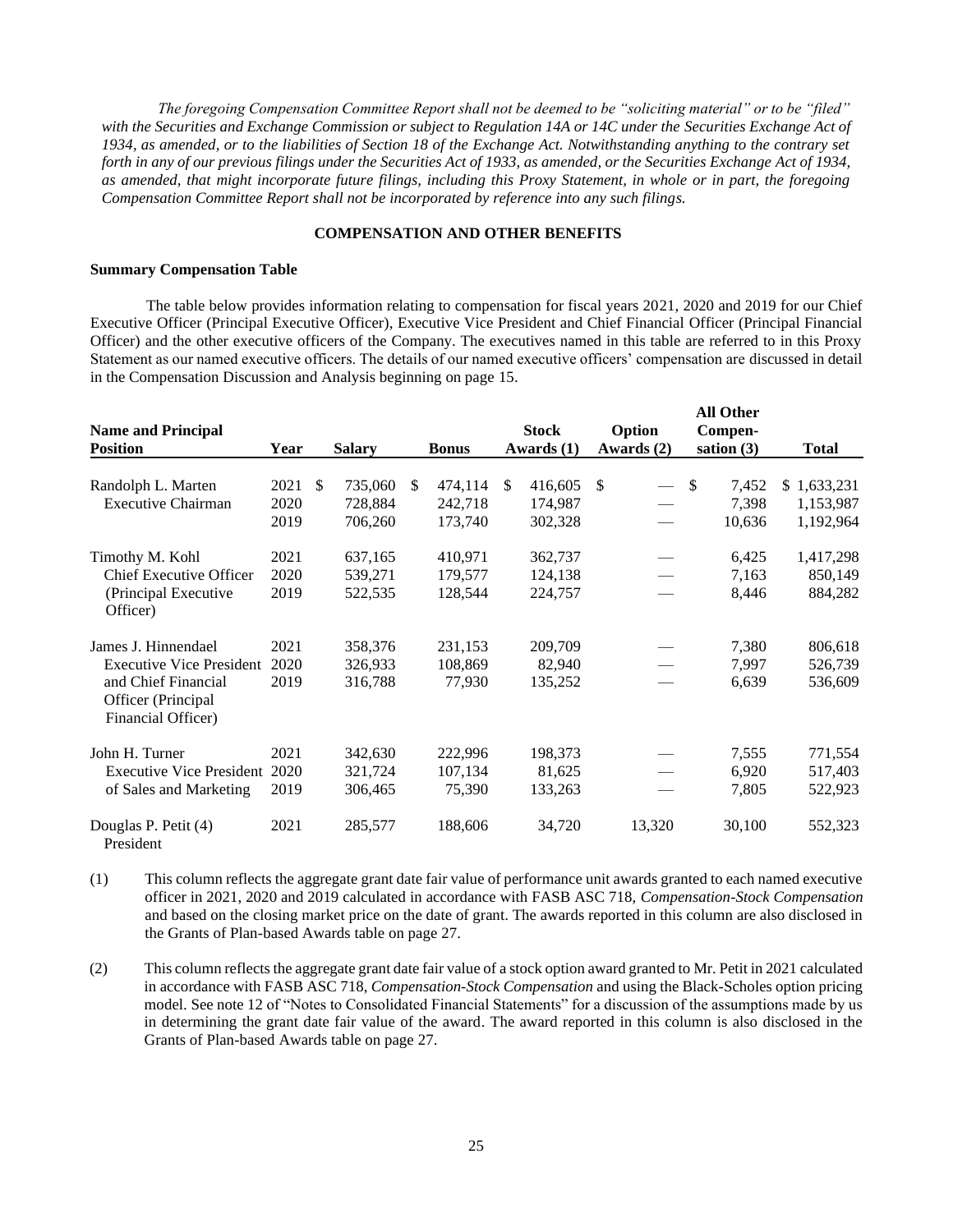### (3) Included in this column are the following items:

|                     | <b>Personal</b> |    |                       |  |                   |                      |    |            |
|---------------------|-----------------|----|-----------------------|--|-------------------|----------------------|----|------------|
|                     |                 |    | <b>Life Insurance</b> |  | <b>Commercial</b> | 401(k)               |    | <b>PTO</b> |
|                     | Year            |    | <b>Premiums</b>       |  | <b>Travel</b>     | Match <sup>(a)</sup> |    | Payout     |
| Randolph L. Marten  | 2021            | \$ | $2,210$ \$            |  |                   | - \$<br>5,242        | -S |            |
|                     | 2020            |    | 2,210                 |  |                   | 5,188                |    |            |
|                     | 2019            |    | 2,210                 |  | 4,506             | 3,920                |    |            |
| Timothy M. Kohl     | 2021            |    | 2,472                 |  |                   | 3,953                |    |            |
|                     | 2020            |    | 2,472                 |  |                   | 4,691                |    |            |
|                     | 2019            |    | 2,472                 |  |                   | 5,974                |    |            |
| James J. Hinnendael | 2021            |    | 1,290                 |  |                   | 6,090                |    |            |
|                     | 2020            |    | 1,290                 |  |                   | 6,707                |    |            |
|                     | 2019            |    | 1,290                 |  |                   | 5,349                |    |            |
| John H. Turner      | 2021            |    | 1,980                 |  |                   | 5,575                |    |            |
|                     | 2020            |    | 1,290                 |  | 161               | 5,469                |    |            |
|                     | 2019            |    | 1,290                 |  | 644               | 5,871                |    |            |
| Douglas P. Petit    | 2021            |    | 690                   |  |                   | 5,131                |    | 24,279     |

- (a) We sponsor a defined contribution retirement savings plan under Section 401(k) of the Internal Revenue Code. Employees, including executive officers, are eligible for the plan after three months of service. Participants are able to contribute up to the limit set by law, which in 2021 was \$19,500 for participants less than age 50 and \$26,000 for participants age 50 and above. We contribute 35% of each participant's contribution, up to a total of 6% contributed. Our contribution vests at the rate of 20% per year for the first through fifth years of service. In addition, we may make elective contributions as determined by our Board of Directors. No elective contributions were made in 2021, 2020 or 2019.
- (4) Mr. Petit was appointed as our President on August 30, 2021 and became a named executive officer on the same date.

# **Chief Executive Officer Pay Ratio**

As a result of the rules under the Dodd-Frank Act, the SEC requires annual disclosure of the Chief Executive Officer to median employee pay ratio. We believe our executive compensation program must be consistent and internally equitable to motivate our employees to perform in ways that enhance shareholder value. We are committed to internal pay equity, and the Compensation Committee will monitor the relationship between the pay of our executive officers and the pay of our nonexecutive employees.

Our Chief Executive Officer to median employee pay ratio was calculated in accordance with Item 402(u) of Regulation S-K, which requires the determination of the median employee once every three years. We identified the median employee by examining the 2020 total cash compensation for all individuals, excluding our Chief Executive Officer, who were employed by us on December 31, 2020, the last day of our 2020 fiscal year. We included all United States employees, whether employed on a full-time, part-time, or seasonal basis, and excluded all of our employees located outside of the United States as such employees account for less than five percent of all of our employees. We did not make any assumptions, adjustments, or estimates with respect to total cash compensation, except we did annualize the compensation for any fulltime and part-time employees (other than seasonal employees) that were not employed by us for all of 2020. We believe the use of total cash compensation for all employees is a consistently applied compensation measure because we do not widely distribute annual equity awards to employees. Approximately 2% of our employees receive annual equity awards.

After identifying the median employee based on total cash compensation, we calculated annual total compensation for such employee for 2021 using the same methodology we use for our named executive officers as set forth in the Summary Compensation Table in this proxy statement.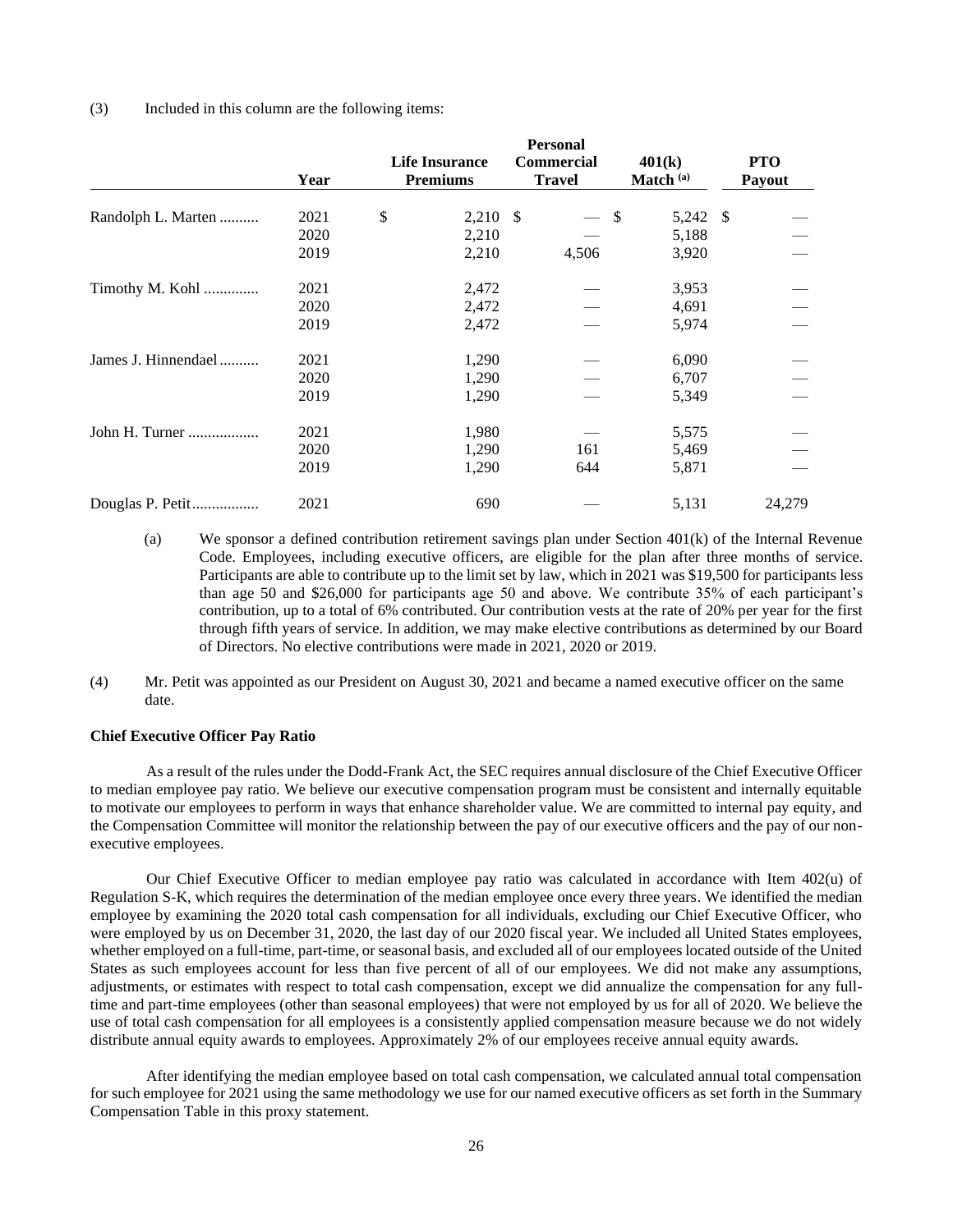Mr. Kohl, our Chief Executive Officer, had 2021 annual total compensation of \$1,417,298 as reflected in the Summary Compensation Table included in this proxy statement. Our median employee's annual total compensation for 2021 was \$60,317. As a result, we estimate that Mr. Kohl's 2021 annual total compensation was approximately 23 times that of our median employee. The chief executive officer pay ratio for the companies in our peer group noted on page 17 averaged 57 times for 2020.

# **Grants of Plan-based Awards**

The table below provides information regarding grants of plan-based awards to each of our named executive officers under our 2015 Equity Incentive Plan in 2021. Our named executive officers were not granted any plan-based awards under our other plans in 2021.

| Name                   | Grant<br>Date                     | <b>Threshold</b>                                | <b>Estimated Future Payouts Under</b><br><b>Non-equity Incentive Plan Awards</b><br>(1)<br><b>Target</b> | Maximum           | <b>Threshold</b> | <b>Estimated Future Payouts Under</b><br><b>Equity Incentive Plan Awards</b><br>(2)<br><b>Target</b> | Maximum                           | All Other<br>Option<br>Awards:<br>Number of<br><b>Securities</b><br><b>Underlying</b><br><b>Options</b><br>(3) | <b>Exercise or</b><br><b>Base Price</b><br>of Option<br>Awards | <b>Grant Date</b><br><b>Fair Value</b><br>of Stock and<br>Option<br>Awards<br>(4) |
|------------------------|-----------------------------------|-------------------------------------------------|----------------------------------------------------------------------------------------------------------|-------------------|------------------|------------------------------------------------------------------------------------------------------|-----------------------------------|----------------------------------------------------------------------------------------------------------------|----------------------------------------------------------------|-----------------------------------------------------------------------------------|
| Randolph L.<br>Marten  | N/A<br>May 4, 2021                | \$36,753                                        |                                                                                                          | \$735,060         |                  |                                                                                                      | 23,998                            | $\overline{\phantom{a}}$                                                                                       | \$                                                             | \$<br>416,605                                                                     |
| Timothy M.<br>Kohl     | N/A<br>May 4, 2021                | 33,750                                          |                                                                                                          | 675,000<br>-      | -                |                                                                                                      | 20,895                            | $\sim$                                                                                                         |                                                                | 362,737                                                                           |
| James J.<br>Hinnendael | N/A<br>May 4, 2021                | 18,500                                          |                                                                                                          | 370,000           |                  |                                                                                                      | 12,080                            |                                                                                                                |                                                                | 209,709                                                                           |
| John H.<br>Turner      | N/A<br>May 4, 2021                | 17,500<br>$\hspace{1.0cm} \rule{1.5cm}{0.15cm}$ | -                                                                                                        | 350,000<br>-      | -                |                                                                                                      | 11,427                            | $\sim$                                                                                                         | $\hspace{0.1mm}-\hspace{0.1mm}$                                | 198,373                                                                           |
| Douglas P.<br>Petit    | N/A<br>May 4, 2021<br>May 4, 2021 | 18,000<br>-<br>$\overline{\phantom{a}}$         | -                                                                                                        | 360,000<br>-<br>- | -                | -<br>$\overline{\phantom{a}}$                                                                        | 2,000<br>$\overline{\phantom{a}}$ | $\sim$<br>3,000                                                                                                | 17.36                                                          | 34,720<br>13,320                                                                  |

- (1) Represents potential performance-based non-equity awards under our Second Amended and Restated Executive Officer Performance Incentive Plan, which is described in greater detail in "Compensation Discussion and Analysis." The plan provides for a cash bonus to be distributed to the executive officers which is calculated as an allocation of a bonus pool that is based on the percentage increase in the award year net income over the net income goal selected by the Compensation Committee, multiplied by the aggregate base salary for all executive officers, subject to the increase being at least 5%. Therefore, we calculated the threshold for each executive officer as current annual base salary multiplied by 5% assuming equal allocation of the bonus pool on a percentage basis. The maximum award amount under the plan is 100% of the aggregate base salary for all executive officers. Therefore, we calculated the maximum for each executive officer as current annual base salary multiplied by 100% assuming equal allocation of the bonus pool on a percentage basis. There is no target award amount under the plan.
- (2) These performance unit awards granted in 2021 will vest and become the right to receive a number of shares of common stock equal to a total vesting percentage multiplied by the number of units subject to such award. For purposes of the award, the vesting percentage is equal to the percentage increase, if any, in our net income for the year being measured over the prior year, as reflected in our audited financial statements for each such year, plus ten percentage points. All payments will be made in shares of our common stock. All vested performance unit award shares will be paid to the named executive officers immediately upon vesting.
- (3) Represents a service-based non-statutory stock option which will become exercisable, on a cumulative basis, in five installments of 20% of the total option shares under the grant on each of the first five anniversaries of the grant date, so long as Mr. Petit remains continuously employed by us. As of December 31, 2021, none of the service-based stock option has vested because it has been less than one year since the grant date.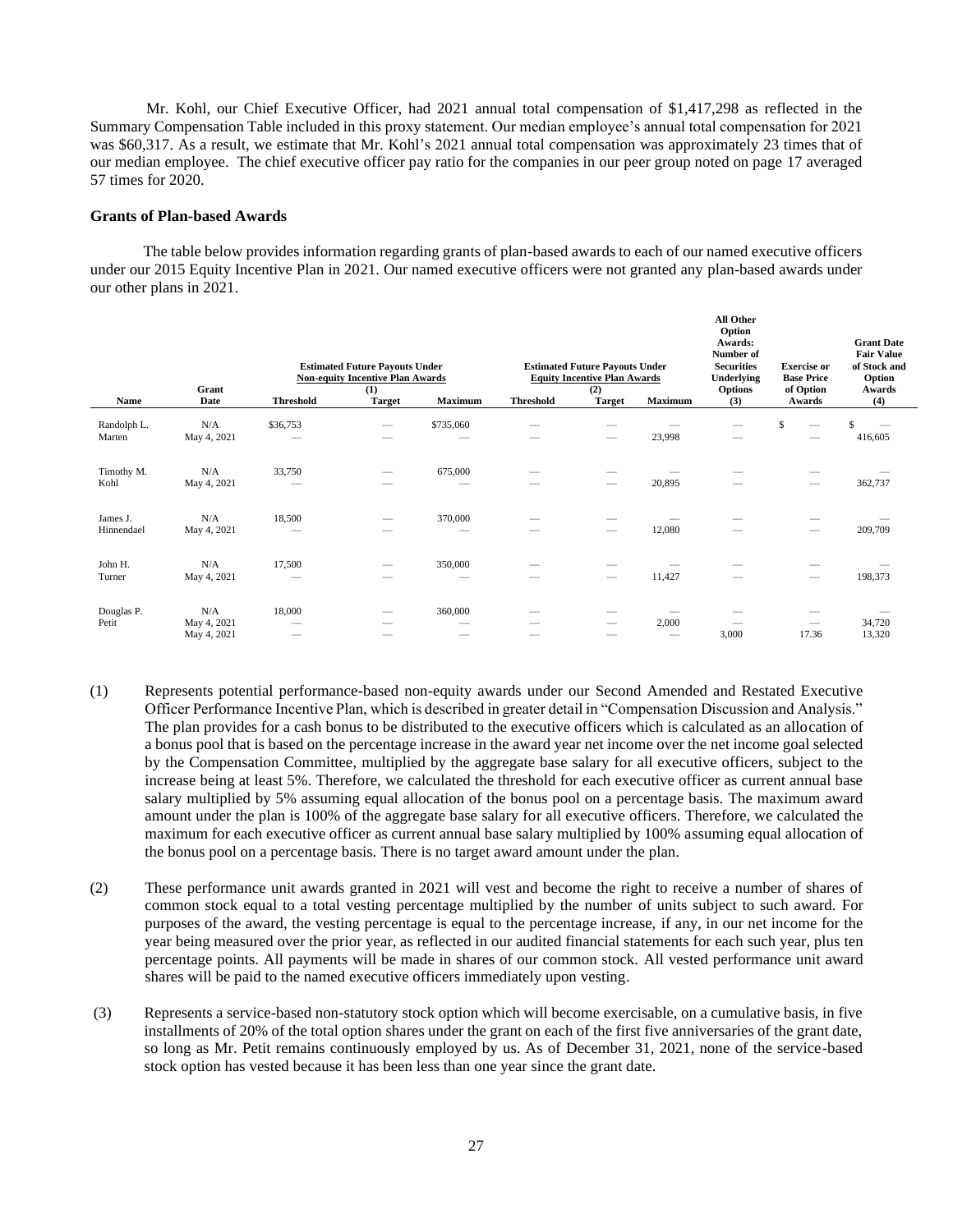(4) The grant date fair value of the awards is calculated in accordance with FASB ASC 718, *Compensation-Stock Compensation* and, for the performance unit awards, is based on the closing market price on the date of grant, and, for the stock option award, is calculated using the Black-Scholes option pricing model.

# *Second Amended and Restated Executive Officer Performance Incentive Plan*

The material terms of our Second Amended and Restated Executive Officer Performance Incentive Plan is described in the Compensation Discussion and Analysis beginning on page 15.

## *2015 Equity Incentive Plan*

Under the terms of our 2015 Equity Incentive Plan, which was adopted by our Board of Directors in March 2015 subject to approval by our stockholders, which occurred in May 2015, all of our named executive officers, as well as other employees and any subsidiary employees (including officers and directors who are also employees), are eligible to receive incentive awards. To date, only stock options and performance unit awards have been granted under the plan. The plan contains an overall limit on the number of shares of our common stock that may be issued, as well as individual and other grant limits, which are subject to change in our corporate structure or shares.

The exercise price of an option may not be less than 100% of the fair market value of a share of our common stock on the option grant date (or, if the option is an incentive stock option, 110% if the participant beneficially owns more than 10% of our outstanding stock). Under the plan, "fair market value" means the closing sale price of a share of our common stock on the grant date as reported on the NASDAQ Global Select Market.

The aggregate fair market value of shares of common stock with respect to which incentive stock options may become exercisable by a participant for the first time during any calendar year may not exceed \$100,000. Any incentive stock options in excess of this amount will be treated as non-statutory options.

Options may be exercised in whole or in installments, as determined by the Board or its committee, and may impose conditions or restrictions to the exercisability of an option, including that the participant remain continuously employed by us or a subsidiary for a certain period. An option may not remain exercisable after 10 years from its date of grant (or, if the option is an incentive stock option, five years from its date of grant if the participant beneficially owns more than 10% of our outstanding stock).

A performance unit award is an award of a right to receive the fair market value of shares of common stock payable in shares of our common stock granted to a participant where vesting is contingent upon achievement of performance criteria or other objectives during a specified period.

Shares of common stock that are issued under the plan or that are subject to outstanding incentive awards reduce the number of shares remaining available under the plan, but any shares of common stock subject to an incentive award that lapses, expires, is forfeited or for any reason terminates unexercised or unvested and any shares of common stock that are subject to an incentive award that is settled or paid in cash or any other form other than shares of common stock will automatically again become available for issuance under the plan.

In the event of any reorganization, merger, consolidation, recapitalization, liquidation, reclassification, stock dividend, stock split, combination of shares, rights offering, divestiture or extraordinary dividend (including a spin-off) or any other change in our corporate structure or shares, appropriate adjustment will be made to:

- the number and kind of securities available for issuance under the plan; and
- in order to prevent dilution or enlargement of the rights of participants, the number, kind and, where applicable, the exercise price of securities subject to outstanding incentive awards.

Accordingly, as a result of our three-for-two stock split effected in the form of a 50% stock dividend on August 13, 2020, the number of shares reserved for issuance under all outstanding options and performance unit awards and shares held within our Deferred Compensation Plan were increased by 50%.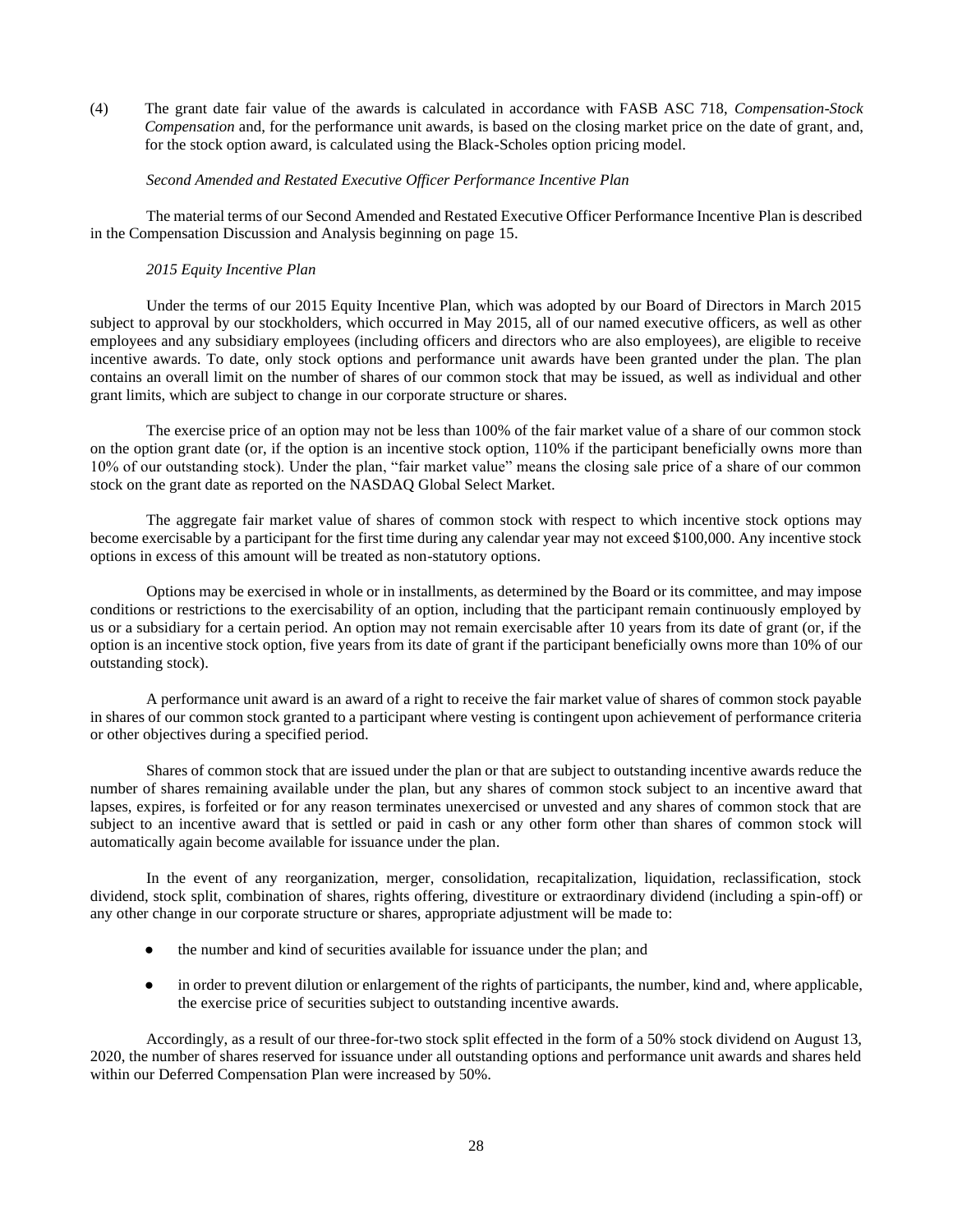The plan is administered by our Compensation Committee, which has the authority to determine all necessary or desirable provisions of incentive awards, including the eligible recipients who will be granted one or more incentive awards under the plan, the nature and extent of the incentive awards to be made to each participant, the time or times when incentive awards will be granted, the duration of each incentive award, and payment or vesting restrictions and other conditions. The Compensation Committee has the authority to pay the economic value of any incentive award in the form of common stock and may amend or modify the terms of outstanding incentive awards (except for any prohibited "re-pricing" of options, discussed below) so long as the amended or modified terms are permitted under the plan and any affected participant has consented to the amendment or modification.

The Board may suspend or terminate the plan or any portion of the plan at any time and may amend the plan from time to time to conform incentive awards to any change in applicable laws or regulations or in any other respect that the Board may deem to be in our best interests. However, no amendments to the plan will be effective without stockholder approval if it is required under Section 422 of the Internal Revenue Code, Section 162(m) of the Internal Revenue Code or the rules of the NASDAQ Global Select Market, or if the amendment seeks to modify the prohibitions on underwater option re-pricing discussed above.

Termination, suspension or amendment of the plan will not adversely affect any outstanding incentive award without the consent of the affected participant, except for adjustments in the event of changes in capitalization or a "change in control," discussed below.

In general, no right or interest in any incentive award may be assigned or transferred by a participant except by will or the laws of descent and distribution or subjected to any lien or encumbrance. However, the Board or its committee may permit a participant to transfer all or a portion of a non-statutory stock option, other than for value, to certain family members or related family trusts, foundations or partnerships. Any permitted transferee of a non-statutory stock option will remain subject to all the terms and conditions of the incentive award applicable to the participant.

The 2015 Equity Incentive Plan replaces our 2005 Stock Incentive Plan, which expired by its terms in May 2015. Any equity awards previously awarded under the 2005 Stock Incentive Plan will continue to be subject to the plan in accordance with the terms of the awards.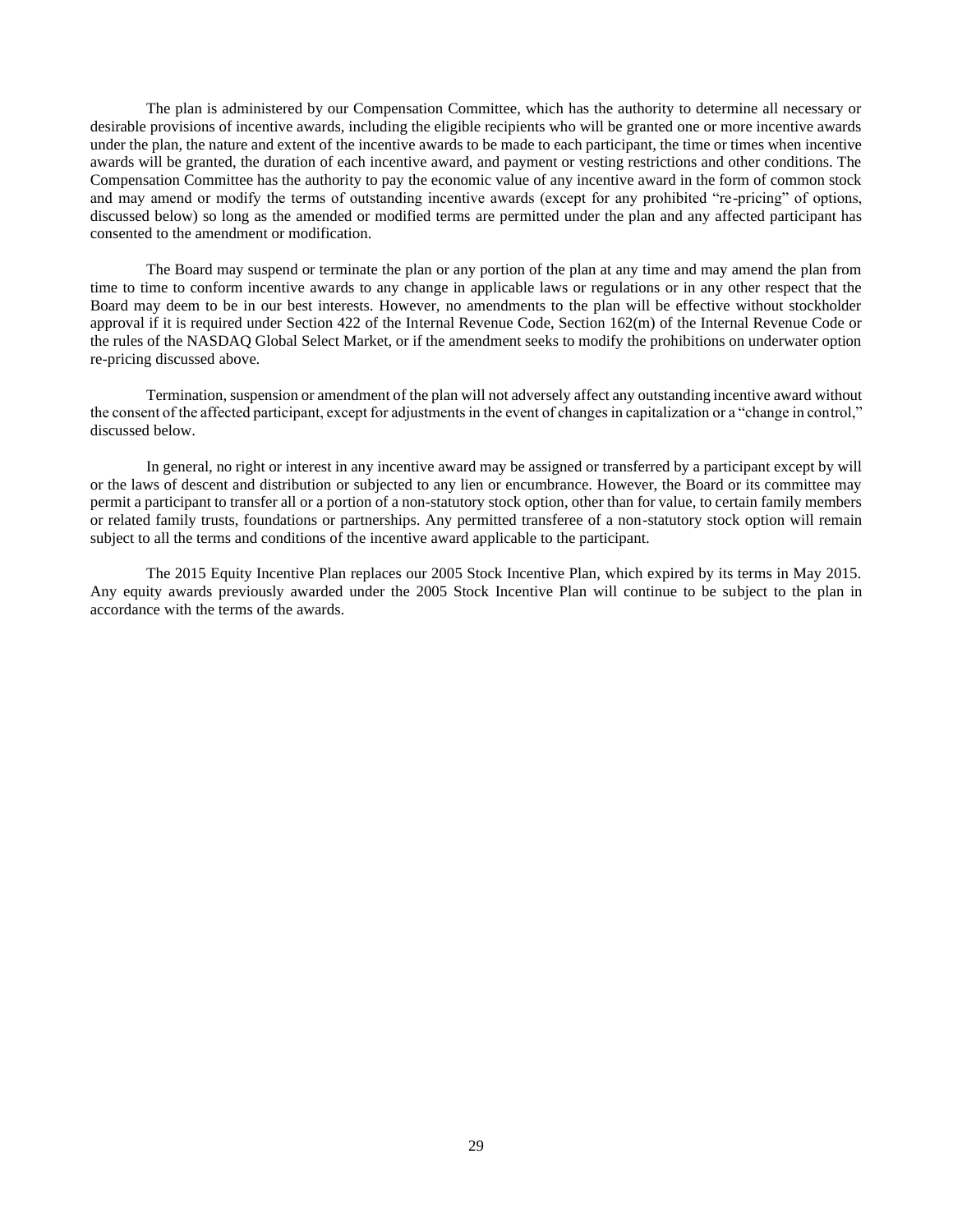# **Outstanding Equity Awards at Fiscal Year-end**

The following table provides information regarding outstanding equity incentive plan awards for each of our named executive officers that remained outstanding at December 31, 2021.

| <b>Option Awards</b> |                                                                                                                   |                                                                                                              |                                           |                                                                 |                                                                                                                                                      | <b>Stock Awards</b>                                                                                                                                                  |
|----------------------|-------------------------------------------------------------------------------------------------------------------|--------------------------------------------------------------------------------------------------------------|-------------------------------------------|-----------------------------------------------------------------|------------------------------------------------------------------------------------------------------------------------------------------------------|----------------------------------------------------------------------------------------------------------------------------------------------------------------------|
| <b>Name</b>          | Number of<br><b>Securities</b><br><b>Underlying</b><br><b>Unexercised</b><br><b>Options</b><br><b>Exercisable</b> | Number of<br><b>Securities</b><br><b>Underlying</b><br><b>Unexercised</b><br><b>Options</b><br>Unexercisable | Option<br><b>Exercise</b><br><b>Price</b> | Option<br><b>Expiration</b><br>Date                             | <b>Equity</b><br><b>Incentive</b><br>Plan<br>Awards:<br>Number of<br><b>Unearned</b><br><b>Units That</b><br><b>Have Not</b><br><b>Vested</b><br>(1) | <b>Equity</b><br><b>Incentive</b><br>Plan<br>Awards:<br><b>Market</b><br>Value of<br><b>Unearned</b><br><b>Units That</b><br><b>Have Not</b><br><b>Vested</b><br>(2) |
| Randolph L. Marten   |                                                                                                                   | \$                                                                                                           |                                           |                                                                 | 27,971                                                                                                                                               | <sup>\$</sup><br>479,981                                                                                                                                             |
| Timothy M. Kohl      |                                                                                                                   |                                                                                                              |                                           |                                                                 | 22,675                                                                                                                                               | 389,103                                                                                                                                                              |
| James J. Hinnendael  | 8,451(3)                                                                                                          |                                                                                                              | 9.008                                     | May 12, 2022                                                    | 13,630                                                                                                                                               | 233,887                                                                                                                                                              |
| John H. Turner       | 9,661(3)                                                                                                          |                                                                                                              | 9.008                                     | May 12, 2022                                                    | 12,944                                                                                                                                               | 222,111                                                                                                                                                              |
| Douglas P. Petit     | 3,600(4)<br>2,700(4)<br>$-(4)$                                                                                    | 900<br>1,800<br>3,000                                                                                        | 17.360                                    | 10.867 August 15, 2024<br>15.167 August 14, 2025<br>May 4, 2028 | 3,610                                                                                                                                                | 61,948                                                                                                                                                               |

- (1) All performance unit award shares granted in 2017 through 2021 that vested as of December 31, 2021 were paid to each executive officer in March 2022 with no vested credit to the named executive officers' accounts in our deferred compensation plan. This number considers such shares vested in 2021.
- (2) Market value has been determined based on the closing market price of our common stock of \$17.16 per share on December 31, 2021.
- (3) This stock option award was granted May 12, 2015 and vests, on a cumulative basis, in five installments of 20% on each of the first five anniversaries of the option grant date.
- (4) These stock option awards were granted on August 15, 2017, August 14, 2018 and May 4, 2021, respectively, and vest, on a cumulative basis, in five installments of 20% on each of the first five anniversaries of each option grant date.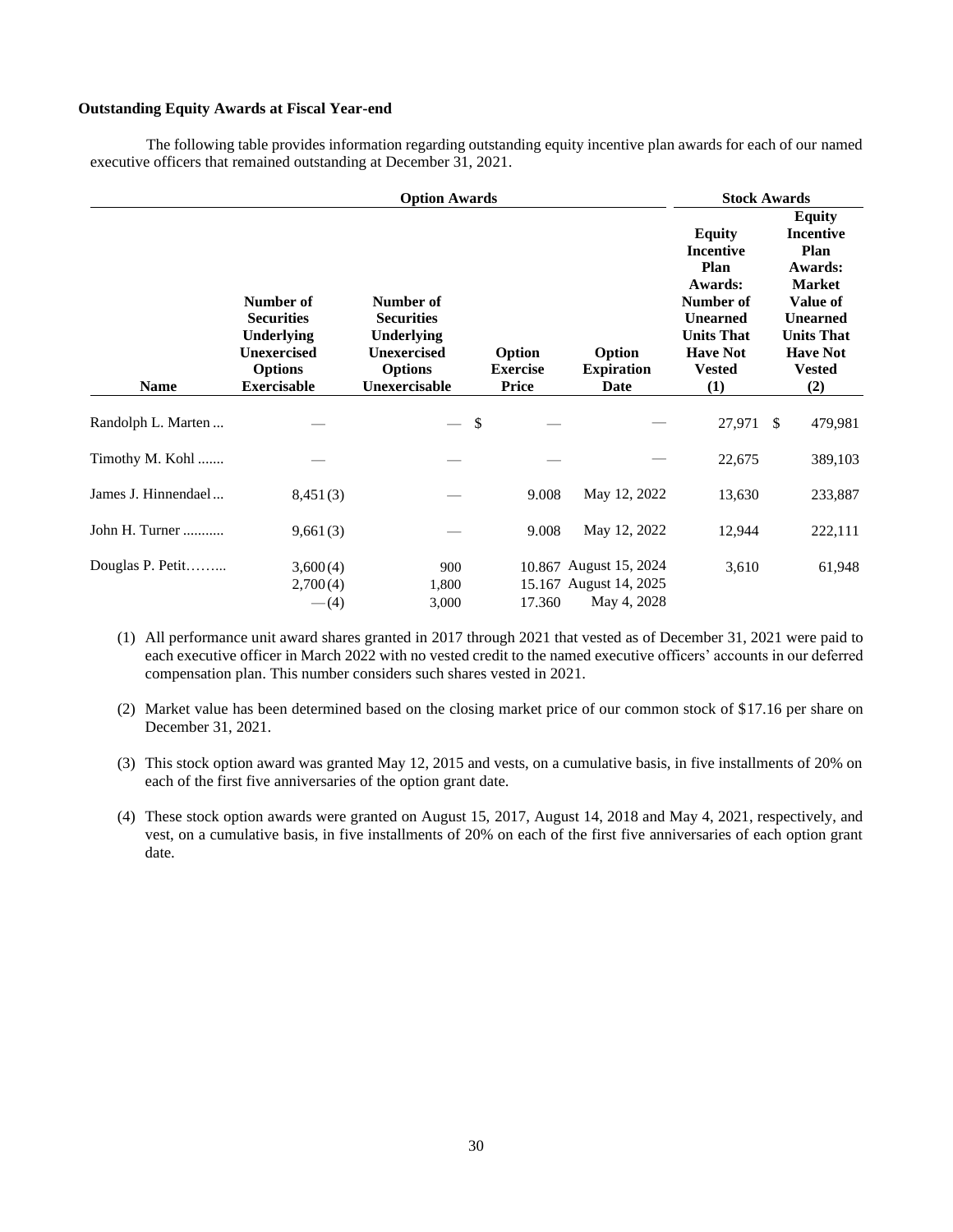## **Option Exercise and Stock Vested – 2021**

The following table provides information regarding performance unit awards held by our named executive officers that vested during 2021. None of our named executive officers exercised stock options in 2021.

|             | <b>Stock Awards</b>                                       |                               |  |  |  |  |
|-------------|-----------------------------------------------------------|-------------------------------|--|--|--|--|
| <b>Name</b> | <b>Number of Shares</b><br><b>Acquired on Vesting (1)</b> | Value Realized on Vesting (2) |  |  |  |  |
|             | 26,274                                                    | \$450,854                     |  |  |  |  |
|             | 20,440                                                    | 350,755                       |  |  |  |  |
|             | 12.430                                                    | 213.299                       |  |  |  |  |
|             | 11,810                                                    | 202,651                       |  |  |  |  |
|             | 3,432                                                     | 58.895                        |  |  |  |  |

- (1) This number reflects vesting in 2021 of each named executive officer's unit awards, comprised of a 22.9% performance vesting component based on our increase in net income in 2021 from 2020, and a service vesting component of 10%. All payments are made in shares of common stock. All performance unit award shares granted in 2017 through 2021 that vested as of December 31, 2021 were paid to each named executive officer in March 2022 with no vested credit to the named executive officers' accounts in our deferred compensation plan.
- (2) The value realized on vesting has been determined based on the closing market price of our common stock which was \$17.16 per share on December 31, 2021.

### **Nonqualified Deferred Compensation**

The following table provides information regarding our Marten Transport, Ltd. Deferred Compensation Plan, our only defined contribution plan that provided for the deferral of compensation on a basis that was not tax-qualified, during the fiscal year ended December 31, 2021 for each of our named executive officers.

# **NON-QUALIFIED DEFERRED COMPENSATION**

| <b>Name</b> | Aggregate<br>Withdrawals/<br><b>Distributions</b><br>in 2021<br>(1)(2) | Aggregate<br>Gain in<br>2021<br>(3) | <b>Aggregate</b><br><b>Balance</b><br>at<br><b>December</b><br>31, 2021<br>(2) |
|-------------|------------------------------------------------------------------------|-------------------------------------|--------------------------------------------------------------------------------|
|             | \$(1,985,446)                                                          | \$22,914                            | \$688,318                                                                      |
|             | (1,449,716)                                                            | 16,730                              | 502,587                                                                        |
|             | (837, 479)                                                             | 9,665                               | 290.334                                                                        |
|             | (812, 664)                                                             | 9.379                               | 281,730                                                                        |

(1) This amount reflects the fair market value of shares distributed from the deferred compensation plan in 2021 as a result of the termination of the plan effective May 5, 2021.

(2) All amounts in these columns were included within the amounts listed in the "Stock Awards" column in our "Summary Compensation" table.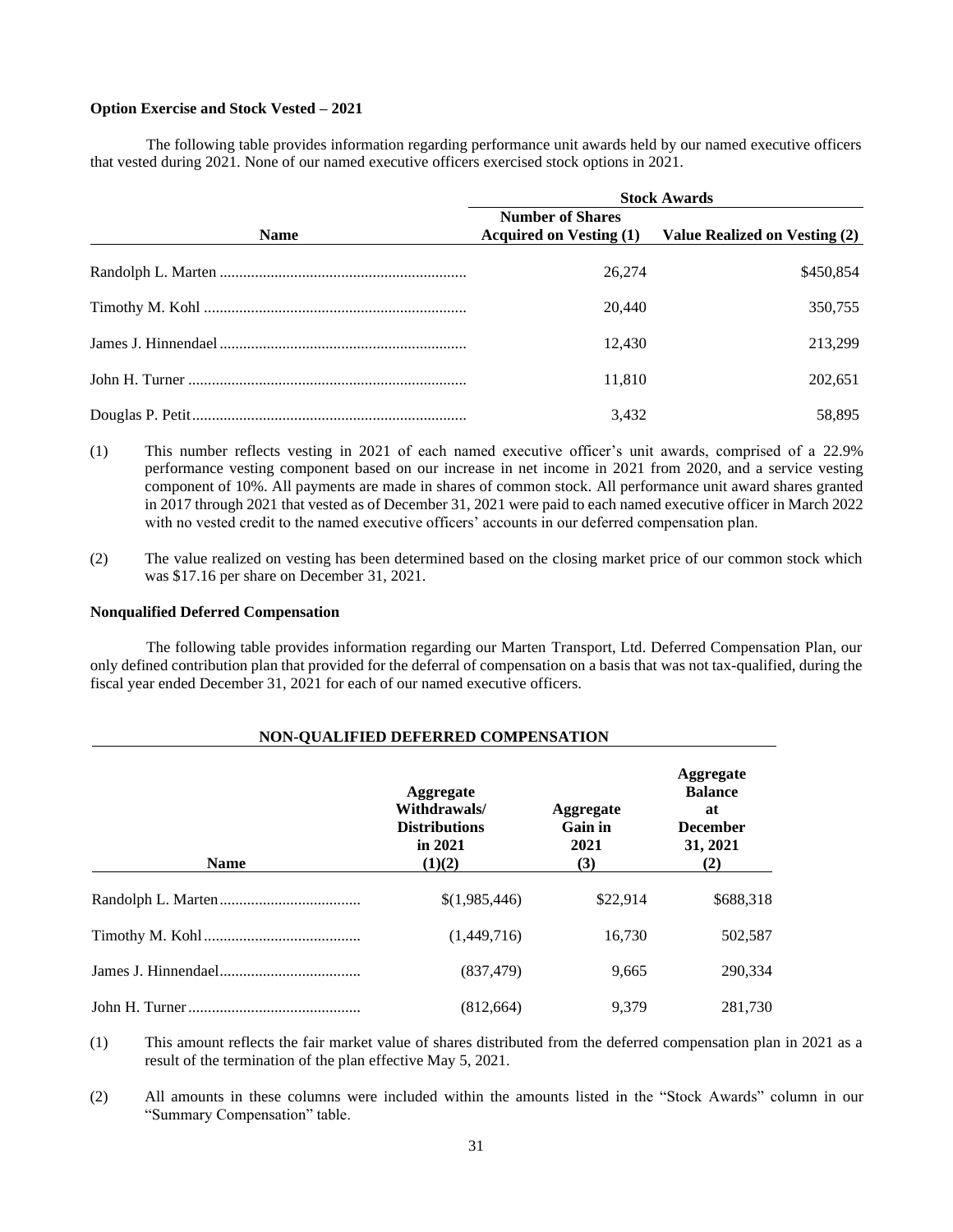(3) This amount reflects the change in the fair market value of the shares in each named executive officer's account from December 31, 2020 to December 31, 2021, along with dividends earned.

In August 2010, our Board of Directors approved and adopted the Marten Transport, Ltd. Deferred Compensation Plan. The deferred compensation plan was an unfunded, nonqualified deferred compensation plan designed to allow board elected officers and other select members of our management designated by our Compensation Committee to save for retirement on a tax-deferred basis.

Under the terms of the plan, each participant was eligible to defer portions of their base pay, annual bonus, or receipt of common stock otherwise payable under a vested performance unit award. Each participant could have elected a fixed distribution date for the participant's deferral account other than certain required performance unit award deferrals credited to the discretionary account, which were to be distributed after the later of the date of the participant's termination of employment or the date the participant attains age 62. Upon termination of a participant's employment with the Company, the plan required a lump-sum distribution of the deferral account, excluding the required performance unit award deferrals, unless the participant had elected an installment distribution. Upon a participant's death, the plan provided that a participant's distributions accelerate and be paid in a lump sum to the participant's beneficiary. We had the ability to terminate the plan and accelerate distributions to participants, but only to the extent and at the times permitted under Section 409A of the Internal Revenue Code of 1986, as amended. We had the ability to terminate the plan and accelerate distributions upon a change in control, which was not a payment event under the plan. In conjunction with the approval of the plan, our Board of Directors also adopted an amendment to the Marten Transport, Ltd. 2005 Stock Incentive Plan to allow for deferral of receipt of income from a performance unit award under the plan.

On May 5, 2020 our Compensation Committee and Board of Directors approved the termination of our deferred compensation plan. The termination was effective May 5, 2021. All shares of Company common stock within the plan will be distributed by May 5, 2022.

# **Potential Payments upon Termination or Change in Control**

All of our named executive officers are employed "at will" and, other than as described below, are not entitled to any severance or other payments under any agreement, contract, plan or arrangement upon their termination of employment without cause or otherwise. We have entered into agreements with our named executive officers that require us to provide compensation to them in the event of termination of their employment without cause in connection with or within a certain period of time after a "change in control" of our Company. Under these agreements, these executive officers are entitled to certain benefits if they are terminated either within 24 months of the effective date of a change in control or before the effective date of the change in control if the termination was either a condition to the change in control or was at the request or insistence of a person related to the change in control. These executives will not be considered "terminated" for purposes of these agreements if they die or are terminated for cause. They will, however, be considered "terminated" if they voluntarily leave Marten's employ for "good reason."

Upon a termination in connection with a change in control, the named executive officers will be entitled to receive a lump sum cash payment of 100% of their base salary except for Mr. Marten, who will receive 200% of his base salary, plus one times the executive's highest bonus in the preceding three calendar years except for Mr. Marten, who will receive two times such amount. In addition, these executives will receive welfare benefits for a period of twelve months except for Mr. Marten, who will receive such benefits for twenty-four months.

Our 2015 Equity Incentive Plan and 2005 Stock Incentive Plan provide that in the event a change in control occurs, then, if approved by the Committee in its sole discretion either at the time of the grant of the incentive award or at any time after such grant, all options and stock appreciation rights will become immediately exercisable in full and will remain exercisable for the remainder of their terms; all outstanding restricted stock awards will become immediately fully vested and non-forfeitable; and all outstanding performance unit awards and stock bonuses will vest or continue to vest in accordance with their agreement. Using discretionary authority under the plans, our Compensation Committee approved Non-Statutory Stock Option Agreements which provide that such options become immediately exercisable in full in the event of a change in control with respect to options that have been outstanding for at least six months. Our Performance Unit Award Agreements become immediately vested in full upon a change in control if the grantee's employment with us is terminated other than for death, cause, or the grantee terminating their employment for good reason, on or before the last day of the 24th month after the change in control. In addition, the Committee in its sole discretion may determine that some or all participants holding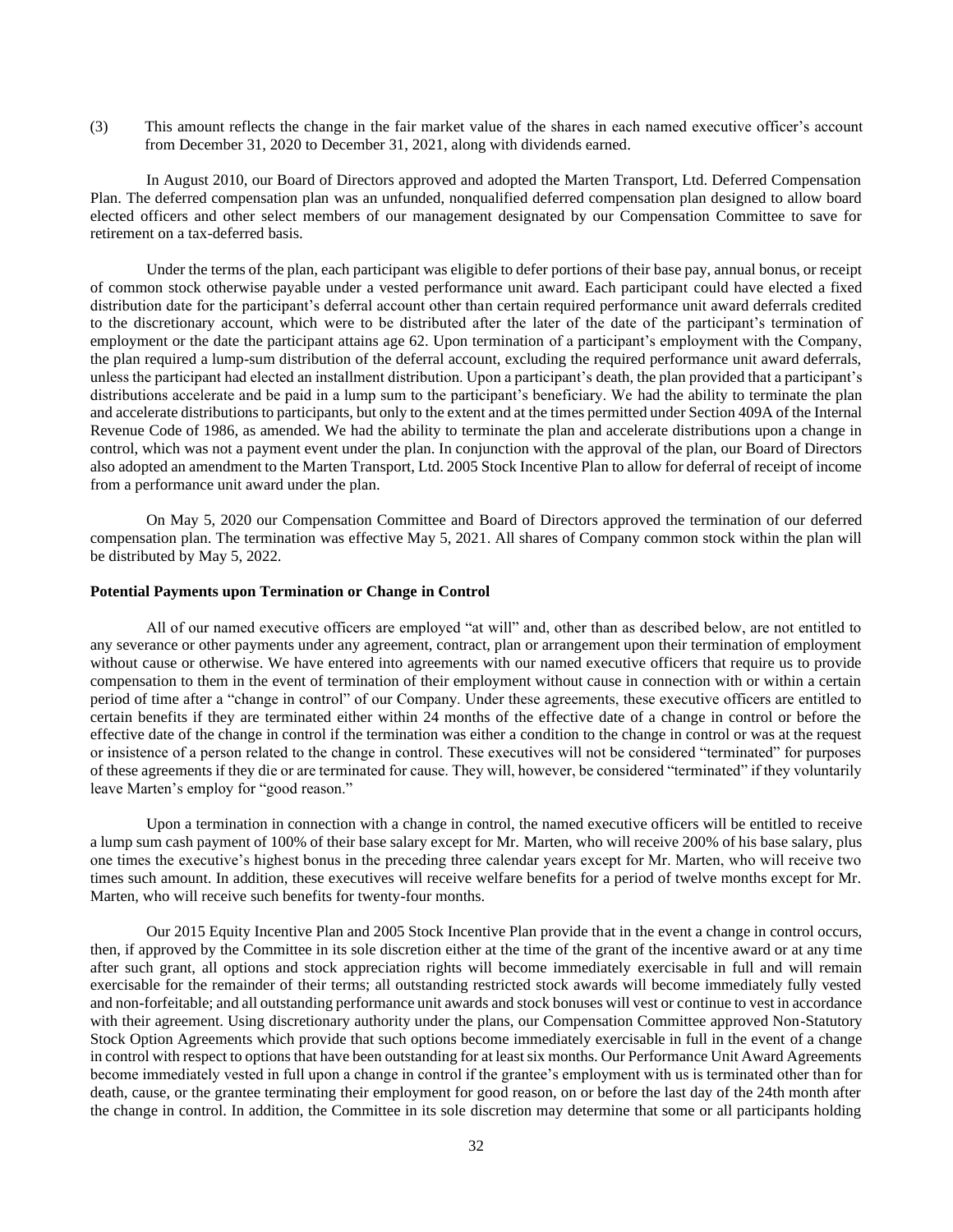outstanding options will receive cash in an amount equal to the excess of the fair market value of such shares immediately prior to the effective date of such change in control over the exercise price per share of the options (or, in the event that there is no excess, that such options will be terminated), and that some or all participants holding performance unit awards will receive, with respect to some or all of the shares subject to the performance unit awards, cash in an amount equal to the fair market value of such shares immediately prior to the effective date of such change in control. Using discretionary authority under the plans, our Compensation Committee approved a form of Non-Statutory Stock Option Agreement and a form of Performance Unit Award Agreement that allows such cash payments for all outstanding option and unit award shares for all participants.

For purposes of the 2015 Equity Incentive Plan and 2005 Stock Incentive Plan, a "Change in Control" generally occurs if:

- all or substantially all of our assets are sold, leased, exchanged or transferred to any successor;
- our stockholders approve any plan or proposal to liquidate or dissolve us;
- we are a party to a merger or consolidation that results in our stockholders beneficially owning securities representing less than 50% of the combined voting power ordinarily having the right to vote at elections of directors of the surviving corporation (regardless of any approval by the continuity directors); or
- any successor, other than the Company, any trustee or other fiduciary holding securities under any employee benefit plan of the Company or Randolph L. Marten or Christine K. Marten or their affiliates, becomes the beneficial owner of more than 50% of our outstanding securities ordinarily having the right to vote at elections of directors.

If a named executive officer's employment or other service with the Company and all its subsidiaries terminates for any reason other than death, disability, or retirement, or a change in control occurs, all rights of the named executive officer under the Company's 2015 Equity Incentive Plan and 2005 Stock Incentive Plan and its stock option agreements granted thereunder will immediately terminate without notice of any kind, and the stock option will no longer be exercisable. However, if such termination is due to any reason other than termination by the Company or its subsidiaries for cause, the option will remain exercisable to the extent exercisable as of such termination for a period of three months after such termination. Cause means (i) dishonesty, fraud, misrepresentation, embezzlement or deliberate injury or attempted injury, in each case related to the Company or any of its subsidiaries, (ii) any unlawful or criminal activity of a serious nature, (iii) any intentional and deliberate breach of a duty or duties that, individually or in the aggregate, are material in relation to the named executive officer's overall duties, or (iv) any material breach of any confidentiality or non-compete agreement entered into with the Company or any of its subsidiaries. In no event will an option be exercisable after the tenth anniversary of its grant date.

If a named executive officer's employment or other service with the Company and all its subsidiaries terminates for any reason, other than in the event a change in control occurs, all award units granted under performance unit award agreements that have not vested on or by such date will be terminated and forfeited.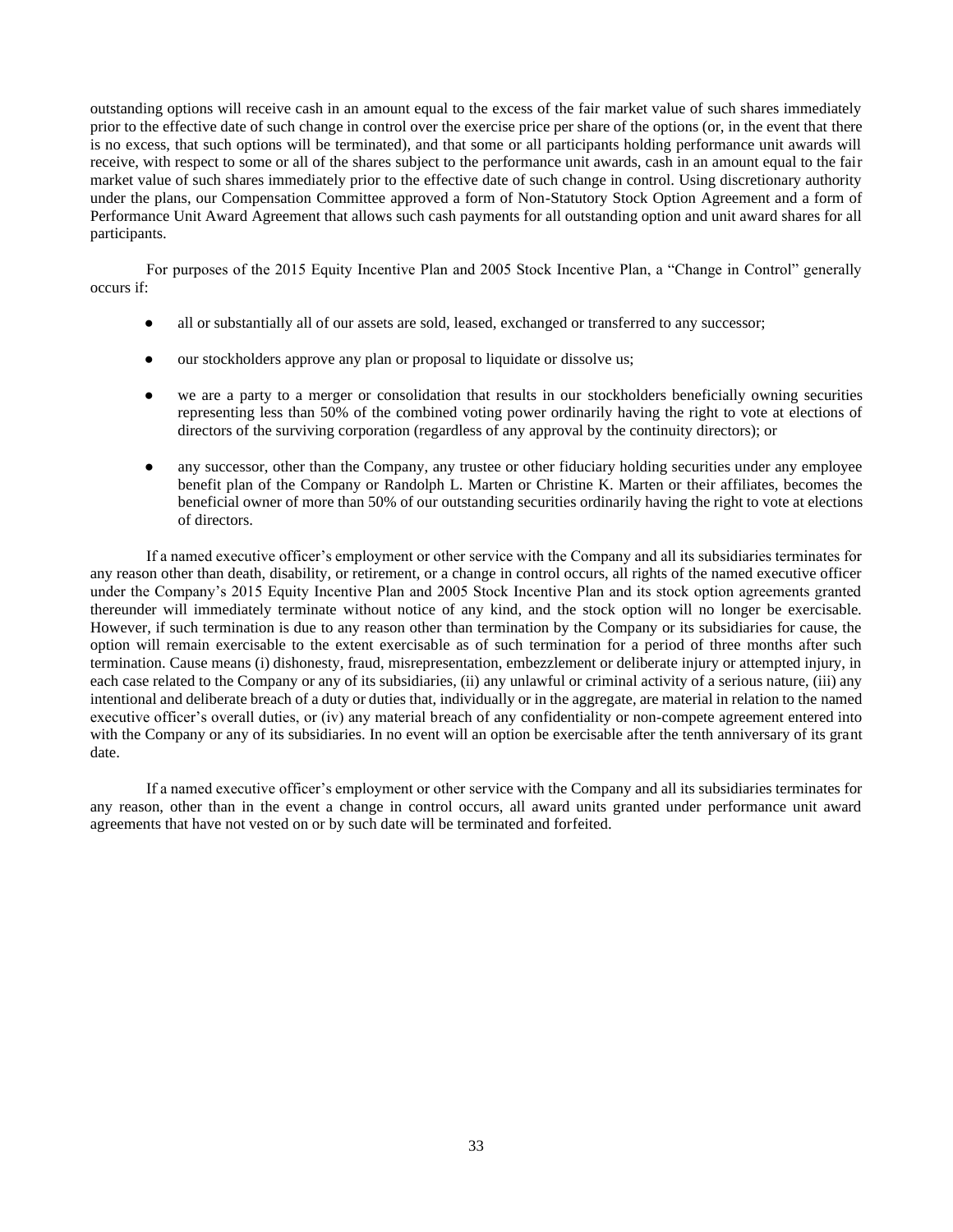*Potential Payments to Named Executive Officers.* The following table describes the payments that each of our named executive officers would have received if a change in control of the Company occurred on December 31, 2021 in connection with a termination of their employment on December 31, 2021:

| <b>Name</b>      | <b>Executive Benefits and Payments</b>                             | <b>Payment</b>  |
|------------------|--------------------------------------------------------------------|-----------------|
|                  | Randolph L. Marten Lump Sum Payment Based on Two Times Base Salary | \$<br>1,470,120 |
|                  | Two Times Highest Bonus in Three Preceding Years                   | 948,228         |
|                  | Acceleration of Vesting of Unvested Performance Unit Awards (1)    | 479,981         |
|                  | Welfare Benefits (2)                                               | 8,818           |
|                  | Total                                                              | \$<br>2,907,147 |
| Timothy M. Kohl  | .Lump Sum Payment Based on Base Salary                             | \$<br>675,000   |
|                  | Highest Bonus in Three Preceding Years                             | 410,971         |
|                  | Acceleration of Vesting of Unvested Performance Unit Awards (1)    | 389,103         |
|                  | Welfare Benefits (2)                                               | 8,244           |
|                  | Total                                                              | \$<br>1,483,318 |
|                  | James J. Hinnendael Lump Sum Payment Based on Base Salary          | \$<br>370,000   |
|                  | Highest Bonus in Three Preceding Years                             | 231,153         |
|                  | Acceleration of Vesting of Unvested Performance Unit Awards (1)    | 233,887         |
|                  | Welfare Benefits (2)                                               | 13,356          |
|                  | Total                                                              | \$<br>848,396   |
|                  | John H. Turner Lump Sum Payment Based on Base Salary               | \$<br>350,000   |
|                  | Highest Bonus in Three Preceding Years                             | 222,996         |
|                  | Acceleration of Vesting of Unvested Performance Unit Awards (1)    | 222,111         |
|                  | Welfare Benefits (2)                                               | 15,034          |
|                  | Total                                                              | \$<br>810,141   |
| Douglas P. Petit | Lump Sum Payment Based on Base Salary                              | \$<br>360,000   |
|                  | Highest Bonus in Three Preceding Years                             | 188,606         |
|                  | Acceleration of Vesting of Unvested Performance Unit Awards (1)    | 61,948          |
|                  | Welfare Benefits (2)                                               | 14,603          |
|                  | Acceleration of Vesting of Unvested Stock Options (3)              | 9,251           |
|                  | Total                                                              | \$<br>634,408   |

- (1) Each of the presented named executive officer's outstanding performance unit awards would have automatically accelerated and become immediately vested in full upon a change in control if we terminate the grantee's employment within 24 months of the change in control. The value of the automatic acceleration of the vesting of unvested performance unit awards held by a named executive officer is based on the market price of the shares of our common stock underlying the unvested performance unit awards held by such officer as of December 31, 2021, which is based on the closing market price of our common stock on December 31, 2021, which was \$17.16 per share. The value of the automatic acceleration and vesting of the unvested performance unit awards relates to awards granted on May 8, 2018, May 7, 2019, May 5, 2020 and May 4, 2021 to each named officer.
- (2) The value of the welfare benefits is based on the named executive officer's estimated cost for medical insurance along with the named executive officer's cost for life insurance premiums.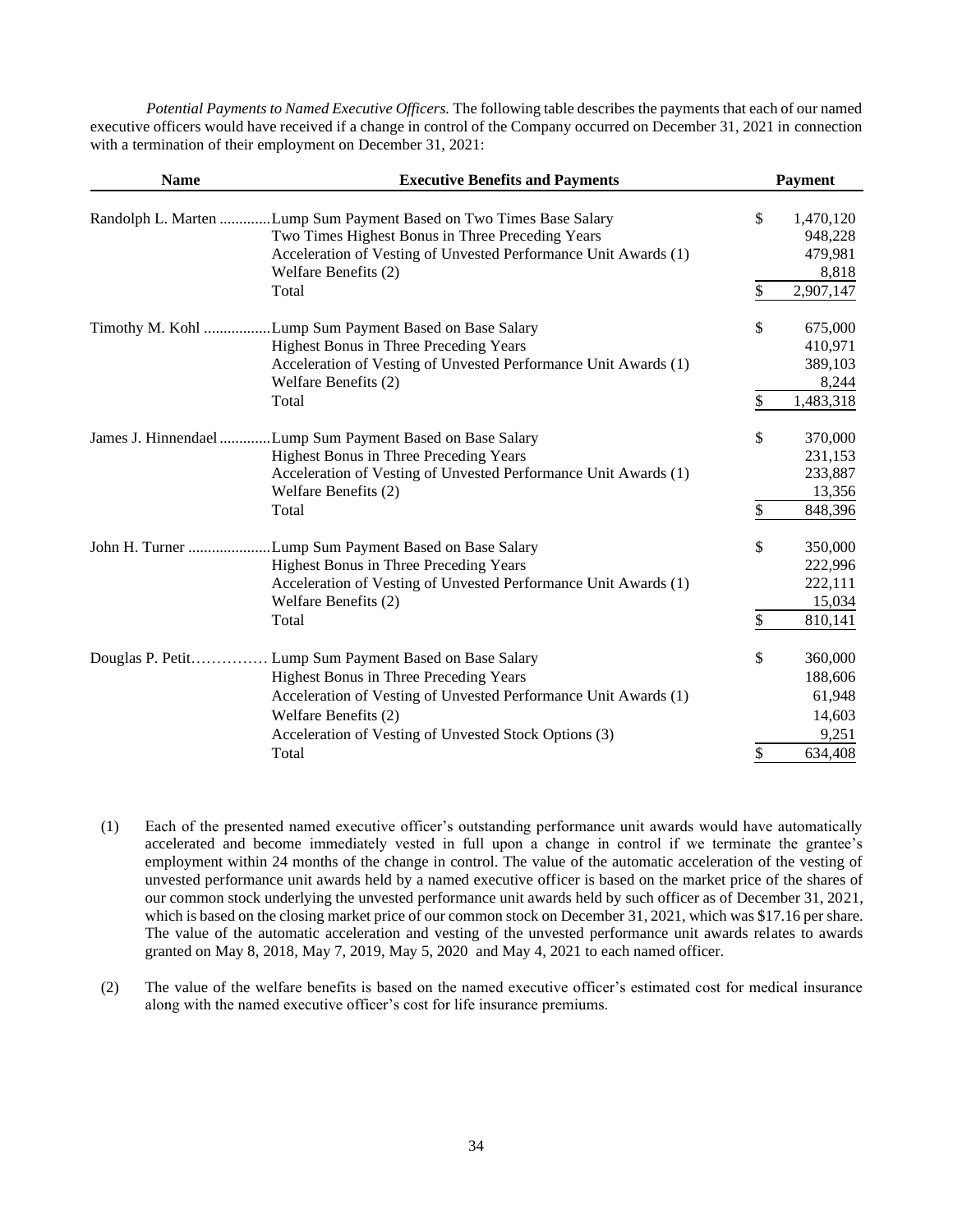(3) Mr. Petit's outstanding option awards would have automatically accelerated and become immediately exercisable in full upon a change in control if they were held for six or more months, and these options were held for such a period as of December 31, 2021. The value of the automatic acceleration of the vesting of unvested stock options held by a named executive officer is based on the difference between: (i) the market price of the shares of our common stock underlying the unvested stock options held by such officer as of December 31, 2021, which is based on the closing market price of our common stock on December 31, 2021, which was \$17.16 per share, and (ii) the exercise price of the options, as adjusted for any stock splits. The value of the automatic acceleration and vesting of the unvested stock options relates to the option shares granted on August 15, 2017 and August 14, 2018. Because the exercise price of the option granted to Mr. Petit on May 4, 2021 exceeds the closing market price of our common stock on December 31, 2021, the value of the automatic acceleration and vesting of this unvested stock option is zero.

## **Equity Compensation Plan Information**

The following table summarizes our equity compensation plan information as of December 31, 2021:

| <b>Plan Category</b>                                       | Number of<br>Securities to be<br><b>Issued upon</b><br><b>Exercise of</b><br>Outstanding<br><b>Options, Warrants</b><br>and Rights | <b>Weighted Average</b><br><b>Exercise Price of</b><br>Outstanding<br><b>Options, Warrants</b><br>and Rights | Number of<br><b>Securities</b><br><b>Remaining</b><br><b>Available for</b><br><b>Future Issuance</b><br><b>Under Equity</b><br>Compensation<br><b>Plans (Excluding</b><br><b>Securities</b><br>Reflected in the<br><b>First Column</b> ) |
|------------------------------------------------------------|------------------------------------------------------------------------------------------------------------------------------------|--------------------------------------------------------------------------------------------------------------|------------------------------------------------------------------------------------------------------------------------------------------------------------------------------------------------------------------------------------------|
| Equity compensation plans approved by security holders     | 1,351,995(1)                                                                                                                       | \$14.00(2)                                                                                                   | 1,604,446                                                                                                                                                                                                                                |
| Equity compensation plans not approved by security holders |                                                                                                                                    |                                                                                                              |                                                                                                                                                                                                                                          |
| Total<br>.                                                 | 1,351,995                                                                                                                          | \$14.00                                                                                                      | 1,604,446                                                                                                                                                                                                                                |

- (1) Includes 1,029,466 outstanding stock options and 322,529 outstanding performance unit awards as of December 31, 2021. This number has not been reduced by 120,635 performance unit award shares distributed in March 2022, which vested based upon our financial performance in 2021.
- (2) The weighted average exercise price does not take into account the shares to be issued upon vesting of outstanding performance unit awards, which have no exercise price.

### **Compensation Committee Interlocks and Insider Participation**

During 2021, the Compensation Committee was comprised of Thomas J. Winkel, Jerry M. Bauer, Larry B. Hagness and Kathleen P. Iverson, with Mr. Winkel serving as Chairman. None of the members of the Compensation Committee has ever been an officer or employee of the Company. During 2021, no executive officer of ours served as a member of the board of directors or compensation committee of any entity that had an executive officer serving as a member of our Board of Directors or Compensation Committee. See "Related Party Transactions" for a description of transactions between us and Bauer Built, Inc., of which Mr. Bauer is the chairman of the board and chief executive officer, and between us and Durand Builders Service, Inc., of which Mr. Hagness is the chief executive officer and the principal stockholder.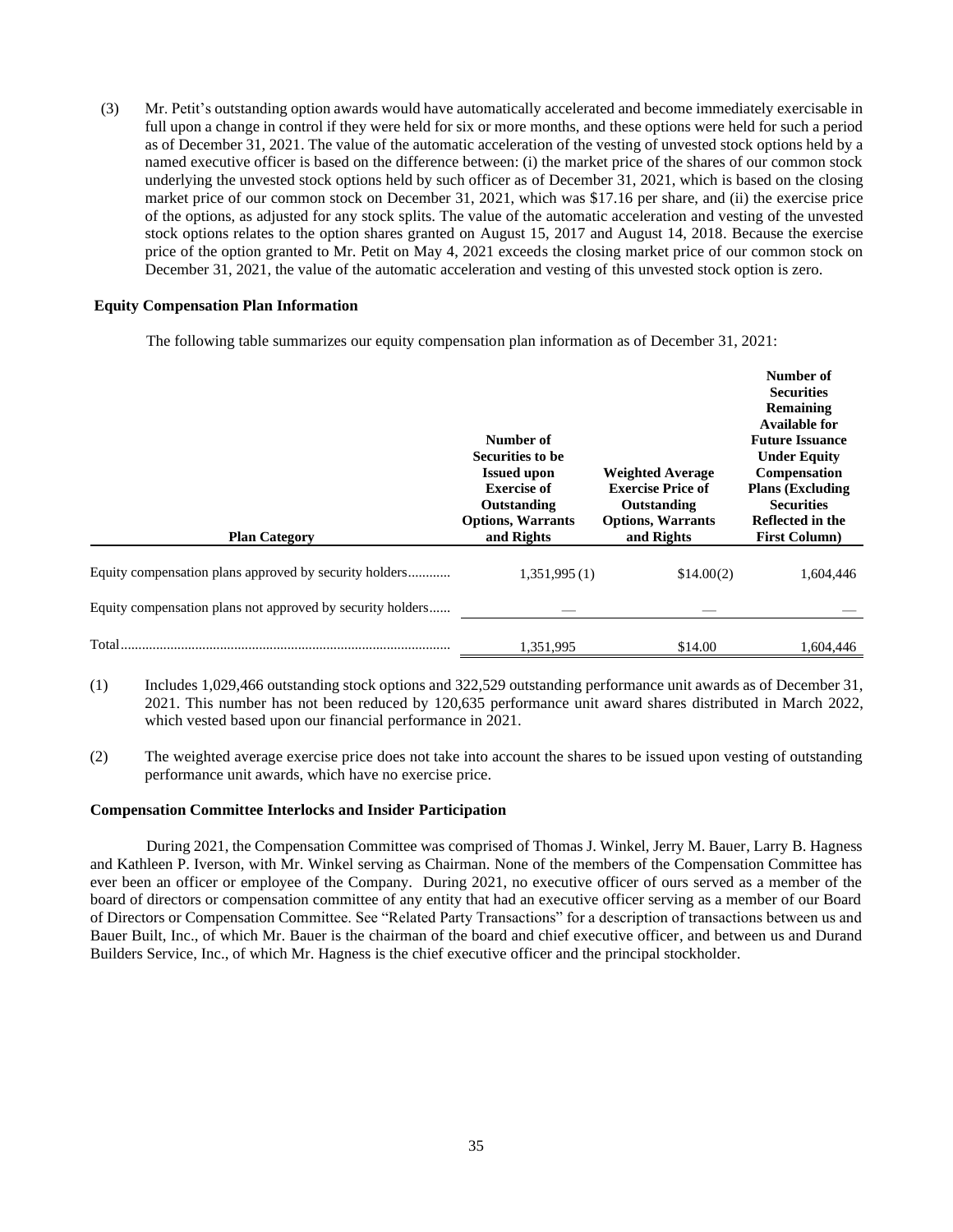### **RELATED PARTY TRANSACTIONS**

We purchase fuel and tires and obtain related services from Bauer Built, Inc., or BBI. Jerry M. Bauer, one of our directors, is the chairman of the board and chief executive officer of BBI. We paid BBI \$306,000 in 2021, \$241,000 in 2020 and \$392,000 in 2019 for fuel, tires and related services. In addition, we paid \$2.0 million in each of 2021 and 2020 and \$1.7 million in 2019 to tire manufacturers for tires that were provided by BBI. BBI received commissions from the tire manufacturers related to these purchases. Other than any benefit received from his ownership interest, Mr. Bauer receives no compensation or other benefits from our business with BBI.

We paid Durand Builders Service, Inc. \$154,000 in 2020 for various construction projects. We did not pay Durand Builders Service, Inc. for any services in 2021 or 2019. Larry B. Hagness, one of our directors, is the chief executive officer and the principal stockholder of Durand Builders Service, Inc. Other than any benefit received from his ownership interest, Mr. Hagness receives no compensation or other benefits from our business with Durand Builders Service, Inc.

We believe that the transactions with the related party noted above are on reasonable terms which, based upon market rates, are comparable to terms available from unaffiliated third parties.

Our Board of Directors has delegated to our Audit Committee, pursuant to the terms of a written policy, the authority to review, approve and ratify related party transactions. If it is not feasible for our Audit Committee to take an action with respect to a proposed related party transaction, the Executive Vice President and Chief Financial Officer may present the transaction arising in the time period between meetings of the Audit Committee to the Chair of the Committee, who shall review and may approve the transaction, subject to ratification by the Committee at the next meeting of the Committee. In addition, any related person transaction previously approved by the Committee or otherwise already existing that is ongoing in nature shall be reviewed by the Committee annually to ensure that such related person transaction has been conducted in accordance with the previous approval granted by the Committee, if any, and that all required disclosures regarding the related person transaction are made.

Any related person transaction proposed to be entered into by the Company must be reported to the Company's Executive Vice President and Chief Financial Officer and shall be reviewed and approved by the Audit Committee of the Board of Directors pursuant to this policy, prior to effectiveness or consummation of the transaction, whenever practicable. If the Executive Vice President and Chief Financial Officer determines that advance approval of a related person transaction is not practicable under the circumstances, the Audit Committee shall review and, in its discretion, may ratify the related person transaction at the next meeting of the Audit Committee, or at the next meeting following the date that the related person transaction comes to the attention of the Executive Vice President and Chief Financial Officer; provided, however, that the Executive Vice President and Chief Financial Officer may present a related person transaction arising in the time period between meetings of the Audit Committee to the Chair of the Committee, who shall review and may approve the related person transaction, subject to ratification by the Audit Committee at the next Audit Committee meeting.

Our policy defines a "related person transaction" as a transaction, arrangement or relationship (or any series of similar transactions, arrangements or relationships) in which we (including any of our subsidiaries) were, are or will be a participant, the amount involved exceeds \$25,000 and in which any related party had, has or will have a direct or indirect interest. The Board has determined that certain interests do not create a material direct or indirect interest on behalf of the related person, and are, therefore, not "related person transactions" for purposes of the policy, including interests arising only from (a) the related person's position as a director of another corporation or organization that is a party to the transaction, and /or (b) from the direct or indirect ownership by the related person and all other related persons in the aggregate of less than a 10% equity interest (other than a general partnership interest) in another entity which is a party to the transaction.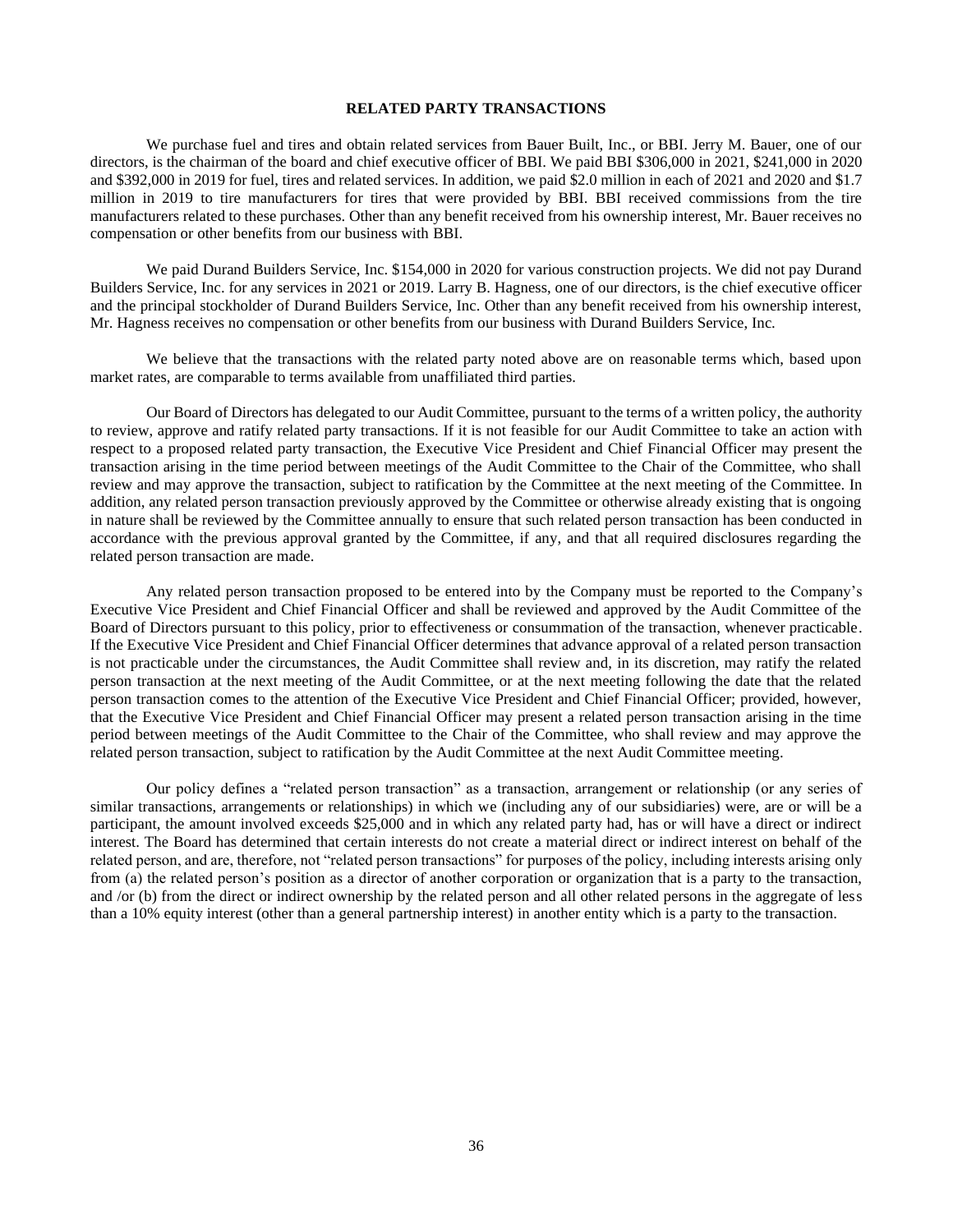A related person transaction reviewed under the policy will be considered approved or ratified if it is authorized by the Committee in accordance with the standards set forth in the policy after full disclosure of the related person's interests in the transaction. As appropriate for the circumstances, the Committee shall review and consider:

- the related person's relationship to the Company and interest in the related person transaction (as an approximate dollar value, without regard to profit or loss);
- the approximate total dollar value involved in the related person transaction;
- whether the transaction was undertaken in the ordinary course of business of the Company;
- whether the transaction with the related person is proposed to be, or was, entered into on terms no less favorable to the Company than terms that could have been reached with an unrelated third party;
- whether the related person transaction would impair the independence of an outside director;
- whether the transaction with the related person would require a waiver of the Company's Code of Ethics;
- the terms on which the related person offers the products or services involved in the related person transaction to unrelated parties;
- the purpose of, and the potential benefits to the Company of, the transaction; and
- any other information regarding the related person transaction or the related person in the context of the proposed transaction that would be material to investors in light of the circumstances of the particular transaction.

The Audit Committee will review all relevant information available to it about the related person transaction. The Committee may approve or ratify the related person transaction only if the Committee determines that, under all of the circumstances, the transaction is in the best interests of the Company and its stockholders. The Committee may, in its sole discretion, impose such conditions as it deems appropriate on the Company or the related person in connection with approval of the related person transactions.

# **ADVISORY VOTE ON EXECUTIVE COMPENSATION**

# **Proposal 2**

We are asking our stockholders to indicate their support for our executive compensation as described in this proxy statement, which is also known as the "say-on-pay" vote, pursuant to Section 14A of the Securities Exchange Act of 1934. At our 2021 Annual Meeting of Stockholders held on May 4, 2021, over 99% of the votes cast by our stockholders were in favor of the say-on-pay vote. The Board generally believes that such results affirmed stockholder support of our approach to executive compensation.

Our Board believes that our executive compensation program as a whole and each individual element of the program attracts, motivates and retains executives necessary to the achievement of our objectives. We believe the program strikes the appropriate balance between utilizing responsible, measured pay practices and effectively incentivizing our executive officers to dedicate themselves fully to value creation for our stockholders. Conservative decisions to note within our executive officer compensation programs and policies are as follows:

- Because over 99% of the votes cast by our stockholders approved the compensation programs described in our proxy statement for the 2021 Annual Meeting of Stockholders, we have not implemented any significant changes to our compensation programs.
- We responded to economic conditions in 2009 appropriately by freezing base salaries of our executive officers and paid no bonuses in 2009 and 2010. We provided modest increases in base salary to our executive officers in 2010 through 2021.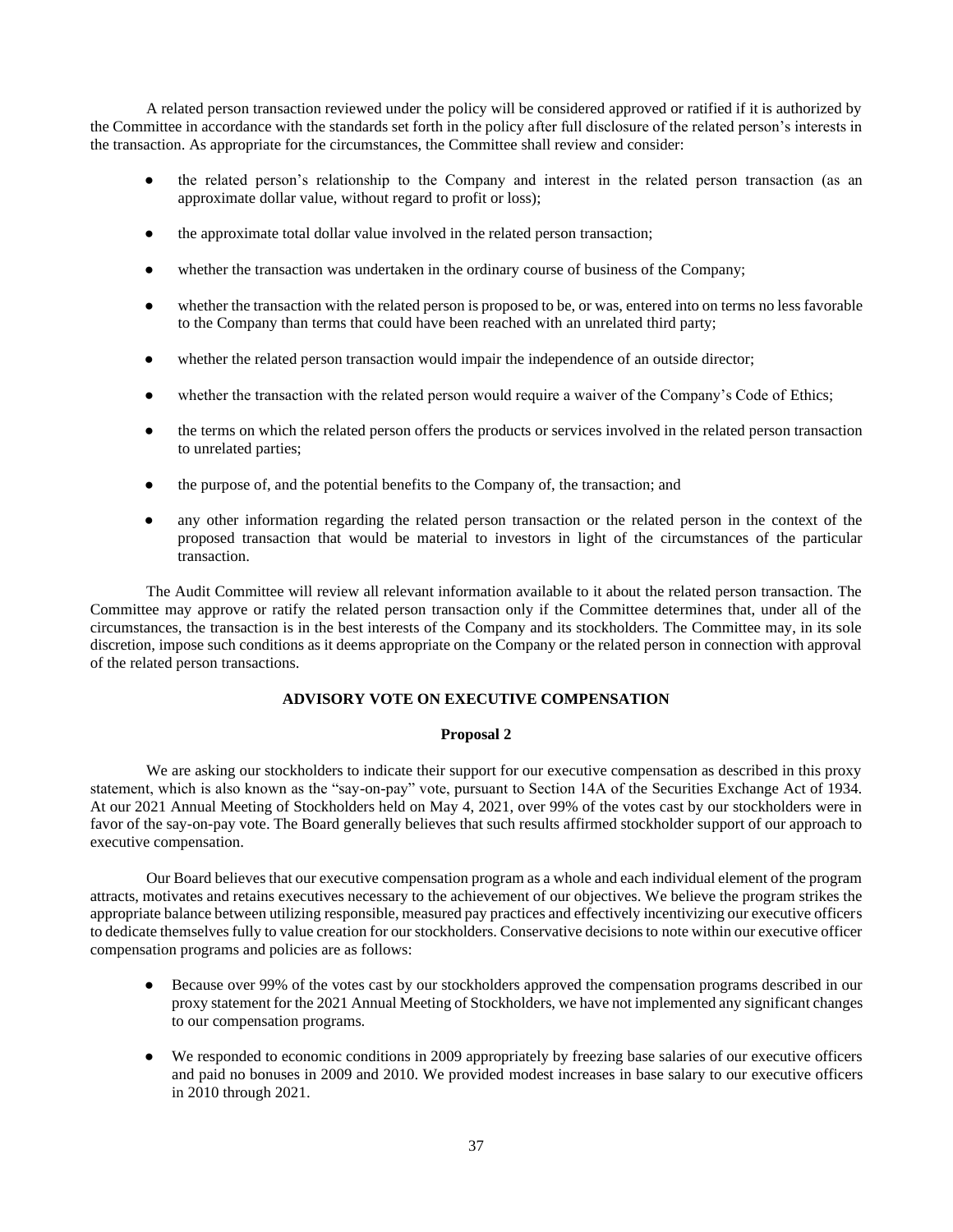- To motivate our executive officers to align their interests with those of our stockholders, we provide annual incentives which are designed to reward our executive officers for the attainment of short-term goals, and longterm incentives which are designed to reward them for increases in our stockholder value over time.
- We provide executive officers with long-term incentives in the form of stock options and performance unit awards. These equity-based awards, which vest over a period of years, link compensation with the long-term performance of our Company, and also provide a substantial retention incentive. In 2010, we began issuing performance unit awards as our primary equity awards to our executive officers and continued with the practice in 2011 through 2021. We believe these awards are an effective tool for creating long-term ownership and aligning our executive officers' interests with those of our stockholders. Payouts of performance unit awards are based on achievement of targeted financial objectives over five years and are capped at 100% of the unit awards.
- In 2011, we moved from discretionary bonuses to formulaic bonuses tied to specific financial metrics due to stabilizing economic conditions.
- We have entered into change-in-control severance agreements with each of our executive officers. These agreements provide certain benefits in the event of a termination following a change in control, also known as a "double trigger" requirement. As of March 2011, we no longer provide for tax gross-up payments on any severance payments that would be made in connection with a change in control.
- For 2013, our executive officers recommended, and the Compensation Committee approved, a 50% decrease in the executive officer bonus pool in order to increase the cash bonuses awarded to other Company employees.
- For 2014 and 2016, no cash bonuses were awarded to the Company's executive officers because the 2014 diluted net income per share was not 110% or more of the 2013 diluted net income per share and the 2016 net income was not 110% or more of the 2015 net income.

 The Board believes the Company's executive compensation program is reasonable and appropriate, is justified by our performance, and is the result of a carefully considered approach and, accordingly, we ask our stockholders to vote "FOR" the following advisory resolution at the Annual Meeting:

 RESOLVED, that the compensation paid to the Company's named executive officers, as disclosed pursuant to Item 402 of Regulation S-K, including the Compensation Discussion and Analysis, compensation tables and narrative discussion is hereby APPROVED.

 This proposal will be approved if the votes cast "FOR" the proposal exceed the votes cast "AGAINST" the proposal. Although this is an advisory vote and not binding on the Board or us, the Board values the opinion of our stockholders and the Board and the Compensation Committee will consider the outcome of the vote in evaluating our executive compensation program.

# **SELECTION OF INDEPENDENT PUBLIC ACCOUNTANTS**

## **Proposal 3**

The Audit Committee of our Board has approved the engagement of Grant Thornton LLP to audit our consolidated financial statements for the 2022 fiscal year. Grant Thornton LLP has been our independent public accountants since 2014.

Although not required to do so, the Board of Directors wishes to submit the selection of Grant Thornton LLP to the stockholders for ratification because the Board believes it is good corporate practice. The Board recommends a vote **FOR** the ratification of Grant Thornton LLP as our independent public accountants for 2022. Unless a different choice is given, proxies received by the Board will be voted **FOR** the ratification of Grant Thornton LLP. If the selection of Grant Thornton LLP is not ratified, the Board of Directors will reconsider its selection but may retain Grant Thornton LLP.

We expect at least one representative of Grant Thornton LLP to be present at the Annual Meeting. Such representative(s) will have the opportunity to make a statement at the meeting if they desire to do so. We also expect such representative(s) will be available to respond to appropriate questions.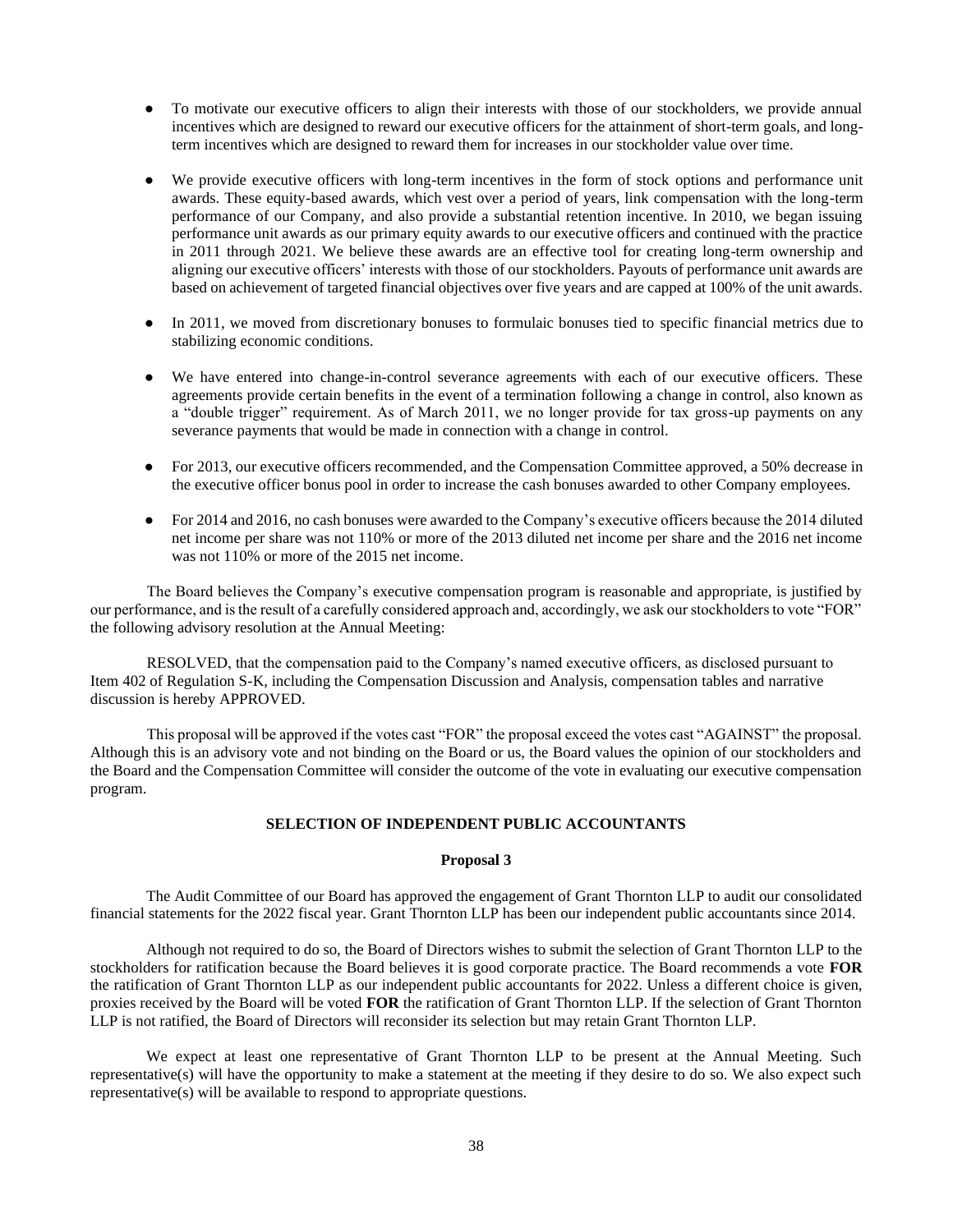### **FEES OF INDEPENDENT AUDITORS**

The following table presents the aggregate fees billed or estimated to be billed for audit services and fees billed for all other services rendered by Grant Thornton LLP for the fiscal years ended December 31, 2021 and 2020. All services rendered by Grant Thornton LLP were permissible under applicable laws and regulations, and all services provided in 2021 and 2020 were approved in advance by the Audit Committee in accordance with the rules adopted by the Securities and Exchange Commission in order to implement requirements of the Sarbanes-Oxley Act of 2002. Our Audit Committee has adopted policies and procedures pursuant to which audit, audit-related and tax services, and all permissible non-audit services, are pre-approved, and our Audit Committee is informed of each service actually rendered that was approved through its preapproval process.

|                          | <b>Aggregate Amount Billed by</b><br><b>Grant Thornton LLP</b> |           |  |
|--------------------------|----------------------------------------------------------------|-----------|--|
| <b>Services Rendered</b> | 2021                                                           | 2020      |  |
|                          | \$377,000                                                      | \$340,000 |  |
|                          | 57,500                                                         | 52,200    |  |
|                          | 5.000                                                          | 33.920    |  |

(1) These fees consisted of the annual audit of our consolidated financial statements for the applicable year, including an audit of our internal control over financial reporting and the reviews of our consolidated financial statements included in our Form 10-Q's for the first, second and third quarters of the applicable year.

(2) These fees related to tax compliance and tax planning services.

(3) These fees related to a benchmarking analysis of our executive compensation program.

#### **PROPOSALS FOR THE NEXT ANNUAL MEETING**

Stockholder proposals intended to be presented in our proxy materials for the next Annual Meeting of Stockholders must be received by November 14, 2022 and must satisfy the requirements of the proxy rules promulgated by the Securities and Exchange Commission.

A stockholder who wishes to make a proposal at the next Annual Meeting without including the proposal in our Proxy Statement must notify us by January 28, 2023. If a stockholder fails to give notice by this date, then the persons named as proxies in the proxies we solicit for the next Annual Meeting will have discretionary authority to vote on the proposal.

## **HOUSEHOLDING OF ANNUAL MEETING MATERIALS**

If multiple stockholders have the same address, we will deliver one proxy statement to such address unless we receive contrary instructions from a stockholder. A stockholder that wishes to make such a request or, multiple stockholders that currently receive multiple proxies at the same address and wish to only receive one proxy, may make a request to receive multiple proxies or only one proxy at a given address, as the case may be, by contacting our Executive Vice President and Chief Financial Officer, Marten Transport, Ltd., 129 Marten Street, Mondovi, Wisconsin 54755, or by telephone at (715) 926-4216, with such a request.

# **IMPORTANT NOTICE REGARDING THE AVAILABILITY OF PROXY MATERIALS FOR THE STOCKHOLDER MEETING TO BE HELD ON MAY 3, 2022**

**The Notice of 2022 Annual Meeting Proxy Statement and Annual Report to Stockholders of Marten Transport, Ltd. are available at https://materials.proxyvote.com/573075.** As noted above, our stockholders of record will be electing directors and ratifying the independent auditors at our 2022 Annual Meeting, which will be held at the Roger Marten Community Center, 120 South Franklin Street, Mondovi, Wisconsin.